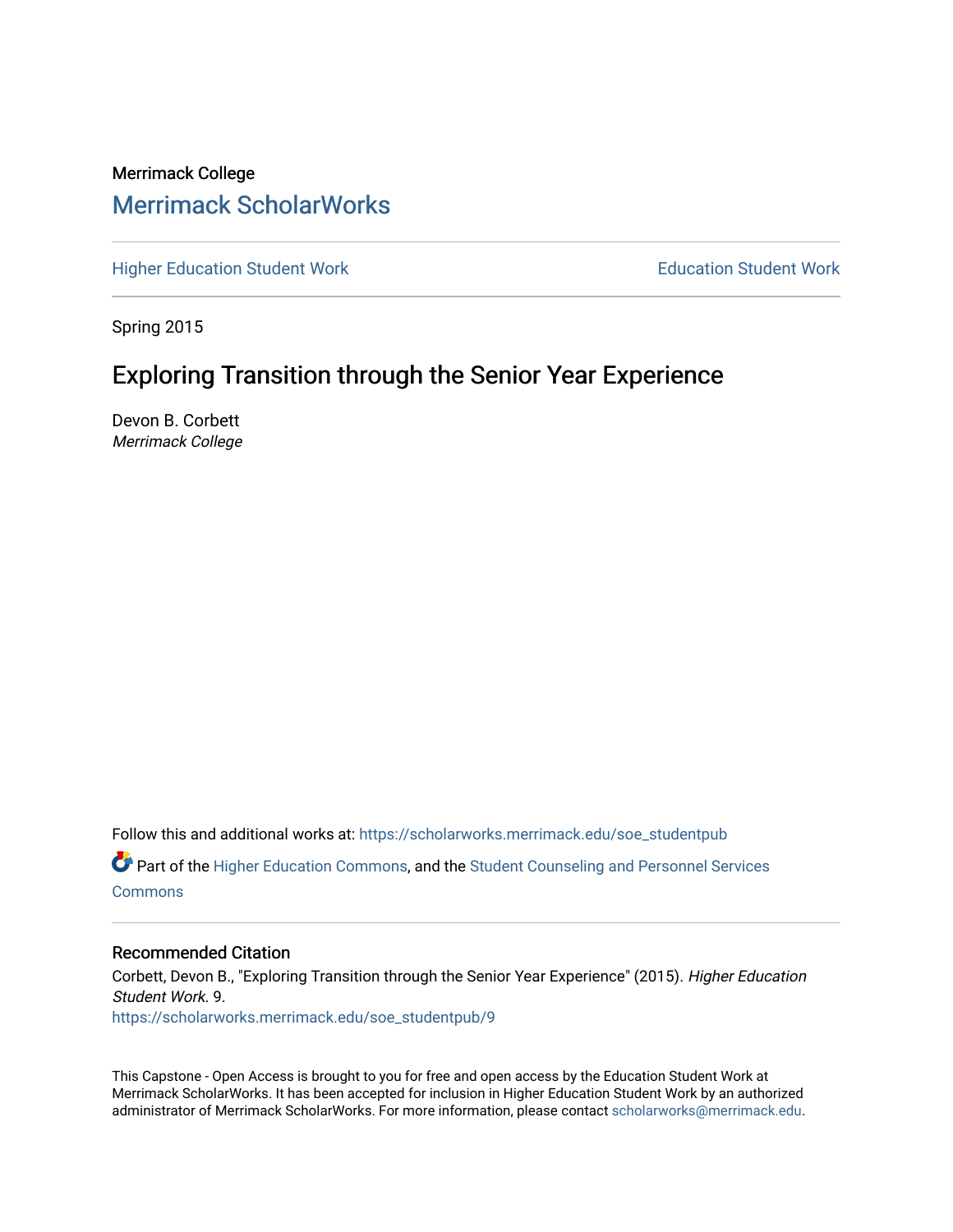Exploring Transition through the Senior Year Experience

Devon B. Corbett

Merrimack College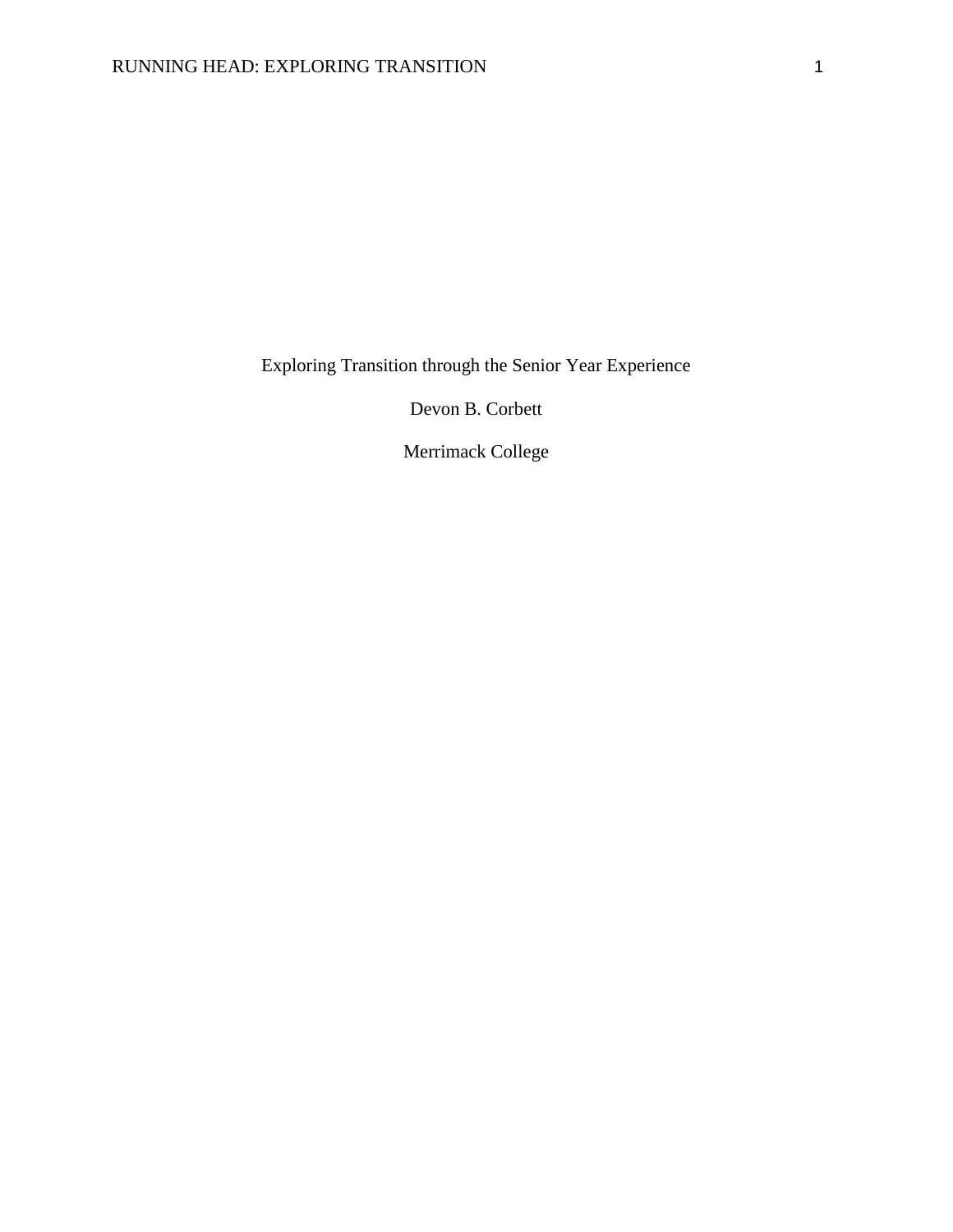#### Abstract

Senior year is a busy time for most college students as they are preparing for their upcoming transition into adulthood. They are constantly answering the question "What are you doing after graduation?" This results in many college seniors pulling away from their community in order to focus strictly on their major field of study and less on their upcoming transition (Henscheid, 2008). Senior Year Experience programs are a way colleges can provide intentional programming to support college students throughout this transition into adulthood. The purpose of this study was to explore existing Senior Year Experience programs at other institutions with the intention of implementing a new program at Merrimack College. Focus groups involving senior students at Merrimack were conducted, to explore the resources these students have utilized on campus, and to document what they are most nervous about in their upcoming transition. The findings indicated that a Senior Year Experience or transitional program is necessary at this institution, and that many students requested support in areas such as life skills, counseling, maintaining relationships, and professional etiquette. The conclusion of this study recommends a senior retreat experience to be implemented through collaboration with various offices on Merrimack's campus.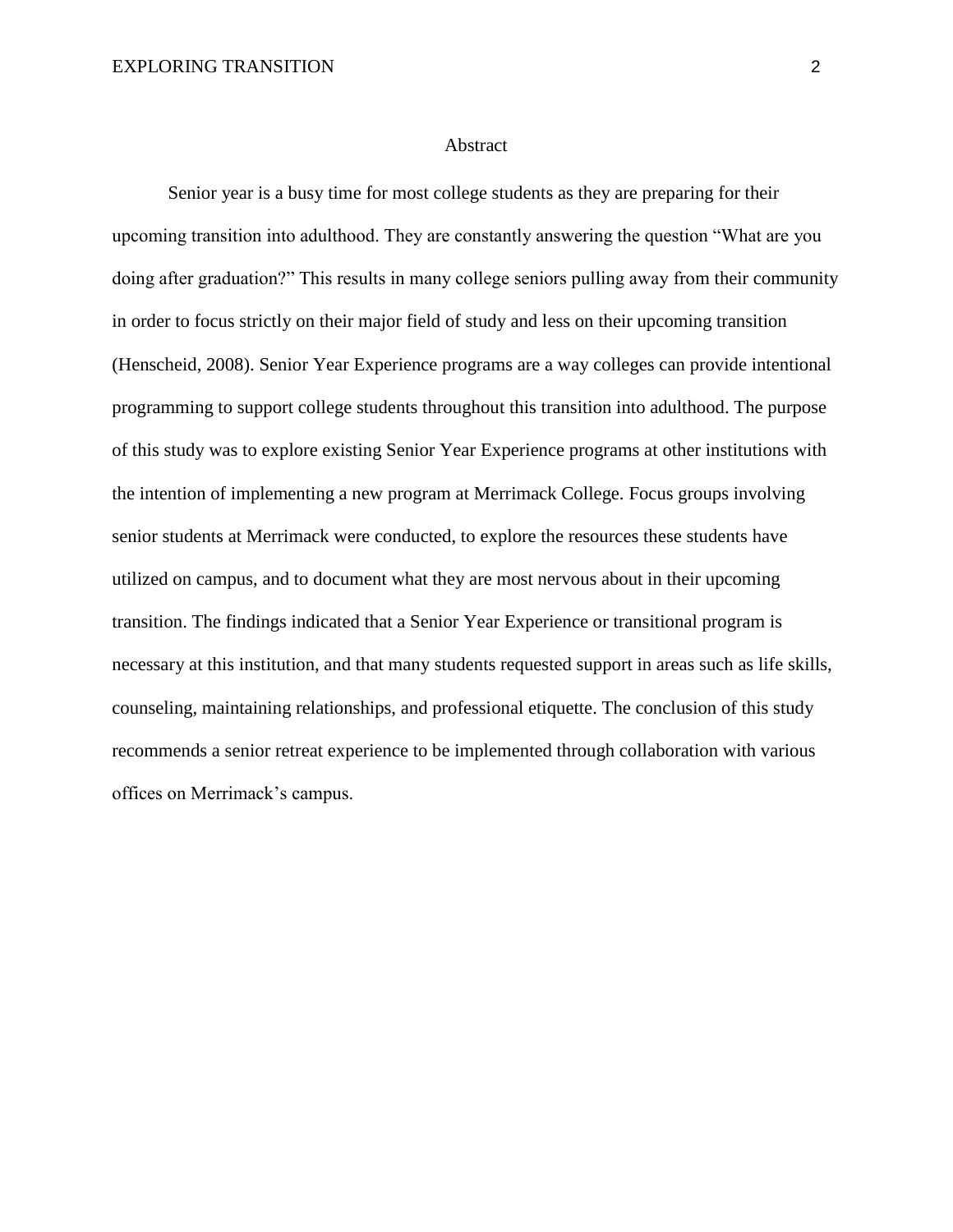# Table of Contents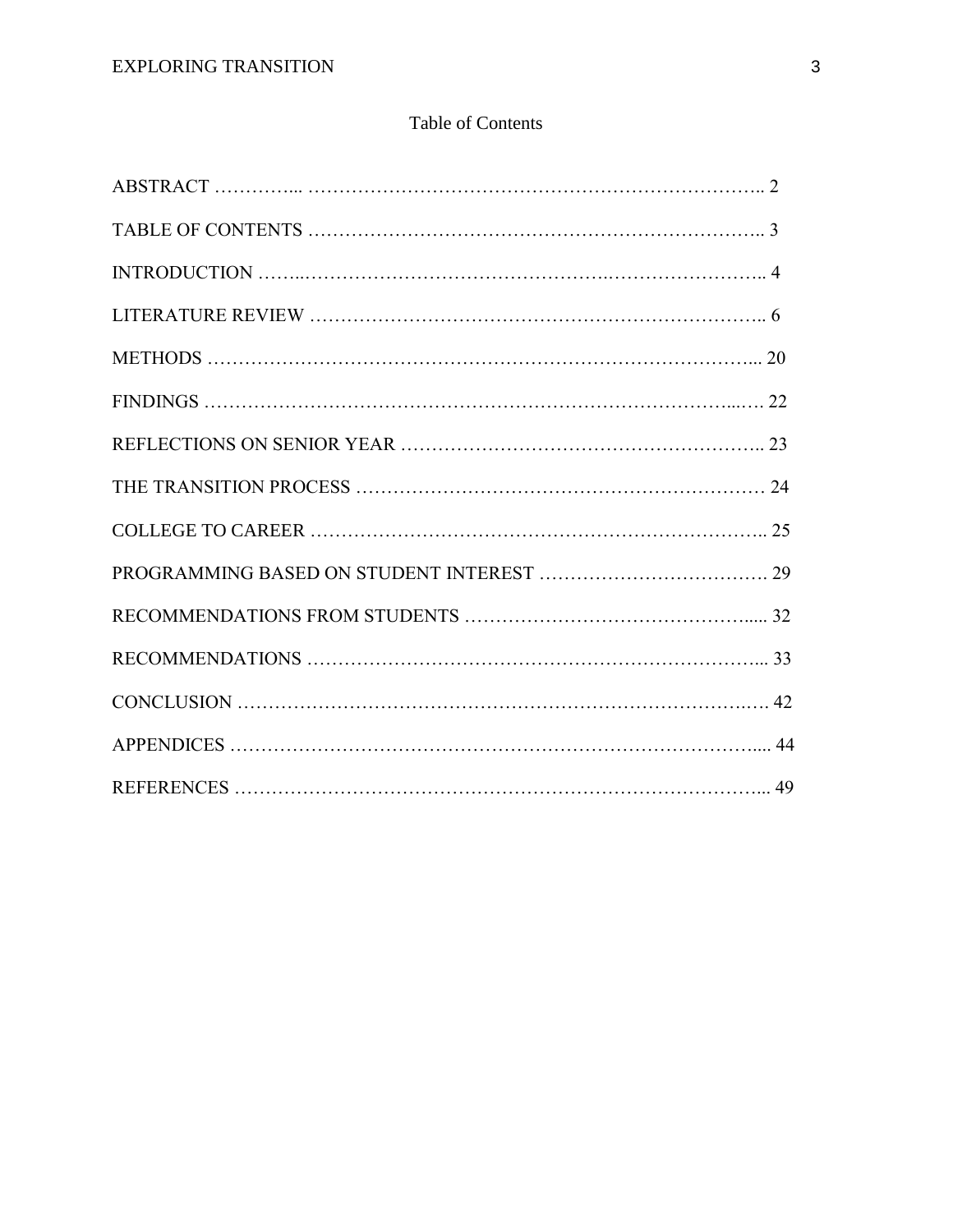# **Introduction**

Senior year is a time of major life transition as many college students leave behind a culture they have come to know so well. This culture changes from that of a student education focused culture to a professional work culture. Author John N. Gardner (1998) described this major transition in *The Senior Year Experience*, and provides ways in which programs can be implemented in order to better support college seniors. He described the importance of achieving success and how it is defined differently by college students and working professionals. Through programs such as the Senior Year Experience, seminars, workshops, and retreats, students can focus on the transition they are about to make through career preparation, the emotional and spiritual process, and a plan for their future. Success can mean many different things for each student, as no two are alike. Through these programs they can find the guidance and support necessary to create their own personal success.

In this project, I explored the programs that are available to college seniors during their time of transition and how these programs help students advance in the necessary attributes, emotional support, and life skills needed in order to be successful. There has been a major focus on the transition from high school to college and how colleges can aid in each student's success, but not much focus on the transition from college to career. A college student spends four years or more receiving an education and paying tuition to earn a degree in hopes of receiving a job thereafter. I discussed the anxieties and struggles the post-graduate may face as well as the qualities employers feel college students lack. I examined specific programs that have been created to aid in this transition such as classes, workshops, retreats, internships, and events that are currently provided for college seniors (Gardner & Van der Veer, 1998). I have also discussed the other ways in which students find support through spirituality and religion, and the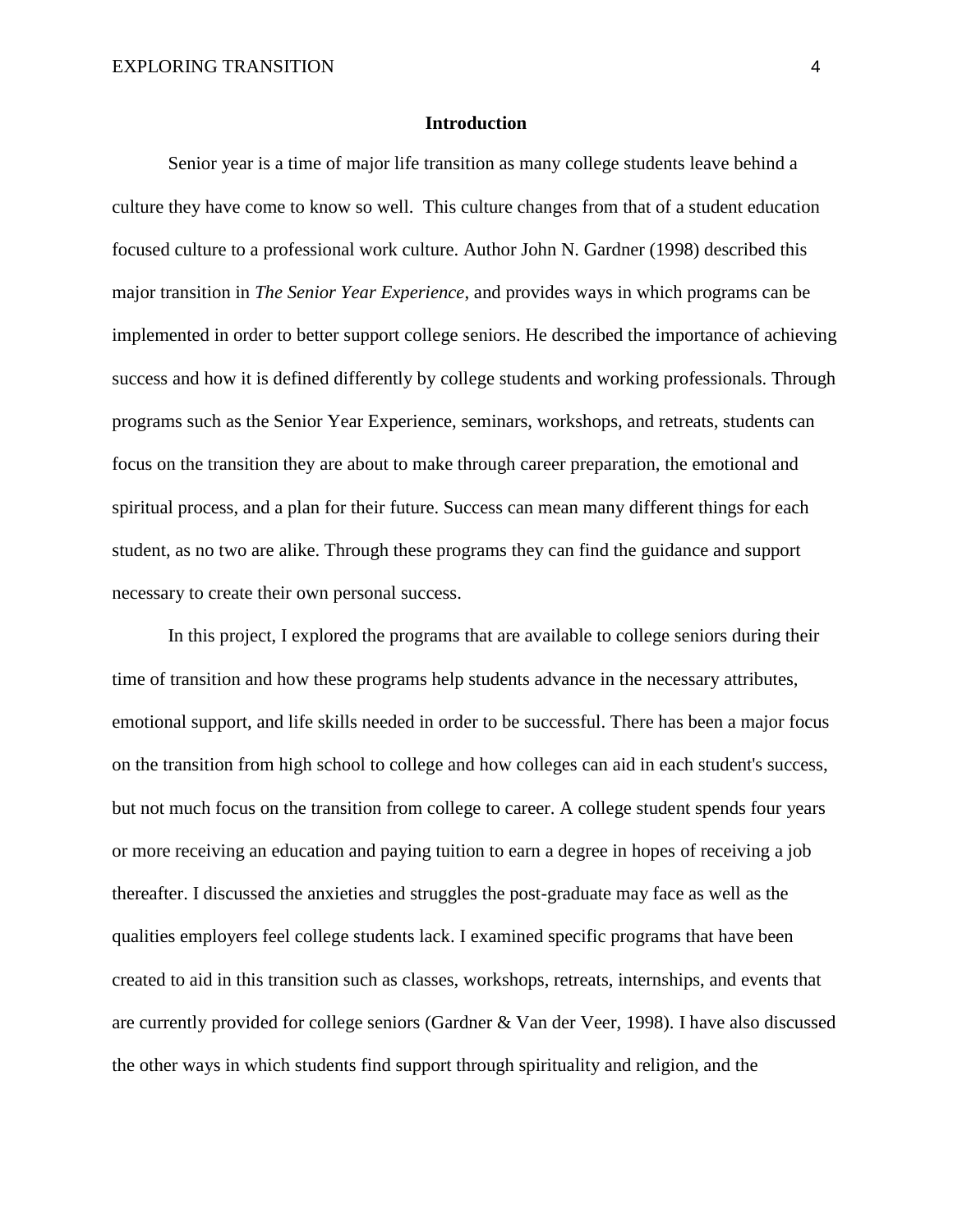importance of the faith and emotional development throughout college as according to Sinclair Powell, Tisdale, Willingham, Bustrum, and Allan (2012).

John N. Gardner and Gretchen Van der Veer (1998) defined a senior as a student in their final two semesters who has met their programs requirements and is ready to receive their degree. Students may attend school part time or require some time off. Therefore, the amount of time it takes to complete a degree may be longer than that of the 'traditional' senior, but they are still referred to as seniors, as they are making the difficult transition from school to career.

As higher education continues to sustain an increase in students attending college, it is critical that colleges and universities reflect on what students are doing after college and if they have supplied their students with the focused curriculum and resources necessary to get a job post-graduation. How exactly are colleges and universities preparing students for postgraduate life? Today it is quite often that we see students without jobs or who are making the necessary move to graduate school in fear that they do not know enough to hold a position within their undergraduate field of study (Schwartz, 2012). As Martha C. Nussbaum (2010) argued in *Not for profit: why Democracy needs the humanities*, it is of great importance to educate students to become well-rounded citizens, able to use critical thinking and to understand others. Senior seminars, experiences, courses and trainings are some of the missing pieces in most institutions in higher education.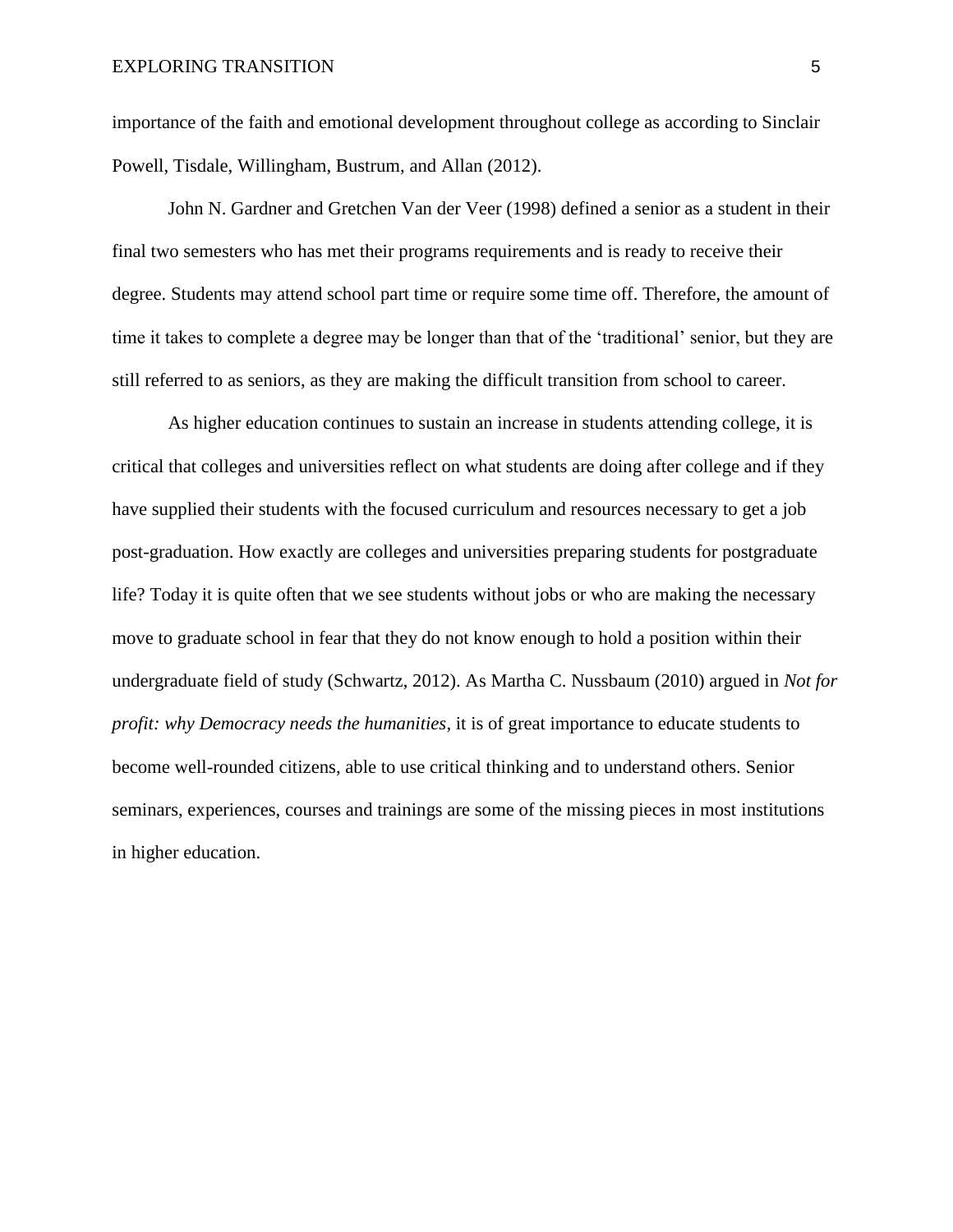# **Literature Review**

There are many ways in which senior year transition programs are created and implemented in order to support students over the course of their transition. Research provides examples of programs that are very career focused and others that are constructed on the spirituality or emotional aspects of the student's transition (Yeadon, 2009). A more common approach is the support services that are most often offered by a career center such as internships, resume workshops and interview preparation. Other examples include seminar courses that are taken by the college senior in preparation for their last year of college academically, while providing the students with the life skills necessary for survival and success post-graduation. Another type of transitional program to support the college senior in transition are retreats which focus on the spirituality and emotional progress the student's make as they move forward in their life's journey. One example would be the existing Freshman Retreat experience at Merrimack College, which supports incoming first year students with their transition from high school to college through community building and keeping their faith.

# **Senior Year Programs: Overview and Effectiveness**

John Gardner has provided extensive research on the Senior Year Experience and has shared his expertise through developing new programs and curriculum to support college seniors. According to Gardner and Gretchen Van der Veer (1998), a program defined as the Senior Year Experience, also known as SYE, is constructed by the institution's ability to reflect their mission statement and goals in a formalized curriculum in order to provide the college senior with the tools that are necessary beyond graduation. As an evolving program, one of the major goals is that students have these learning experiences inside and outside of the classroom. Gardner and Van der Veer (1998) discussed how reflection is also a major facilitator in these programs, as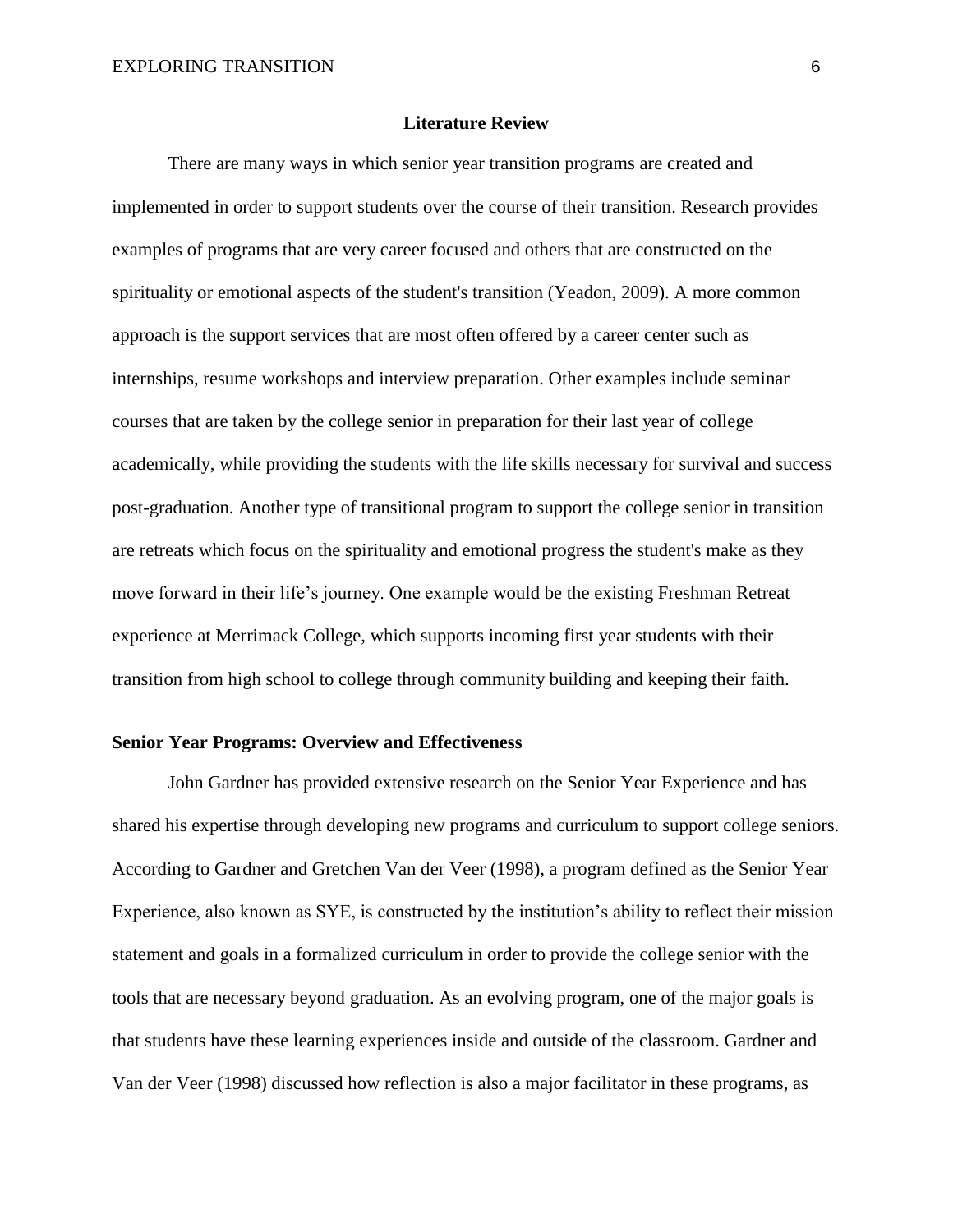students should be given the opportunity to reflect upon their own experiences, growth, development, integration, and the closure necessary to fulfill their college goals. SYE programs should also prepare students mentally, physically, and emotionally for the transition to life after college.

Another beneficial outcome of a senior year program or course is the ability to develop a mentorship with a professional in the student's field of study, a professor, or faculty member within their college or university. Through mentorships students can address academic and personal goals and insecurities. It is also extremely important that these programs and courses integrate the need for transitional skills beyond academia. They should focus on personal growth and experiences as well as the necessary life skills needed for life outside of school and work (Gardner & Van der Veer, 1998). Through a mentorship, students can have the one on one time to have these discussions and learn from someone who is already in their field.

One of the most effective ways to implement such programs is observed through institutions that hold both First Year and Senior Year Experiences. As students are exposed to the necessary academic and future career goals early on, they can develop an awareness and understanding of what is to come. Through these programs or courses students can reflect on their personal goals and development from freshman to senior year, as well as participate in selfassessment to measure their growth and development (Gardner & Van der Veer, 1998). A working example of a university who has taken what these authors refer to as the 'holistic academic approach' and has implemented both the First Year Experience as well as the Senior Year Experience into their curriculum is the University of Connecticut, also known as UCONN (University of Connecticut, 2015). In its sixteenth year, UCONN's program offers multiple courses and seminars and also develops mentorships amongst new and existing students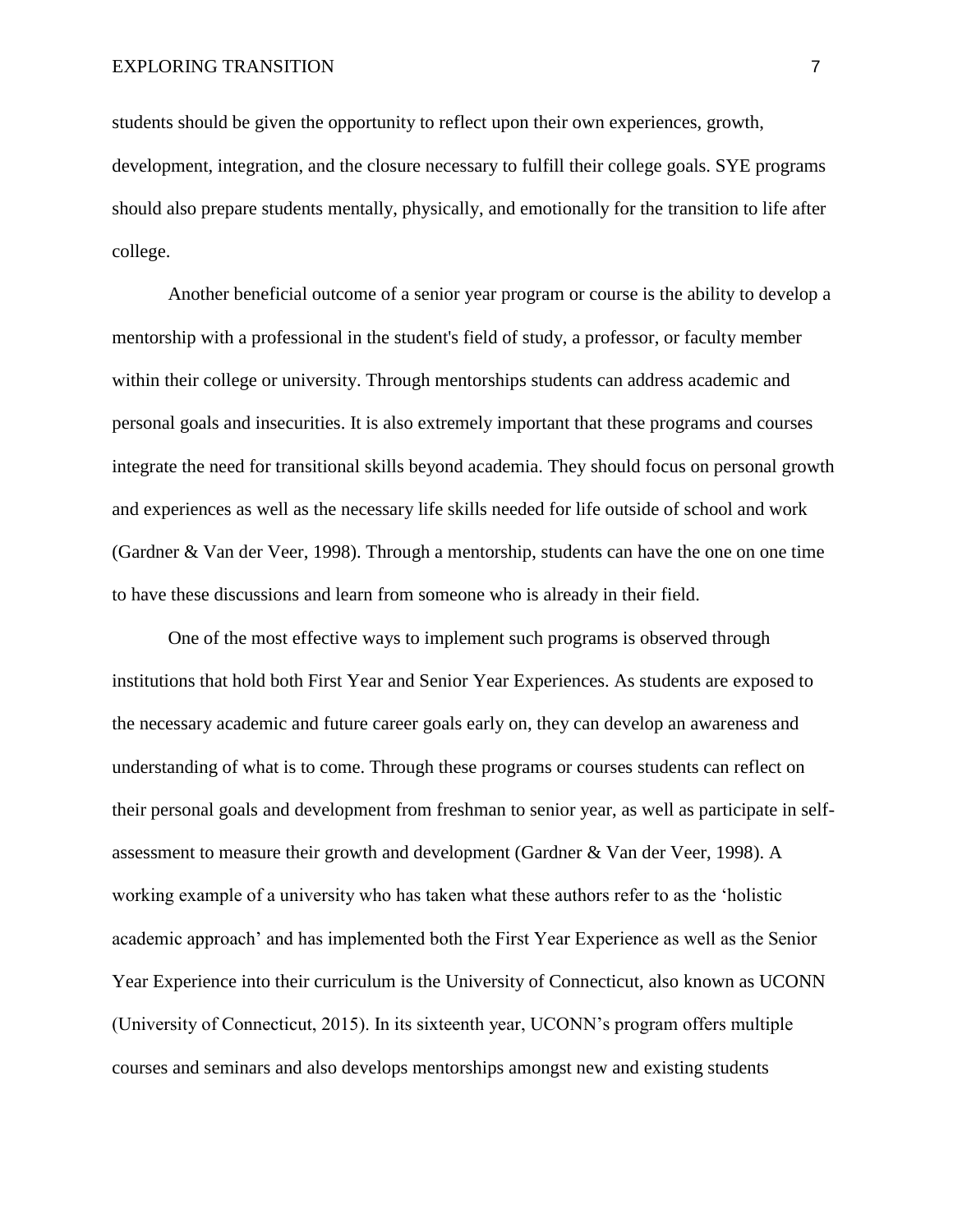(UCONN First Year Experience, n.d.). UCONN has also developed a SYE course for all seniors that is one credit and offers lectures in various topics such as graduation preparation, resume and cover letter writing, basic money management, buying a car, interview and job preparation, overview to insurance, job searching, the world of work and graduate school, and how to stay connected to their university. In addition to the lectures students are also required to register for a discussion panel which allows them the opportunity to discuss what they learned and the transitions they will be making in order to apply it to their own lives (UCONN Senior Year Experience, n.d.).

These programs or courses involve the unification of academic and student affairs professionals to allow for the experience of small and large group work, in order for students to approach real life situations with the quality skills that employers search for in applicants such as, teamwork, consensus-building, and decision making skills. Programs will also focus on personal adjustment and transition. The goal is to not only educate students on career goals, but also on preparing students for post-college transition and each student's transition styles. This type of training reflects the process of the ways in which we prefer to learn, as we also have preferred ways to adapt to change. The SYE courses or programs have been designed to emphasize new transitions and provide forums where students can ask questions regarding careers, goals, and life skills, as well as personal questions, experiences and concerns about their upcoming transition (Gardner & Van der Veer, 1998).

In order for employers to be comfortable with hiring students right out of college, some colleges and universities have developed senior transition programs to introduce students to the professional skill sets they need to be successful. Yeadon (2009) stated in her research on college student transitions that the education of future employment does not only lie in the hands of the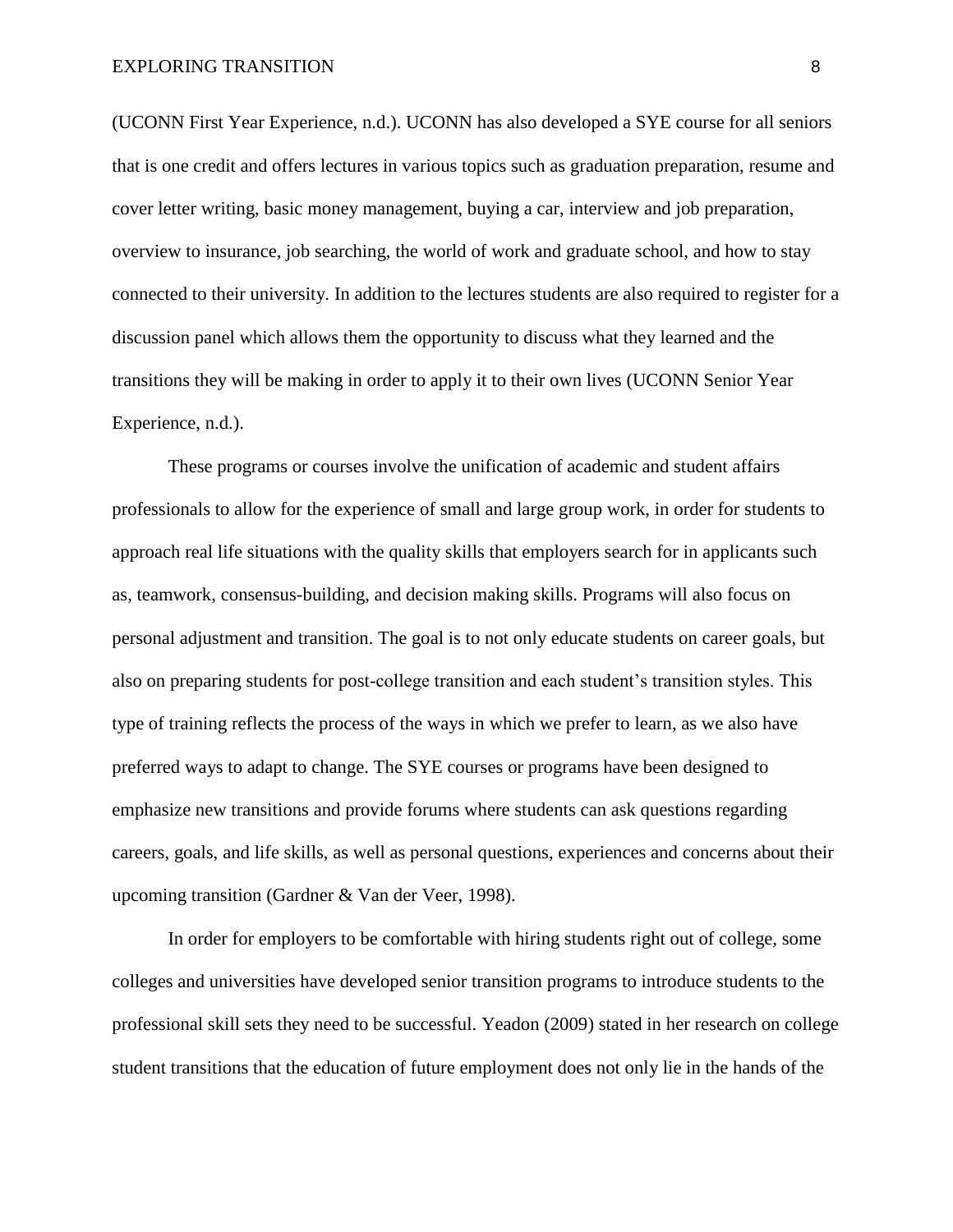academic departments, but is a responsibility of student affairs as well. Transition programming can be beneficial and helpful in many different forms such as seminars, workshops, retreats, or a lecture series. Offices such as career services and alumni relations are also another helpful resource to incorporate in a transitional program for college seniors (Yeadon, 2009). Student affairs professionals can play a key role in providing students with education or programming in skills such as communication, leadership skills, teamwork, and coordinating student events.

There is a serious need for these transitional programs as employers feel that recent graduates lack the basic skills of time management, flexibility, problem solving, and written and verbal communication. Through extensive research on the topic of senior transition, Yeadon (2009) also expressed the need for these programs due to the lack of knowledge on managing a budget, choosing insurance, completing a human resources packet, and getting a mortgage. Upon receiving a job, students no longer have the connection and constant feedback they once had in college. Students are living the reality that they are now on their own, where structure and support are limited throughout the transition from college to the workplace. It is up to both student affairs and academic professionals to provide students with the knowledge and skill sets upon graduation (Yeadon, 2009).

Yeadon (2009) mentioned specific goals such as competencies that are needed for the workplace, adjustment and career preparation, promoting practical life planning, and following up with seniors as they transition to alumni. Yeadon (2009) also discussed the connection of professional staff with recent graduates and how they can continue to connect and follow-up with one another. This is an example of support a transitional program can provide, as it will see the student all the way through the process. Checking in, especially within the first 90 days of a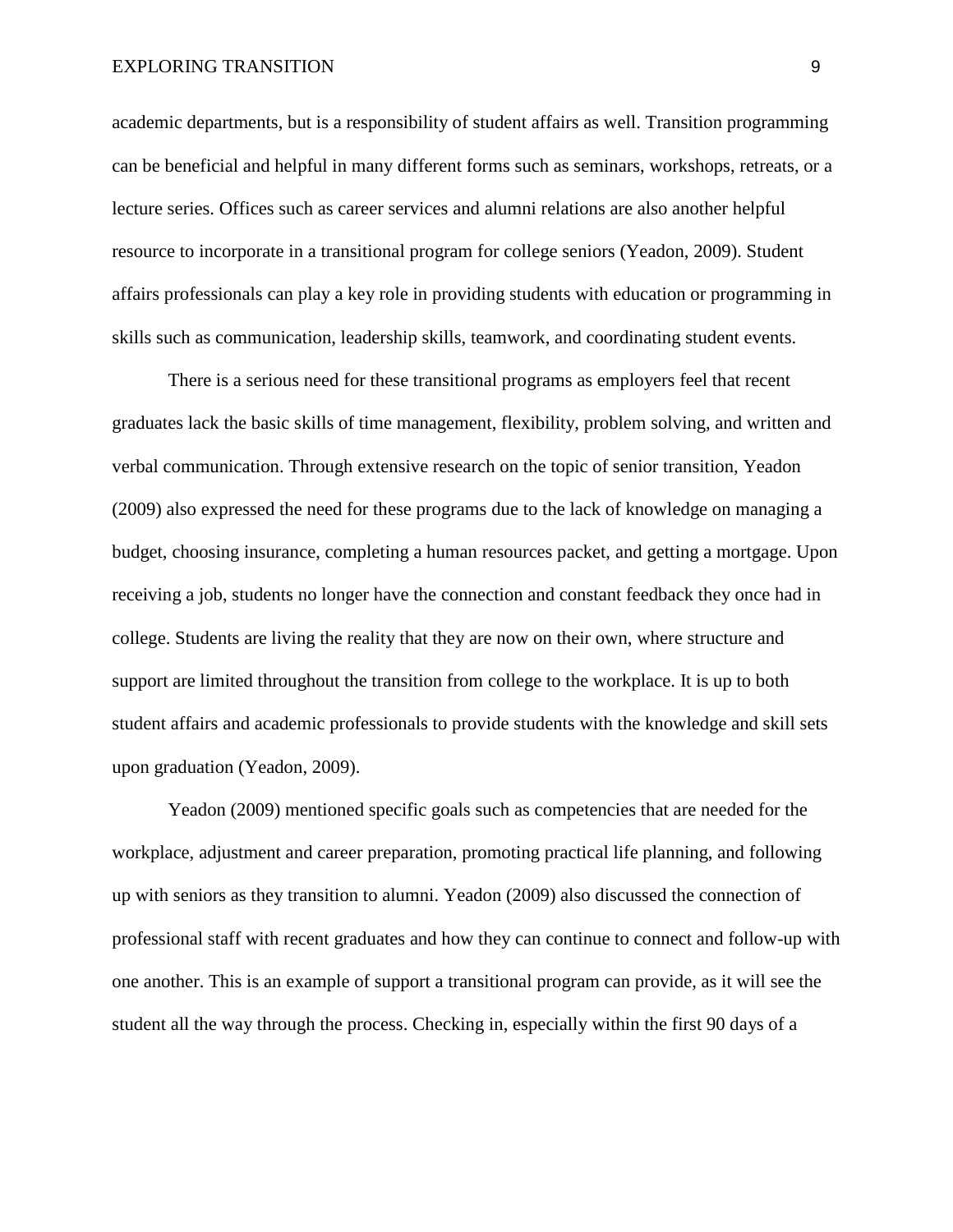student's first position can be a great way to support the students, as well as a way to assess the program's success.

Keeping in touch with recent graduates is one of the greatest ways an institution can show their support, as they are still members of the institutions community. Jean M. Henscheid (2008) in "Institutional Efforts to Move Seniors Through and Beyond College," wrote that students need the support of SYE courses or experiences due to the loss of community students experience as they are pulling away from campus involvement and social programs in order to concentrate on their major fields of study and the finishing of their degrees. Through her research on college seniors in transition and the existing programs that support these students, Henscheid (2008) found that 75 percent of survey respondents define existing SYE programs or capstones to focus directly on the major fields of study and address only the connections between academic majors and the working world. She then confirmed that less than two percent of these programs actually focus on life skills, personal adjustments and how to handle transitions (Henscheid, 2008).

Another form of existing programs to support seniors in transition are career courses. An example of an SYE program development focused solely on career transition is Edward Freeman's (2012) "The Design and Implementation of a Career Orientation Course for Undergraduate Majors." His one credit course was found to be a beneficial program to introduce students to their major field of study and to help them find a career or passion beyond college. He recognized the challenges students are having with receiving a job after graduating and created a course addressing the issue along with the structure and support of career preparation. His course consisted of writing assignments and oral presentations that allowed students to assess their personal wants and desires in a career and how those careers fit their personalities.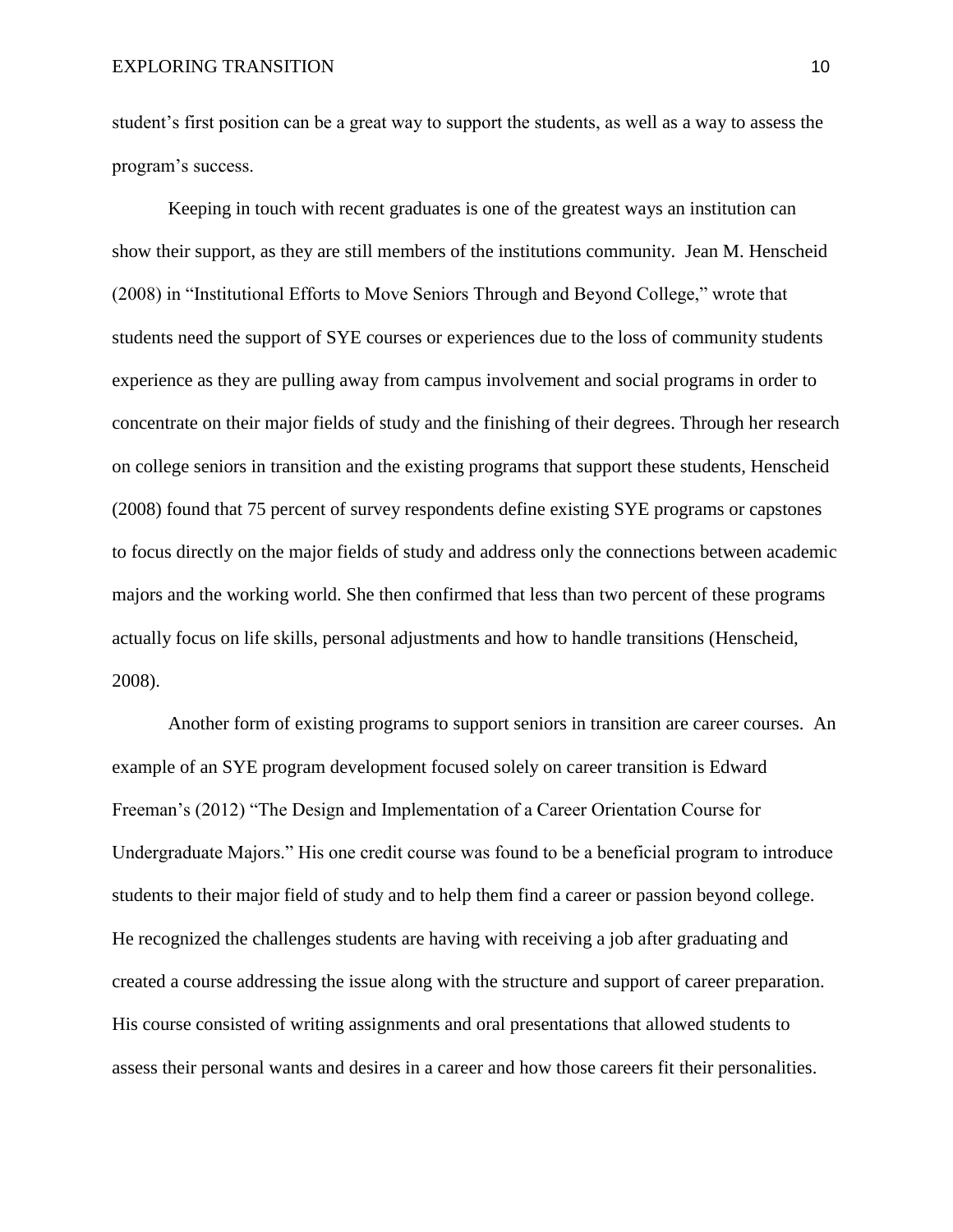The course also provided students with assignments that will implement future goals and achievements as students investigated their career paths and the steps they must take in order to get there (Freeman, 2012).

Freeman's (2012) course also focused on providing students with interviewing skills and job success. His plan was to prepare students with interview questions and the proper ways in which students should market themselves at the time of their interviews. He then held a mock interview in which working professionals in the student's major fields come and interview the students for practice and experience (Freeman, 2012). There was also a section in his courses provided for resume writing. This is an important skill to have and gain comfort in as resumes are constantly updated throughout one's career. Freeman's overall goal for the course was for students to analyze their major fields of study and choose a career focus in order to become aware of the next steps after college (Freeman, 2012). This program was extremely helpful in career development, but did not provide support for other topics and situations that arise during this period of transition.

Although Freeman's program was more focused on career preparation and selection, Gardner and Van der Veer (1998) supported his theory which pertains to a few of the goals in the overall description of the Senior Year Experience. Goals two through four in his plan address the cohesion of academic majors and career preparation, as they believe that it is crucial to the program or course that strategies are shared with students to help them link their academic major to the real world. They also praise the importance of business professionals and their contributions to the programs or courses. Gardner and Van der Veer (1998) suggested the incorporation of faculty and alumni support as guest speakers, members of advisory committees, and examples of past students who have applied theory and practice.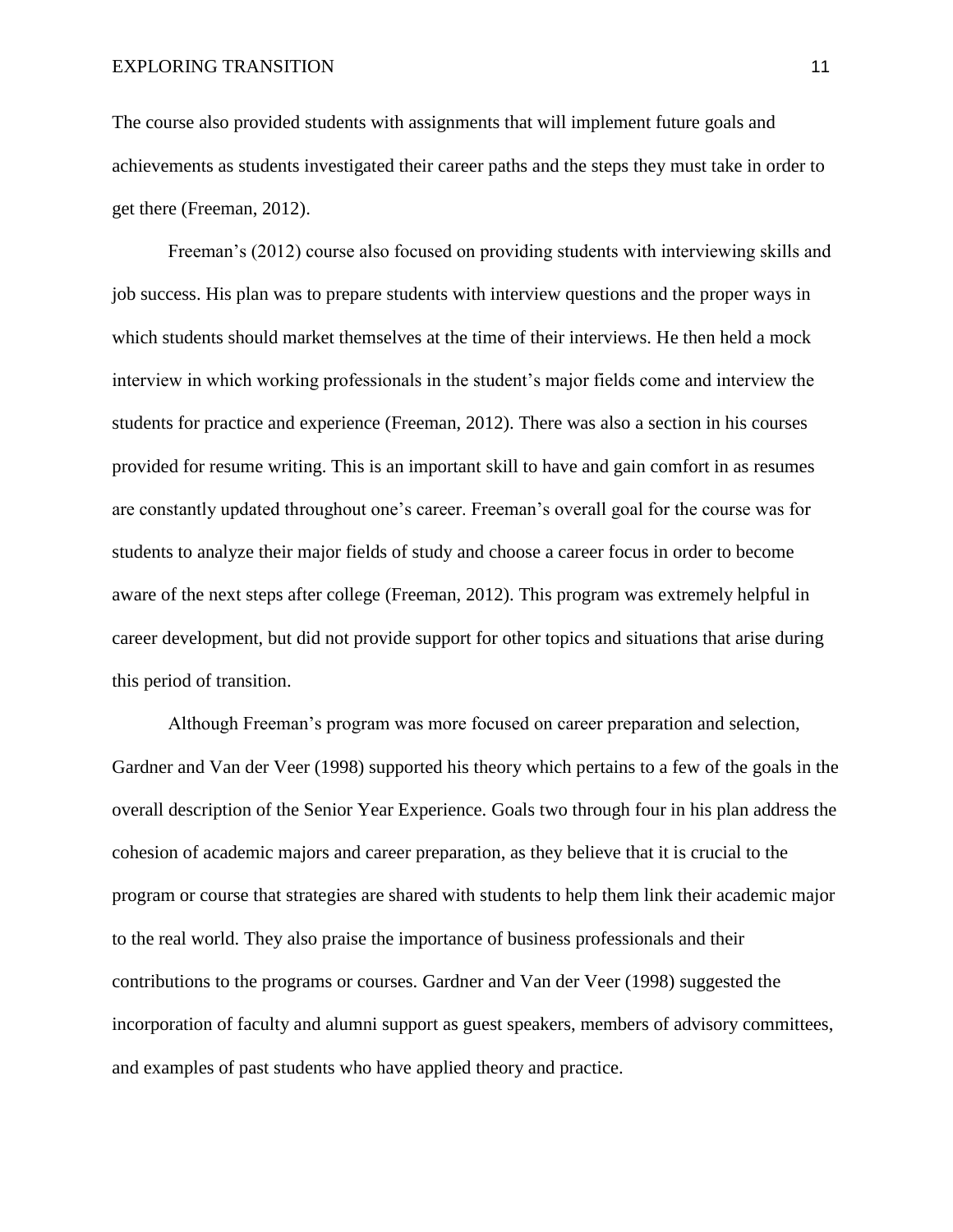Experiential learning through internships is the best way to expose students to the integration of theory and practice, according to Gardner and Van der Veer (1998). In a study by Stephen B. Knouse and Gwen Fontenot (2008) they discussed the success of undergraduate internships and their ability to open the door to many opportunities after graduation. Knouse and Fontenot's (2008) study of business programs at the University of Louisiana Lafayette showed that students who hold an internship in college are more motivated and are more likely to get a job right after college than those who did not. Knouse and Fontenot came to this conclusion by comparing existing surveys and research on business majors who have obtained an internship as well as those who have not. The researchers also found that recruiters and employers find an applicant who has had an internship to be of more value (Knouse & Fontenot, 2008). Knouse and Fontenot (2008) summarized, "the study found that internships exposed students to ethical issues and global dimensions sometimes not gained through class work" (Knouse & Fontenot, p.62, 2008).

Students who have gained internship experience during their undergraduate careers are also better able to market themselves in interviews and meetings, as they have already developed the skills employers are looking for such as written and oral skills, the ability to work with a team or individually, and the ability to apply critical thinking and practical learning (Knouse & Fontenot, 2008). The skills they develop are applicable to their ability to now gage realistic expectations in the working world. The authors asserted that most students who hold internships will want to work to make their current position into a full time position or have learned more about what they like or do not like about a job when applying for future positions in order to find the one that is best for them (Knouse & Fontenot, 2008). Gardner and Van der Veer (2008) supported this, and discussed the ease of transition for students who have already gained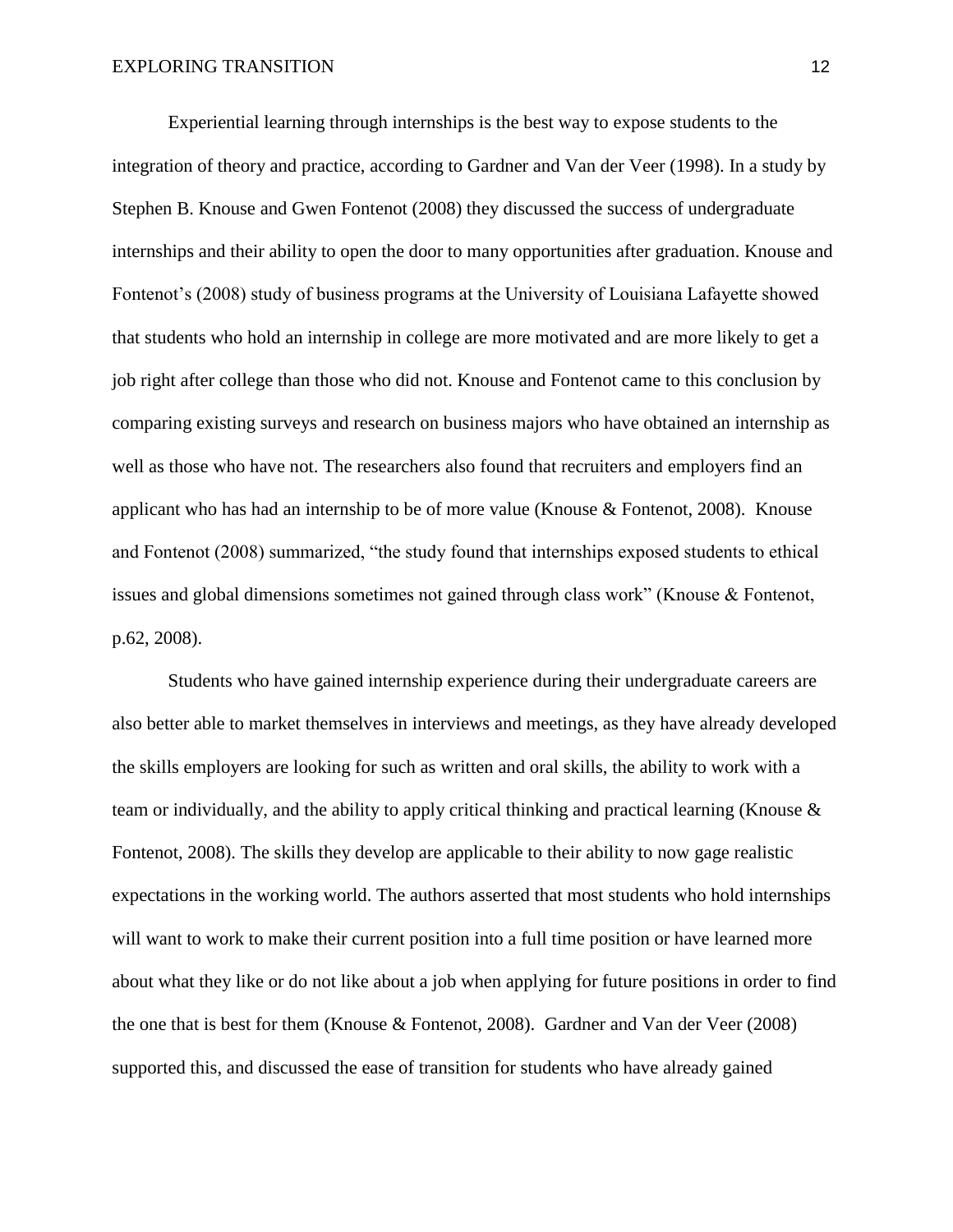experience outside of the classroom and are now more familiar with work cultures and the socialization from campus to career.

Internship opportunities set colleges apart from one another as well as providing an advantage to students who have the benefit of this experience. Internship programs are probably the most common form of the integration of theory and practice as well as the program closest to a senior experience, but like these programs, internships are not offered everywhere and are not always a required portion of a student's undergraduate experience. In an article "Degrees are Great but Internships Make a Difference," Brian Burnsed (2010) put into perspective by stating that in 2010 about 1.6 billion students graduated with their bachelor's degrees. This proves that an overwhelming amount of college graduates are job searching, and the best way to stand out from other candidates is to have had experience in your field, often through an internship. He then discussed how a GPA is no longer proof of what a student is capable of. Many students do well in school and have competitive GPAs but they lack the skills and experiences necessary for the work force (Burnsed, 2010). The value of an individual institution is their ability to provide meaningful experiences for their students, which must consist of courses, programs, seminars and internships in order for the graduates to find success. However, many programs still do not require their students to take part in an internship experience prior to graduation, which requires students to take initiative and create that experience for themselves.

## **The Role of Faith in the Senior Transition**

In times of transition, students may rely upon other aspects of their identity, such as spirituality and religion. College is often a fertile time for students to explore their own relationship to faith. In one example of this exploration, Harold V. Hartley III (2004) examined the development of college students and their transition between assumed faith that was inherited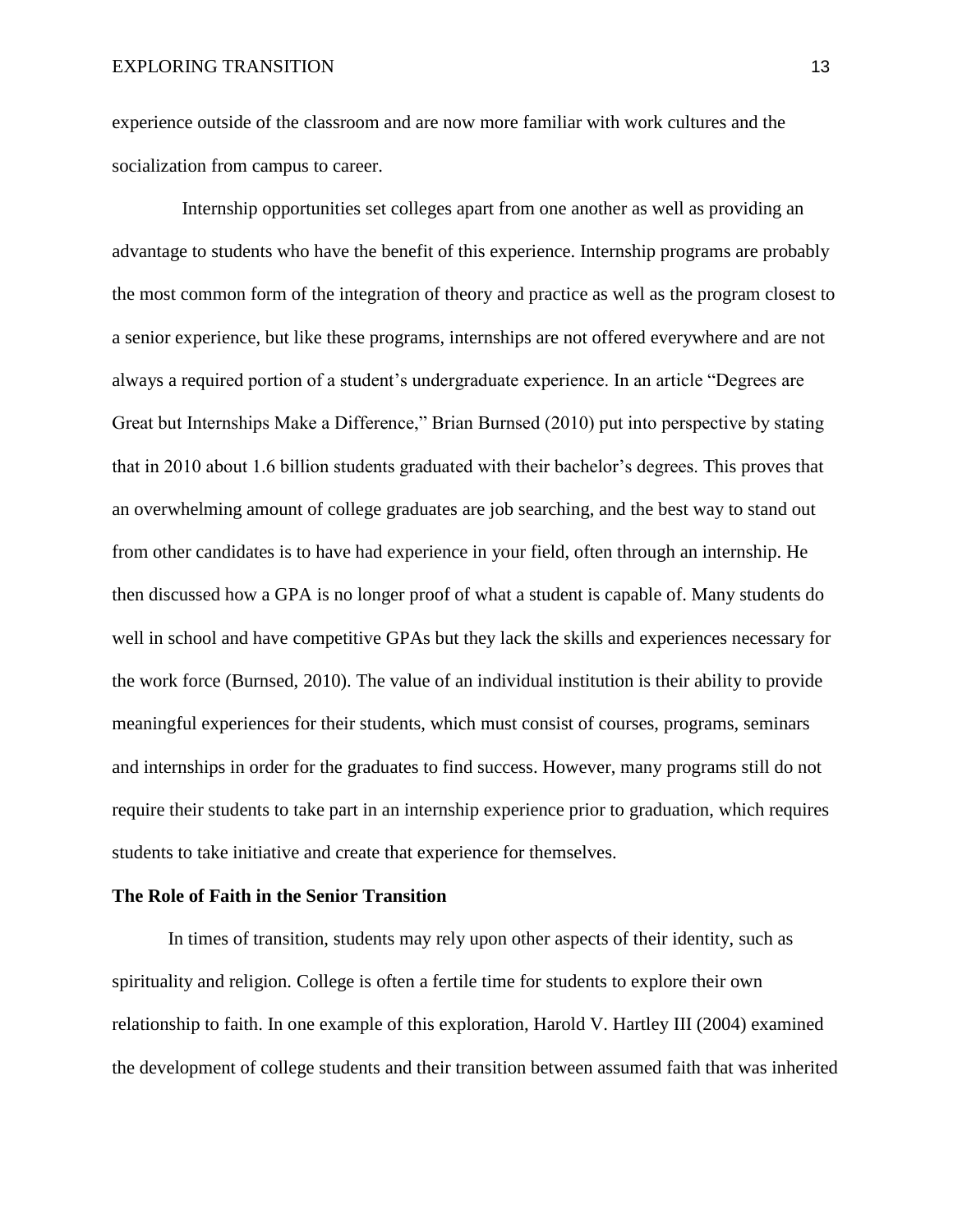by family and culture, to an adult form of faith identity that examines faith and beliefs more critically. A study was conducted to assess the college senior's faith and the ways in which they have grown and developed in their faith throughout college. Sinclair Powell, Tisdale, Willingham, Bustrum, and Allan (2012) conducted this qualitative study by interviewing twelve college seniors who were of the traditional college senior age, between 21 and 23 years old. In the interviews the students were asked specific questions regarding their faith, such as what changes occurred in their faith during college, what factors affected this change, and what roles of relationships, mentorships, active searching, and exposure to diversity played a part in their faith development.

Based on each participant's response, Sinclair, Powell et al. (2012) began their research with focus areas that have been influential to a student's faith development in the past. The areas are mentoring, gender, active searching, and exposure to diversity. Through these examples we can understand that faith is most influential to students based on who has taught them or guided them, how they identify themselves and venture in search of self, and how exposure to other faith and backgrounds allows students to question or gain confidence in their beliefs.

After analyzing the interview process and the student's responses, Sinclair, Powell et al. (2012) found 39 meaningful concepts that were frequently mentioned. The researchers grouped the responses into three major themes: discovering self and an authentic connection with self, discovering others and an authentic connection with others, and discovering God and an authentic connection with God. The major themes were built upon a student's new experience, involvement on campus or in the church, acceptance, leadership, difficult times, questing, peer relationships, community, spiritual encounter, and reliance on God (Sinclair Powell et al., 2012).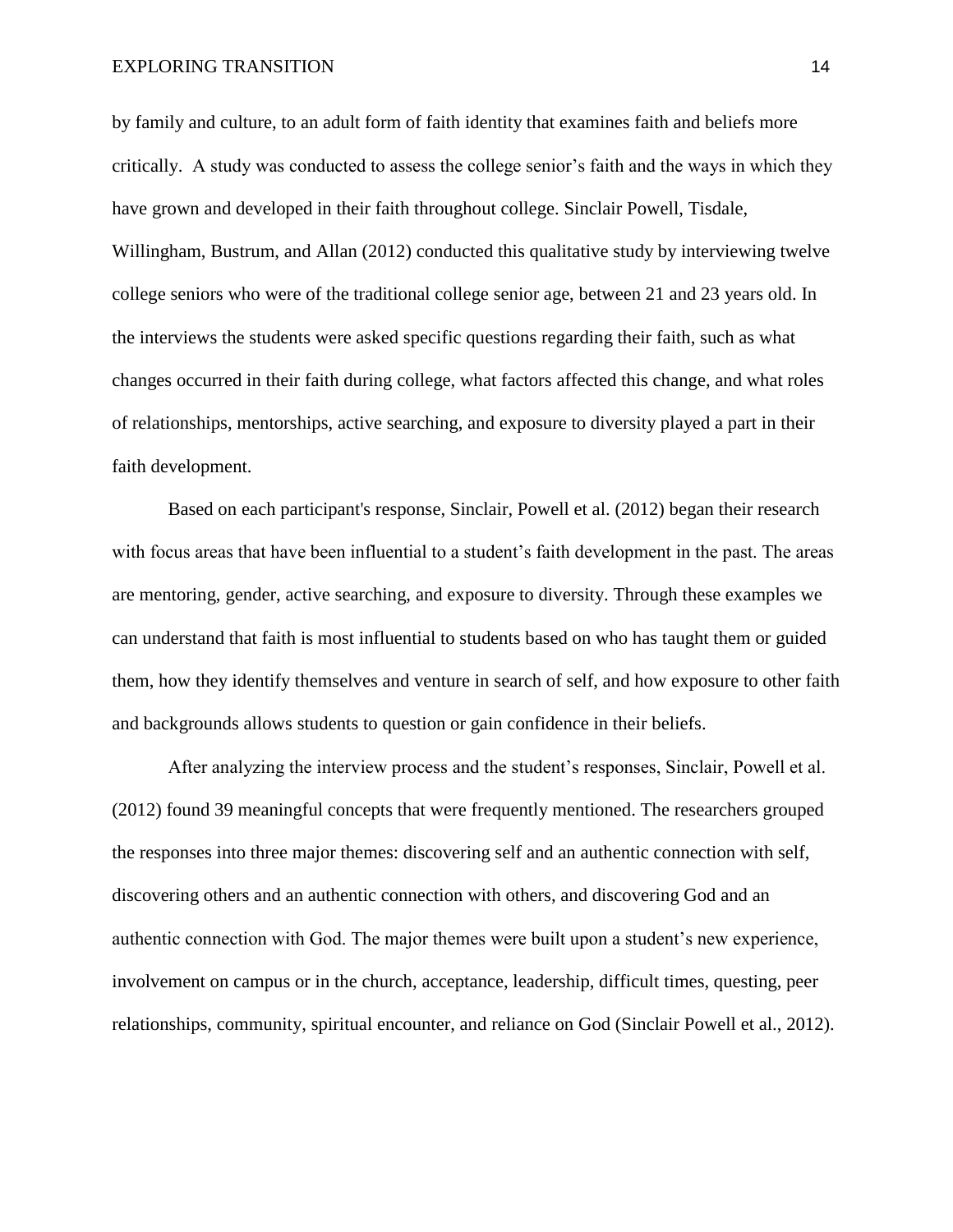Of the three themes that were developed, the most common was questing. This is where higher education institutions can develop or improve their programming by keeping in mind that students throughout their four or more years of college, are continuously on a quest to develop themselves. Sinclair Powell et al. (2012) discussed at the end of their study how the interviews helped the students in understanding their faith identity and experiences, as it allowed them the time to reflect. They also found that those who have mentors or staff members helping them over the course of their education may have had the opportunity to reflect upon their faith identity, but many of the students did not (Sinclair Powell et al., 2012).

Many religiously affiliated institutions currently provide students with a senior retreat, as a way to aid them in their transition process. Institutions such as the University of Notre Dame, Villanova University, and Boston College all have some form of a senior retreat. Although each experience is different they all result in the same goal to prepare their students for their upcoming transition. Notre Dame's senior retreat is held through their Campus Ministry program and is built upon the questions of how students are feeling about the future, how they will make the transition to the real world, and how is God calling them to transition from their Notre Dame experience? (University of Notre Dame, 2014). Villanova sends their seniors on a weekend retreat led by staff and faculty and incorporates the ability to listen and discern as students move forward into the future (Villanova University, 2014). Boston College sends their students on a retreat called Aloha, meaning hello and goodbye, as students are saying goodbye to their undergraduate programs and hello to their future endeavors. The retreat is not explained to be as religion-focused as the others, but offers more of a chance for students to have a relaxing time and feel at peace with what is coming next as they spend time with friends (Boston College, 2014).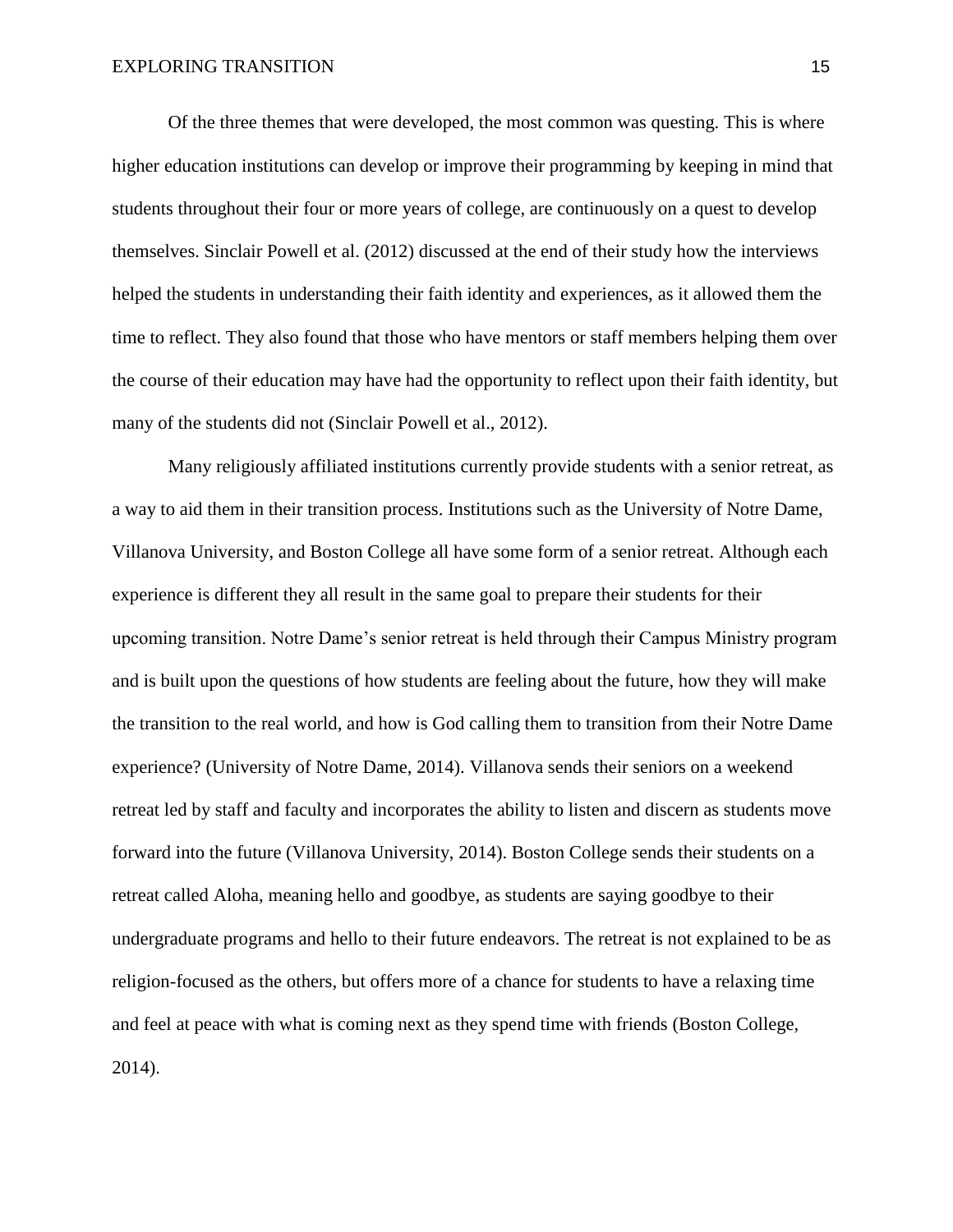Villanova University has conducted surveys on their senior retreat in order to assess the outcome and experience of each student. Through an email conversation with the retreat coordinator at Villanova, I was able to obtain the results of the surveys given out during last year's senior retreat. According to the surveys, a majority of the students who attended the retreat ranked their overall experience as excellent and that they would refer friends to the next retreat. Students felt that the retreat allowed them the time for deep reflection and that they felt more confident and hopeful for what is to come. They also mentioned how important it was for them to realize that they are not alone in this time of transition. In regards to change, students stated that they would like more time for small group work, one on one conversations, and journaling. Free time to discuss and meet new people was also a recommendation of the students who attended (J.P. Edwards, personal communication, November 3, 2014).

Through the research reviewed, it appears that each of the programs or courses have been successful but not enough colleges or universities have taken them on and made them a fundamental part of the students overall experience and/or curriculum. There is evidence that colleges are creating programs to support graduating seniors in achieving success, but due to the lack of initiation and incorporation of programs at colleges and universities, these efforts are inconsistent at best.

 There are news stories that discuss the common plight of students who do not get jobs after college, or settle for a job they are not happy with just to pay their bills and their increasing student loans. In result of these situations, there are many versions of mild to severe depression, which is also known as "postparchment depression" (Wood, 2004). In Francis B. Wood's (2004) essay, she discussed the fact that students and employers believe that institutions must do a better job preparing college graduates for work and life after college. She referred to the term "crisis of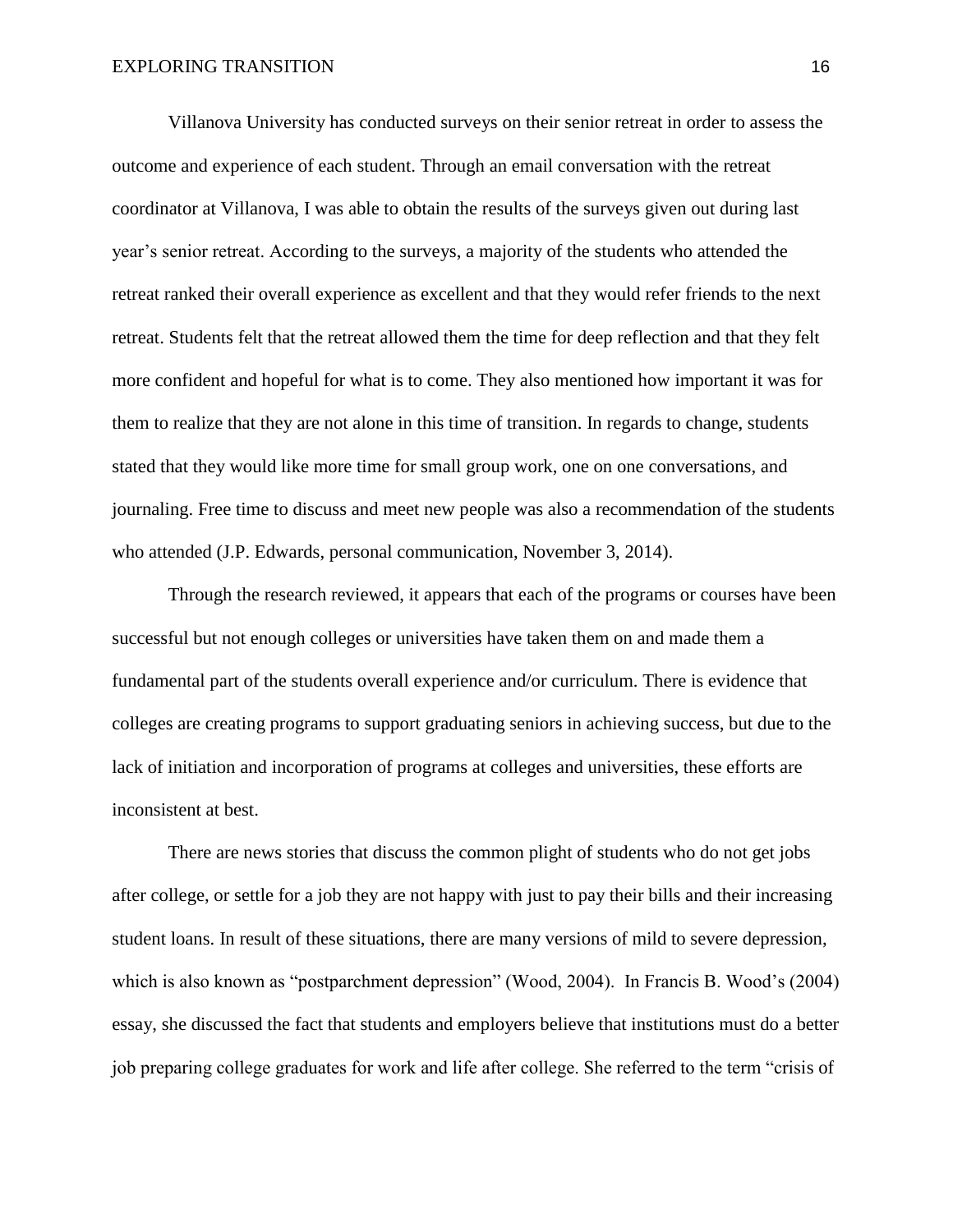imagination," (p.73) which describes how the anxiety and depression begin. Wood (2004) stated that students develop anxiety towards what is to come. They wonder what will they do after college? Will they find a job? Will they get into graduate school? Or will they make enough money to pay off their loans? In result they become what she refers to as "mentally paralyzed," as they are unable to do anything due to the overwhelming stress and anxiety they have encountered from their lack of knowledge and support of their institutions (Wood, 2004).

 Dr. Victor Schwartz (2012), medical director at the Jed Foundation, discussed the severity of post-graduate depression, what it stems from, and described how graduates begin to question their self-worth, as students are unable to find a job or have a plan. He noted that as they are trying keep up with their other college friends they begin to feel lost, excluded, hopeless and ultimately end up feeling powerless. Students will begin to not sleep or sleep all day, lack motivation to complete daily tasks, and possibly begin to drink heavily or smoke. He implied that this depression or anxiety comes from the trials and tribulations of finding a job after receiving an undergraduate degree, and the lack of resources present to support these new graduates (Schwartz, 2012). After college, change happens almost instantly and many students have a difficult time catching up.

The history of higher education suggests that the role of the university has changed over time. Smith's (2012) article described how the university's role was to prepare students for life after college. Thelin (2011) discusses how students who attended college were often wealthy and not necessarily looking for a career, but to rather join their family business or become leaders in their communities. However, Smith (2012) defines the relationship of university and student as the doctrine of *in loco parentis*, which means "in place of parent." The focus of higher education was also lead by the English model, which facilitated the moral, social, and spiritual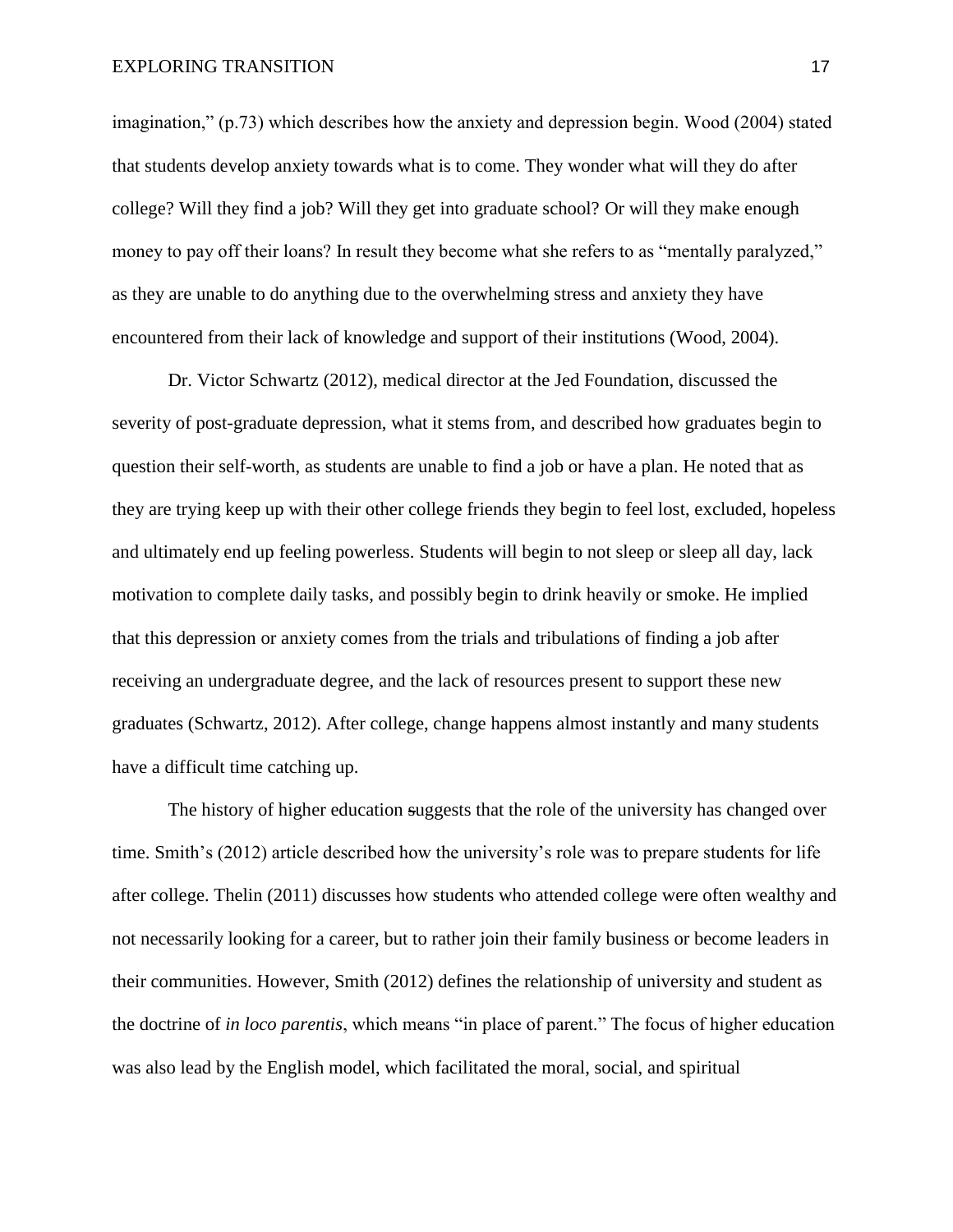development of the students, and in turn has been traded for a focus on research and scholarship, and little to do with the needs of students today (Smith, 2012).

 As Nussbaum (2010) stated, there is a correlation of facts between her focus as well as Smith's (2012), in the idea of a degree that is lacking significant value. Nussbaum (2010) held a strong opinion of the development of a democratic citizen and one's ability to think critically through receiving a degree in higher education. The lack of programming and support for college seniors during their final semesters and throughout their four years suggests that Nussbaum's (2010) theory to be true. Higher education seems to have forgotten what Nussbaum (2010) refers to as "soul," one's ability to relate to others, take different perspectives, and grow. Nussbaum (2010) described how the history of higher education has changed drastically over the years and how it may be beneficial to look back and reevaluate the goals of higher education, specifically the availability of programs for seniors and their outcomes of producing well-rounded individuals (Nussbaum, 2010).

 In this current trajectory there is room for progress in the future plans of higher education. Gardner and Van der Veer (1998) discussed how we must continue to focus on transitions at colleges and universities instead of just retention. A focus on bridging the connections in order to support students through transitional phases would be the next step in enhancing the college experience or curriculum. Nussbaum (2010) reminded us that currently, our focus is on producing students to make a profit immediately, rather than good citizenship, which in turn will result in the successful development of profit. By implementing these programs, courses, and resources, students will have support and an educated mindset in working towards their goals rather than the over production of 'robots' who choose careers based solely on profit (Nussbaum, 2010).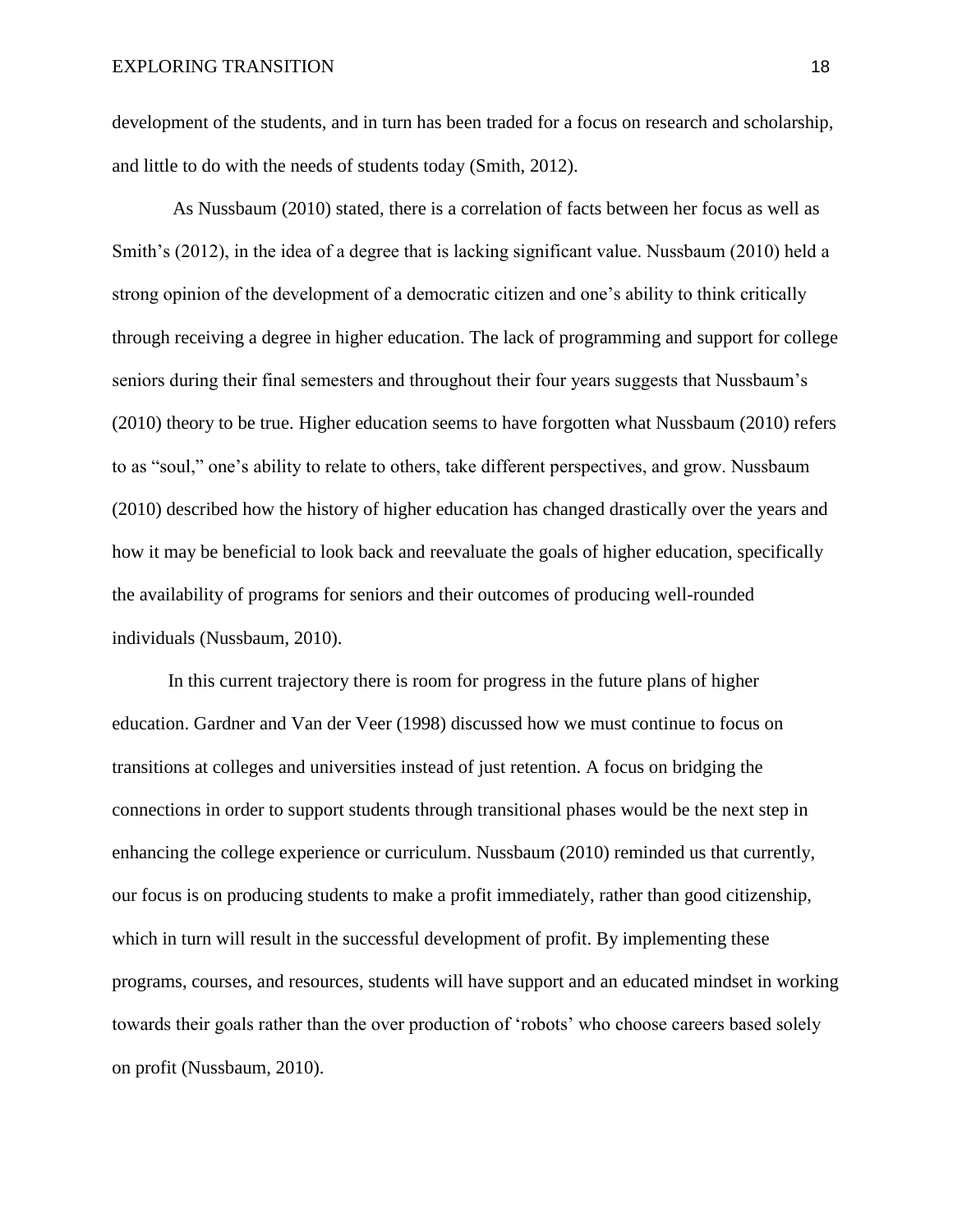Although it may seem as though this is an easy fix and that colleges and universities should implement these programs into their curriculum immediately, there are still questions to be answered. Many have discussed the issues of college transitions and life after college and have implemented significant ideas in order to ease this phase in college life. More attention has been focused on FYE and transitional programs into college, leaving the SYE, to in a way, fend for itself. Being that these are fairly new programs there is still a lot of research to be done in terms of success. A lot has been done to advertise these programs and the theories used to back them up are enough proof to want to apply them to a curriculum. However, we may still wonder if the students who have graduated from these programs went on to achieve more success than those who did not and where the data is behind this. In this project, I have researched senior transitions and spoken with current seniors about the support they have received thus far at one religiously affiliated liberal arts college in the Northeast. I have identified ways in which we can strengthen these programs and implement my findings in order to increase the significance in student transitional programs in higher education institutions.

 An SYE program can be extremely beneficial to a college student's development. We have seen examples of such programs, classes, workshops, retreats, internships, and experiences as described by Gardner and Van der Veer (1998) throughout this study. The implementation of these programs is crucial to the well-being of a college graduate's future. Yeadon (2009) discussed many examples and how the introduction of life skills and support are needed at the time of these transitions and thereafter. Internships, as mentioned by Knouse and Fontenot (2008), are another example of successful experiential learning for a student's future. A student's identity and beliefs also play a large part in this time of transition as students rely on their spirituality or religion to persist to graduation (Sinclair Powell et al., 2012).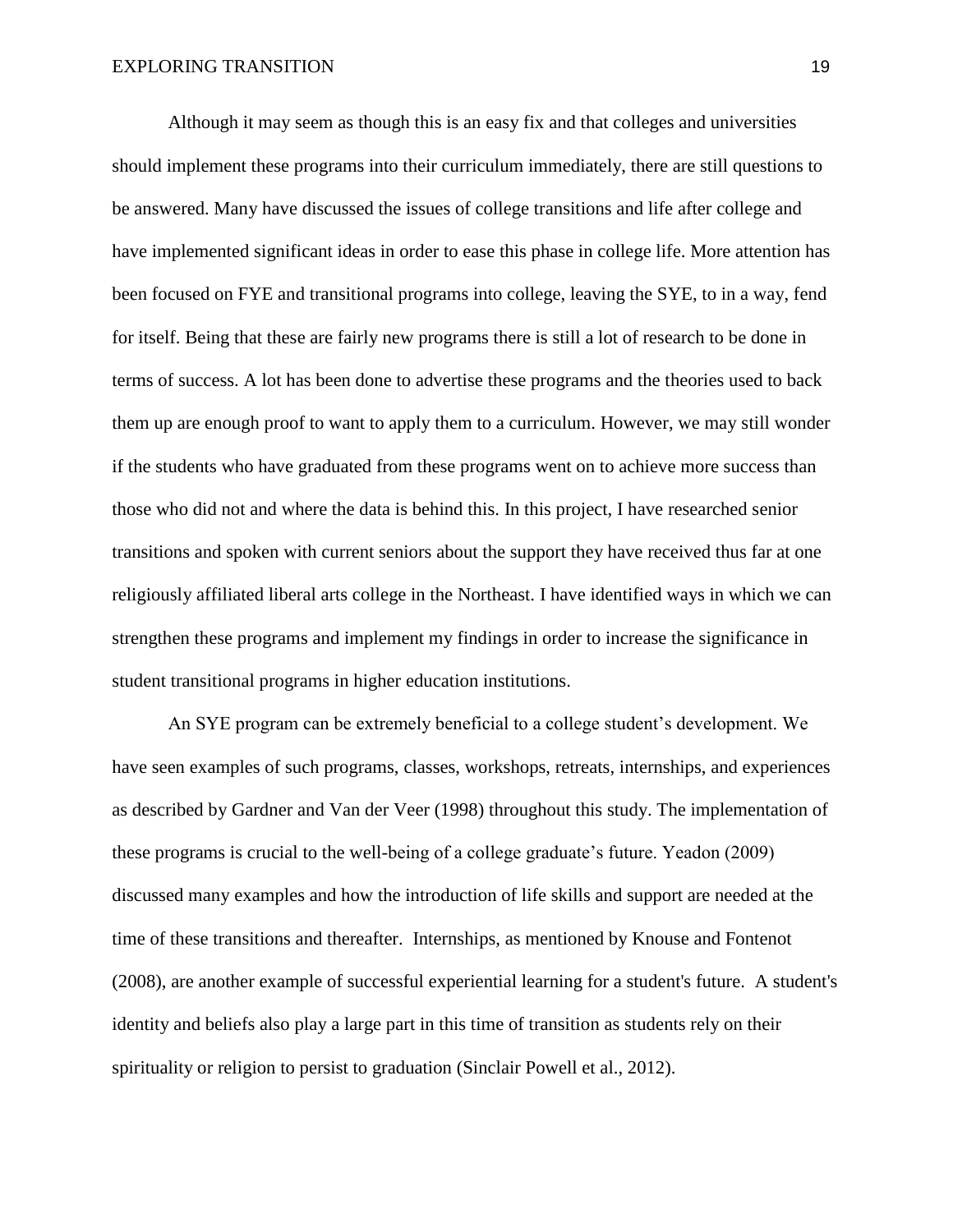#### **Methods**

This study assessed the needs of college seniors at Merrimack College who are beginning their transition from college to career. Through a qualitative approach, the constructivist paradigm was chosen for the research, as the researcher explored the authenticity of the existing programs for college seniors and how prepared they are for life after college. As Mertens (2009) defines the constructivist researcher, she explains that these researchers share the desire to understand the multiple social constructions of meaning and knowledge and how the participants perceive that social construction. It was important to me that I receive feedback from the current seniors participating in the study, in order to develop a retreat experience that will enhance their learning and better prepare them for life after college.

Two focus groups were held and consisted of Merrimack College seniors only. Participants were recruited for these focus groups through emails, and were also invited through word of mouth. Purposeful sampling was used to invite students from various student organizations and academic majors, as each student had a different experience depending on the clubs and organizations they belong to, as well as their academic majors. In order to reach this demographic, the researcher shared their recruitment email with other Graduate Fellows within the Higher Education program at Merrimack College, who then shared it with the seniors within their programs and departments.

In terms of human subject issues, this project was not particularly sensitive, as the participants only discussed their experiences of senior year and their plans for life after college. However, the researcher was aware that the topic may be emotional or triggering to some. Out of respect for the participants, the researcher was sure to make it clear that participants were free to remove themselves from the focus group at any time. Participants were given a consent form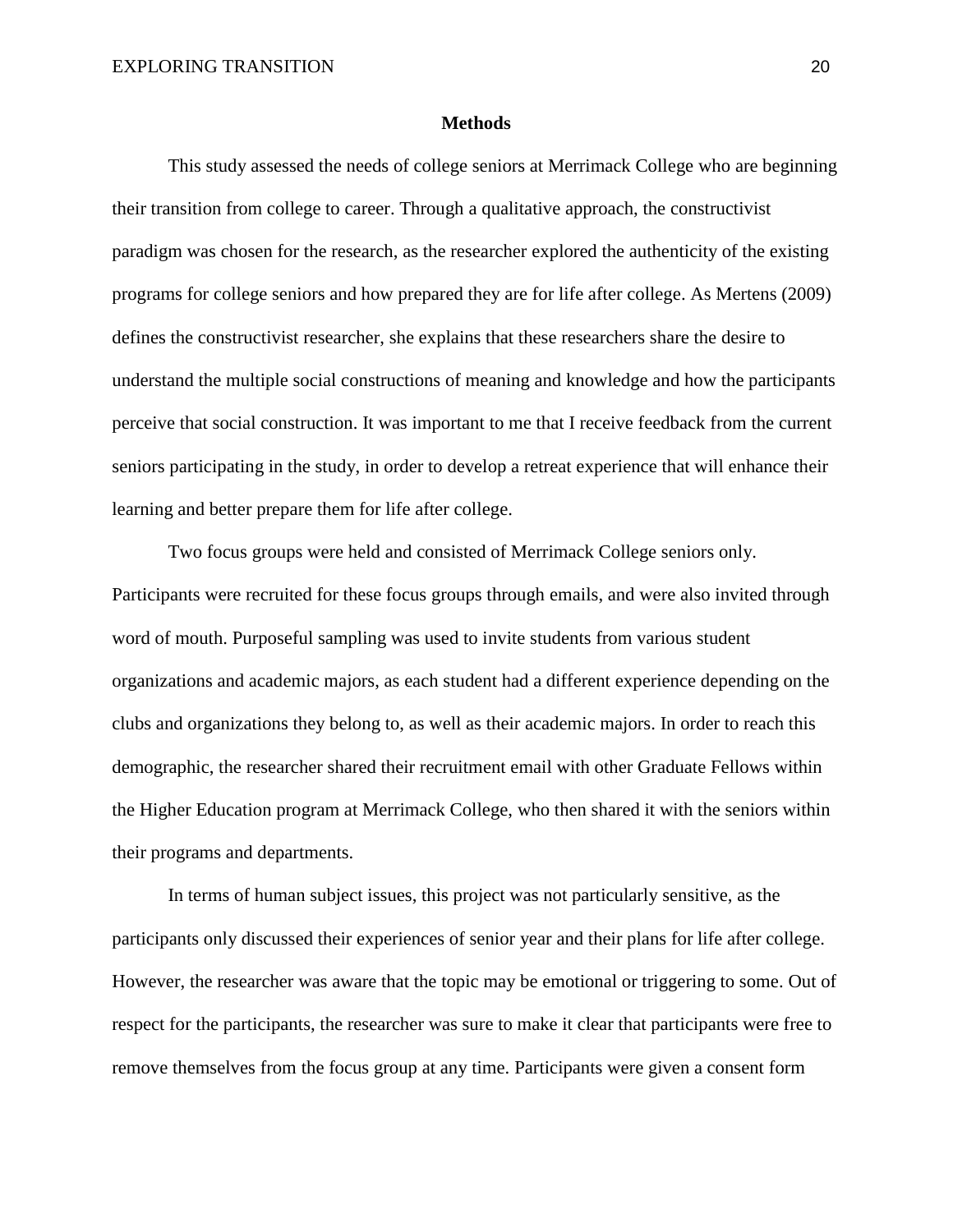which explained their confidentiality, and confirmed that their names and/or any form of identification would not be used.

A total of 11 Merrimack College students participated in the focus groups (see Appendix B). In each focus group, participants were asked questions about their upcoming transition and the resources on campus that have been beneficial to them in this process (See Appendix A). The responses from the focus groups were recorded and then transcribed. From the transcriptions, a list of codes was developed to identify the shared experiences amongst the participants. Through reduction and elimination the codes were then examined for areas of intersection. The remaining codes were developed into new groups based on common themes amongst the participants' responses. The themes were then applied to the research based on their frequency.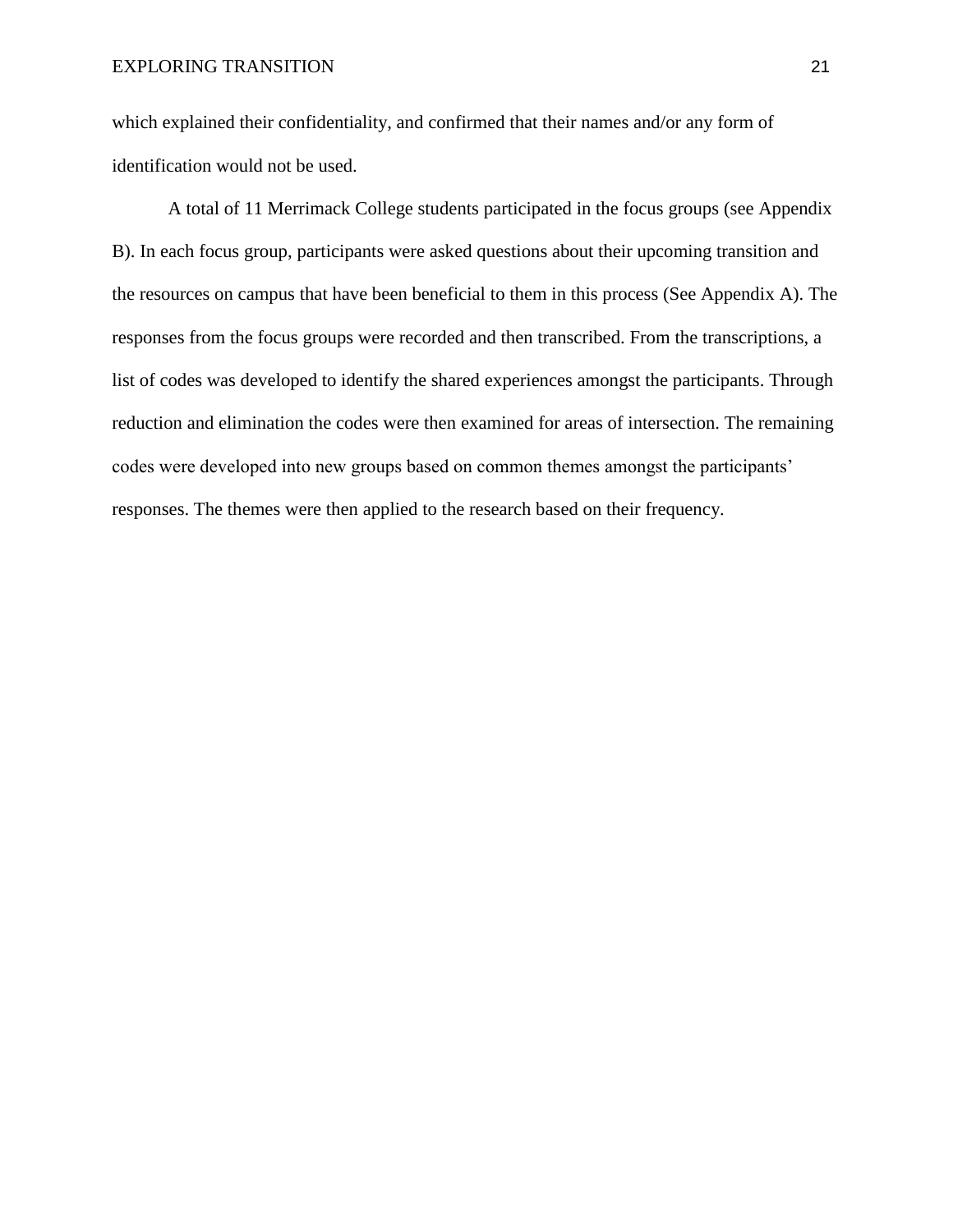#### **Findings**

After the transcription and coding processes, common themes were developed across the participants' responses. Each theme was then applied to the research based on its frequency. Many participants spoke about how they were feeling about their senior year and how they have motivated themselves this year. They also reflected heavily on the college to career process and the resources and support they feel they need, as well as the potential need for more programming within their institution. Participants also discussed their upcoming transitions and how that has affected them emotionally. Most importantly, the participants voiced their need for support and made several suggestions as to how an institution like Merrimack College could do so. The findings will be explored in more detail below.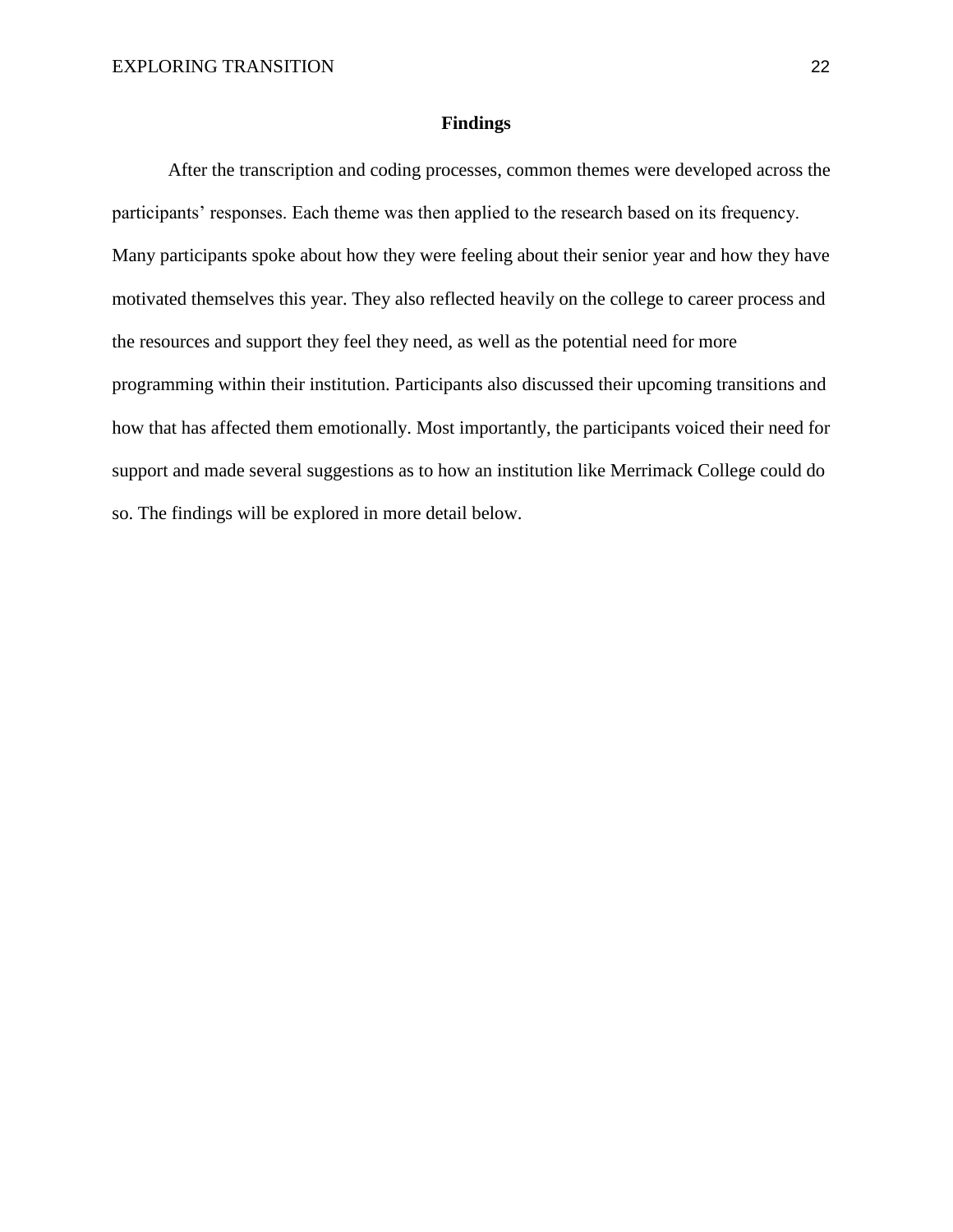# **Reflections on Senior Year**

The focus groups began with an opening question allowing the participants to begin to think about their senior year and all that they have experienced thus far. All of the participants were very open to talking about how their senior year was going and how they were feeling in that moment. Many participants discussed how they felt about the year and that overall everything was going well, but that they were also feeling stress and pressure in their busy schedules. A couple of participants even said that they were ready to move on. One of the most common themes discussed by the majority of the participants was how they were very unsure of their futures and their need to partake in every opportunity possible in order to prepare for what's to come. One participant discussed his experience in the following way:

My senior year really splits into two different, I mean obviously two different semesters, but really two different kind of feelings. First semester I didn't feel like I was a senior, I was just kind of going with the flow or whatever. I tried to kind of spread myself out and take advantage of opportunities. I think sometimes I did and sometimes I didn't. Now I'm ready to get out. I think it's tough to say what I'm going to be doing in five years or ten years because I don't know what I'm doing next year and I think there is more pressure from people outside this semester than there absolutely was last semester and of any of my first three years.

Another student described her experience and how she feels that her senior year is not quite as intense as she had anticipated it to be. One participant stated, "I feel like it's bittersweet and I'm kind of the opposite, I don't have as much work as I thought I would, so I think I have more time to realize like God, this is our last semester, our last year. So I'm getting all sentimental, like we've been here and we've made friends and all that stuff." It is clear that some participants in this study felt ready for the transition and are excited to move forward, whereas others are hesitant to leave behind certain aspects of the college experience behind. Each participant explained that they were at their own stage in this process. Participants also spoke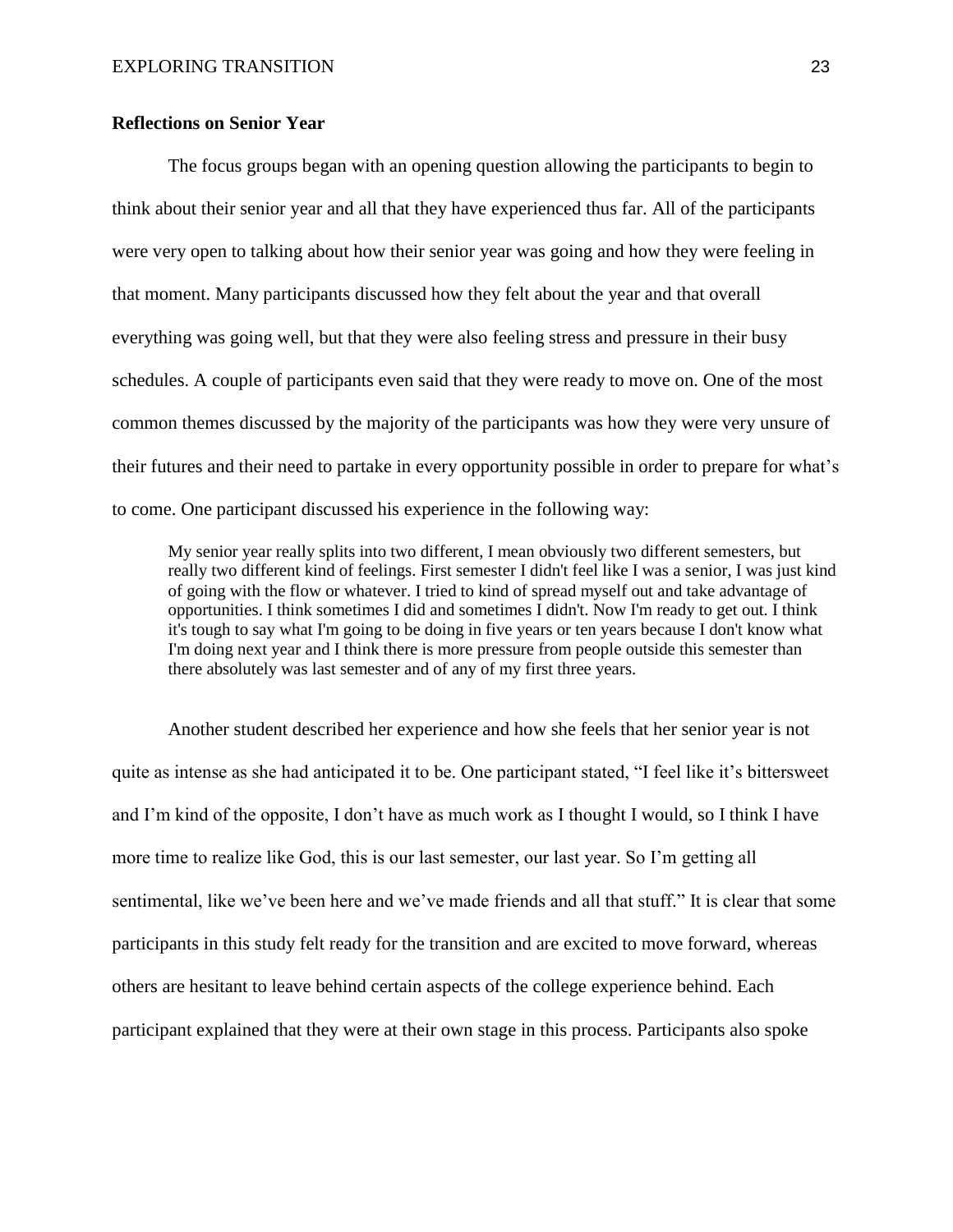about the dynamic of their senior year and what has been helpful to them in order to progress from college to career.

#### **The Transition Process**

All of the participants discussed their anxiety for their upcoming transition and many spoke about fear or worrying about the things that they do not know or cannot control. Maintaining relationships, making the adjustment, learning life skills, and making important decisions were all mentioned by the participants. A common theme was the fear of the unknown. As one participant mentioned the stress of choosing a graduate program, other participants chimed in with their concerns: some said "Choosing the right grad program," while another noted her anxiety "Just anticipating having to figure that out on your own and mentally prepare for that. I'm anxious to think about it." One student discussed that the mixture of emotions was challenging, saying "I feel like it's just so many different emotions that we all have so much that we want say but we're just like we don't want to think about it but we have to."

Just like any transition, many of the participants were concerned about what they will leave behind once they graduate college. Several participants mentioned how they are fearful of losing or maintaining relationships with friends, faculty, and staff, as well as letting go of their college experience all together. A majority of the participants would like to attend a senior year experience course or workshop and discuss these topics, as discussed by this participant:

I think definitely some of the topics should be about building relationships because you want to build relationships to like network and what not and then one should be like the whole… like put school aside now let's talk about the apartment stuff, and all that stuff, like when you know it's a good deal or not a good deal. Because that's some of the stuff we're not educated on, so I think if you push that type of stuff then everyone will go, where some people will kind of be like well, I've done the career stuff but if you really push the real life kind of thing then absolutely.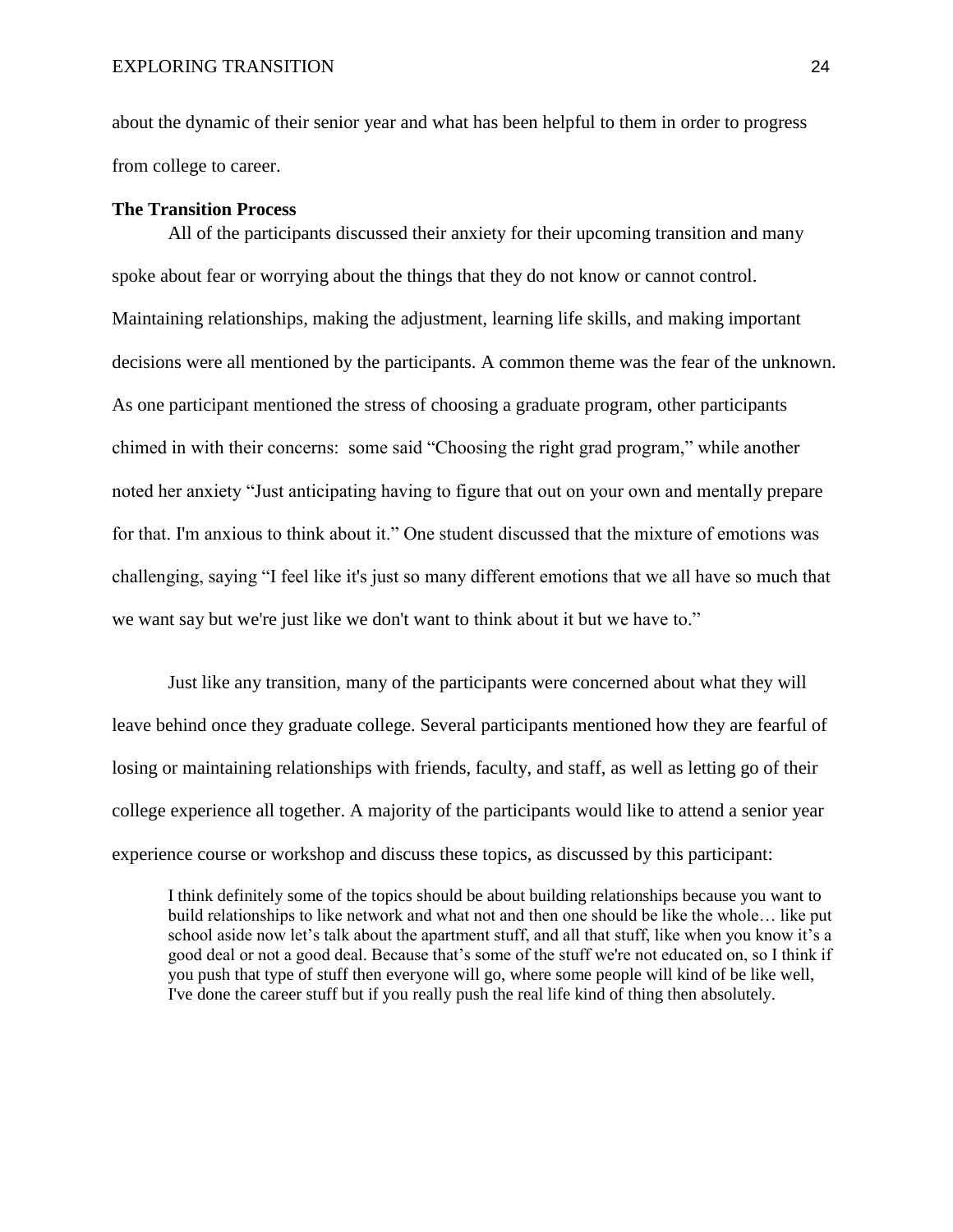Another participant mentioned other topics that would be of great benefit to discuss in the senior year experience, saying "The leaving process definitely causes a lot of distress so I think it would be good for people to relax once in a while. I could use it right now."

Schwartz (2012) explains the reasons behind postgraduate depression which reflects the participants' worries in this study. It is becoming more common for students to experience some form of depression over the course of their transition from college to adult life, as the change and loss of certain support and relationships causes them a great deal of fear or anxiety (Schwartz, 2012). Students question their self-worth if they are unable to find a job or plan ahead once they graduate. One student's experience refutes these feelings and due to her experience she is more than ready to move on:

I think I've had a super different experience being a commuter student and feeling very disconnected from campus. So unfortunately, the idea of college and the connection of I guess friends that I didn't necessarily establish as much as I would have liked to, it's not something I'm going to miss because it didn't necessarily happen for me.

Unfortunately not all seniors feel the same way about leaving their college experience and friendships behind. We must consider the fact that the transition process affects each student differently, and how we can consider those students, such as commuters when planning effective programs or courses.

## **College to Career**

The O'Brien Center for Student Success is the career support center on Merrimack College's campus. In order to understand the frequency and use of the center, the participants in the study were asked to discuss whether or not they have visited the O'Brien Center and the type of resources they have sought from O'Brien. The majority of the participants have visited the center, but there were three who had not. Those who have visited the O'Brien Center have gone to receive help on resume and cover letter writing, and a few have sought support regarding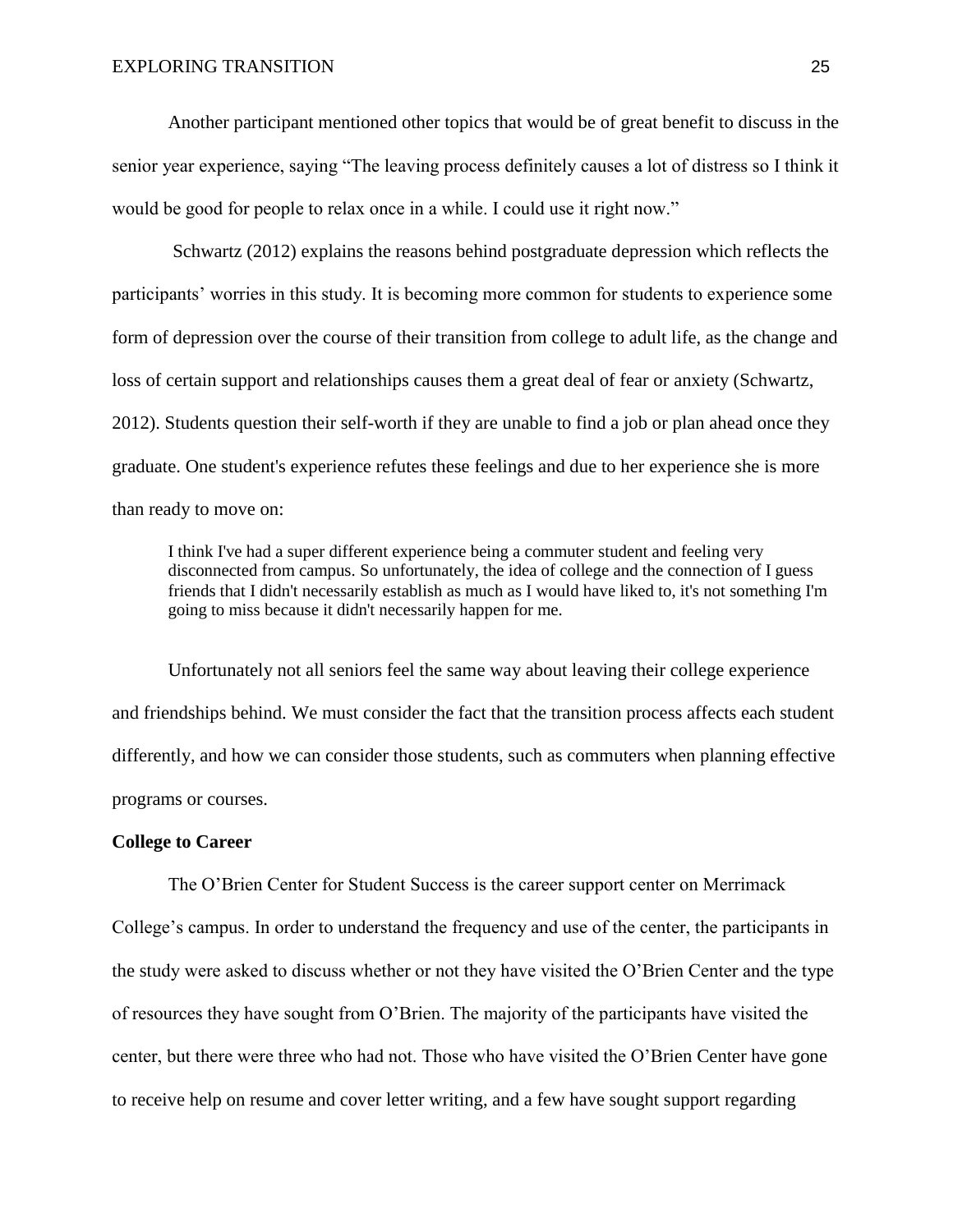## EXPLORING TRANSITION 26

advising or an internship or externship experience. One participant who utilized the career center described his experiences:

I went there to [ask someone to ]critique my resume, and learn how to build a resume. Secondly, I worked on my cover letter, which is a skill I really lack on, trying to make a cover letter. My career advisor has really helped me reach out to different recruiters and setting up a Linkedin, and trying to find a job for the outside world, when I graduate. It's been really helpful.

Resume and cover letter writing, as well as career advising are all necessary resources for students to consider their next steps for their postgraduate plans. Several of the participants mentioned graduate school as their next step when asked about their career direction. Many of the participants discussed their plans to attend graduate school right away or at some point in their future. Others have mentioned working in a job within their field or having a backup plan for work. As stated in an example from one participant:

I have a couple different directions right now that I'm kind of waiting on. I want to be a teacher eventually, so applying for different teaching positions, and that goes along with coaching, which I have experience in. I want to get into a fellowship or just go straight into grad school or just become a residence director so that I can get a job right out of college as well as a deduction on getting an education.

Most of the participants in the focus group elaborated on their uncertainty of where they will be in the coming year and if they will have a job. Many felt stressed or overwhelmed by their thoughts on this subject. One participant spoke on his need for more experience and more education in order to achieve his career goals:

I'm not sure exactly what I'll be doing next year either. My internship expires by the end of the semester but if worse comes to worse, I have part time jobs I can fall back on. I'd say my goal is to be a CPA someday which requires for the test work experience and more school but I think I'm going to go for work experience first. I'm going to be spending the rest of my year looking to get a job to fulfill that for when I graduate.

Alternatives to work or graduate study were also mentioned in the focus groups in order

for students to gain more real world experience. One participant has discussed the possibility to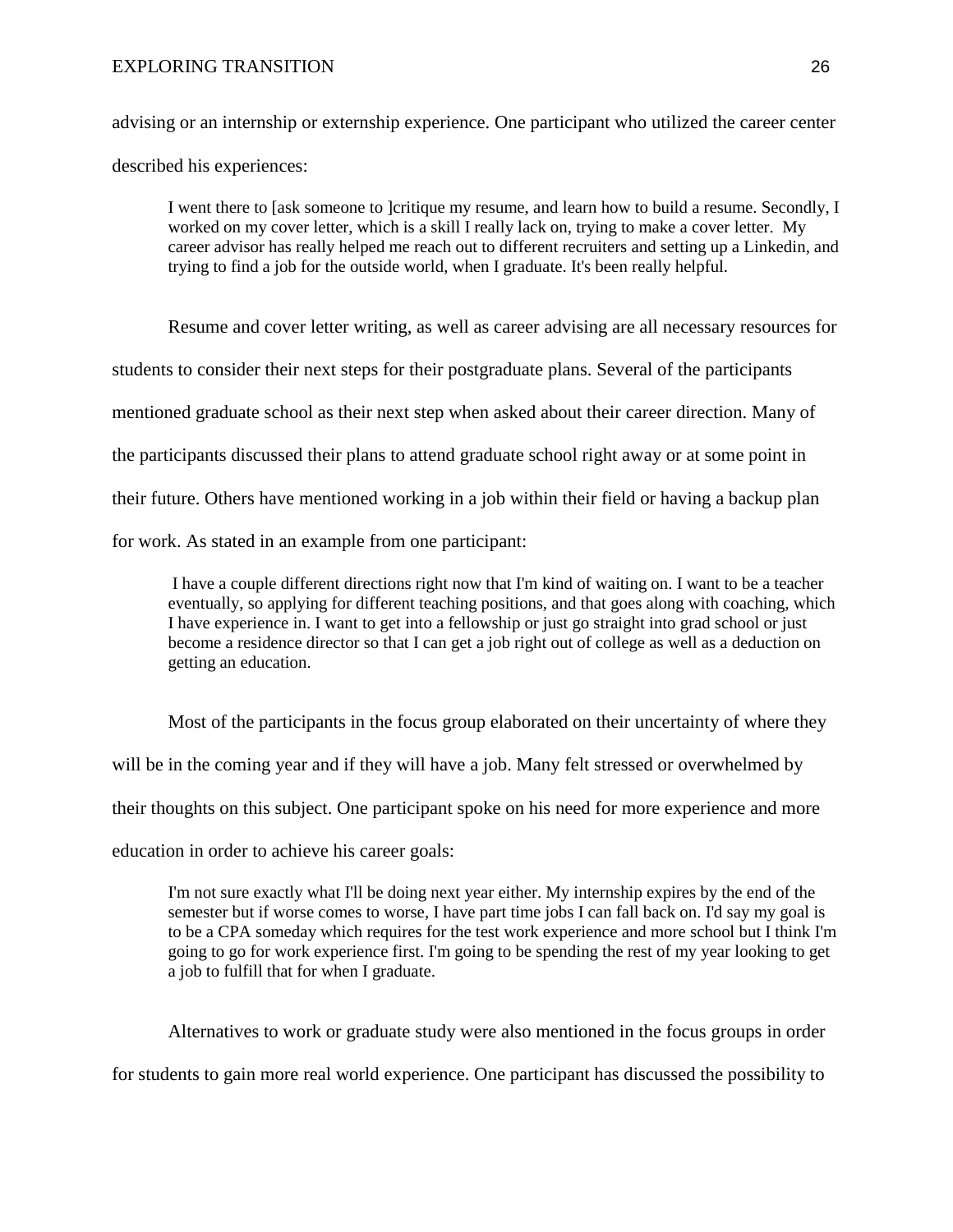take a year off to volunteer and develop more real world experience, "For me, as of yesterday I just finished applying for all of the jobs that I would like to do, so, yes I want to take like a year or two years to do AmeriCorps or do a year of service and then go back to school for clinical psychology. So... I'm in the process."

Yeadon (2009) discussed the need for transitional programs and how they can be of support to students in crucial times such as the job search and the interview process. Many participants explained how they felt that they were prepared for the interview process and that it was not something that they were concerned about. However, many participants discussed their lack of knowledge when it comes to the job search and how finding a job is something that they are unsure of. One participant explained his view as follows:

I don't feel prepared at all to apply for anything. I've applied to some things and I haven't applied to some things, I'm getting help from you know, family, friends, things like that, so that's something that I wasn't prepared for at all. As for interviews I think I do just a very good job in general (laughs), in interviews so I'm not worried about it.

While discussing this topic, I learned that some academic major departments require the students to take a senior seminar course. This is dependent on the academic major and has been beneficial to some of the participants but not all. Although this course was mentioned a few times, the senior seminar course is not meant to prepare students for life after college, but to serve as a culminating experience for what they have learned in their academic major departments. The same participant discusses his senior seminar experience:

I'm an English major and yeah, we have a Senior Seminar for English, and it was actually a lot more useful than I thought it was going to be. I went into class thinking it was just going to be kind of a hashing open everything we've been through in three years so far. But actually it was about why literature is important and how to advocate, especially for the teachers, why what we're teaching is important and why we shouldn't lose funding whether it's higher education or all the way down to pre-schools. So it was more of a real world application, which was awesome. Unfortunately, you know the professors' changeover and any professor can do whatever they want.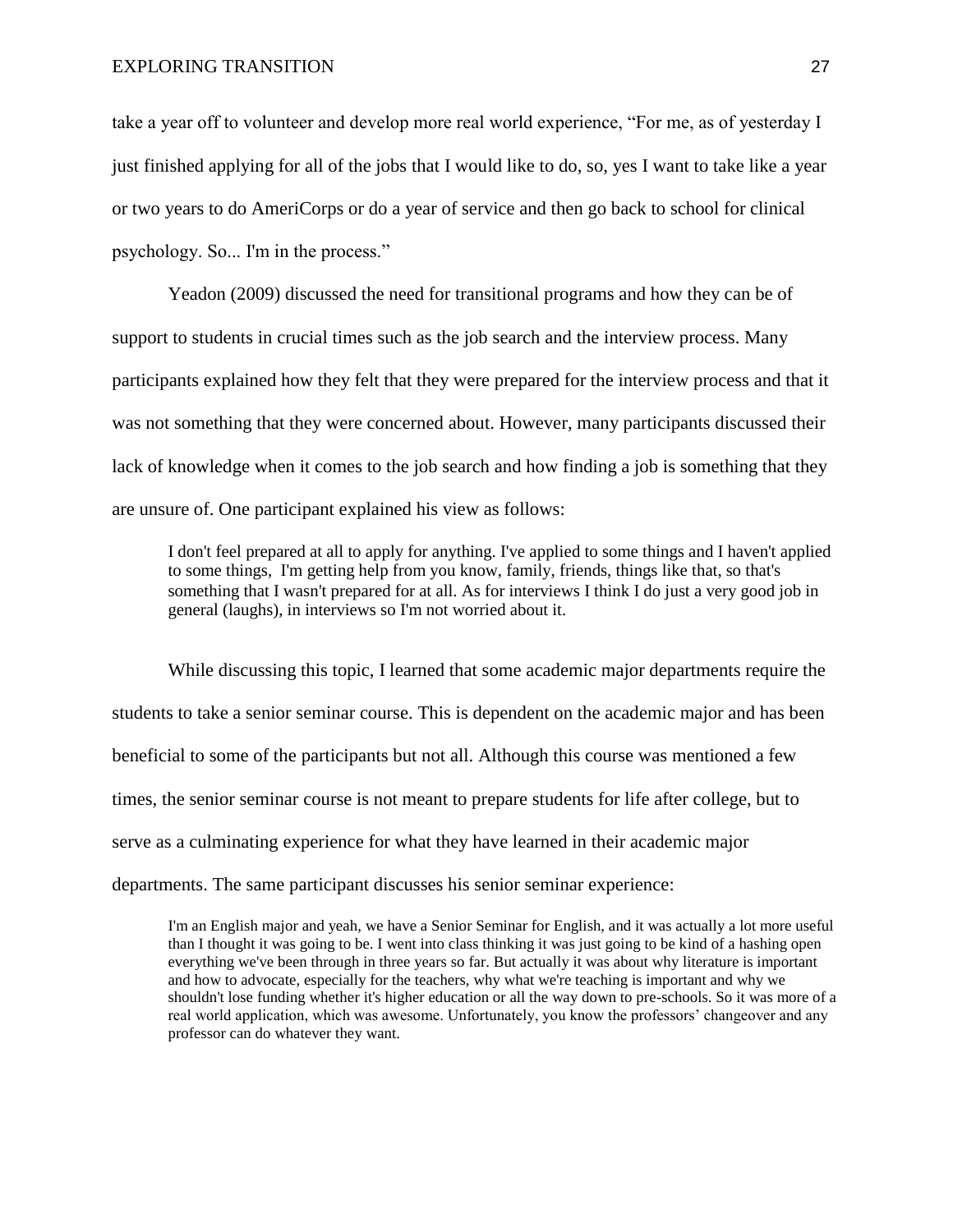Through talking with the participants, I discovered that some students believe that this course will be more like a senior year experience course and are disappointed once they realize that the course is not what they had hoped it would be. Another student with a course similar to the senior seminar did not find it to be quite as beneficial as a course on the senior experience and the skills necessary to move forward in a career after college:

I have a field experience component to the major psychology, and we either, depending on our career interests we either chose, I don't know what the other option is but I'm currently in the ethnography field experience course and I thought it was going to be a lot more encompassing of the career, professional development, and personal growth. But it's more strictly working on creating a 20-30 page ethnography in our internships. So, I think it kind of lacks in the area of kind of developing that senior year experience and what you need out of a class like that. I think it's more driven towards the goal of creating an ethnography granted that will help later. I think there are more developmental skills that myself and everyone else in the class can work on, that would benefit us.

Henscheid's (2008) perspective on the loss of community experienced by college seniors supports this participant's view as these college seniors are being forced into focusing only on their specific academic major. Less than 2 percent of senior programing focuses on areas of growth such as life skills and how to handle transitions outside of the academic major (Henscheid, 2008).

Participants were asked if they felt as though they were prepared to hold a position in their desired field after graduation. Some felt that they could, while many others felt that they did not have the experience necessary to maintain a job within their field. Participants mentioned that they fear that the transition from college to career will be a difficult adjustment. The need for more experience is explained by a participant:

I really don't think so. I think that I need a year to like develop myself more, I think like academically I can do what I know, but I don't think I'm at a point in my life we're I'm ready to like help, because I just want to help people, so I think that I need to do something for myself before I can help them. I think it's just going to be really hard to go from being at Merrimack every day and like expected to work 40 hours a week and remember everything you just retained. Merrimack is such a different breed I feel like, it's going to be such a hard adjustment to leave here in the first place and leave there to be somewhere new.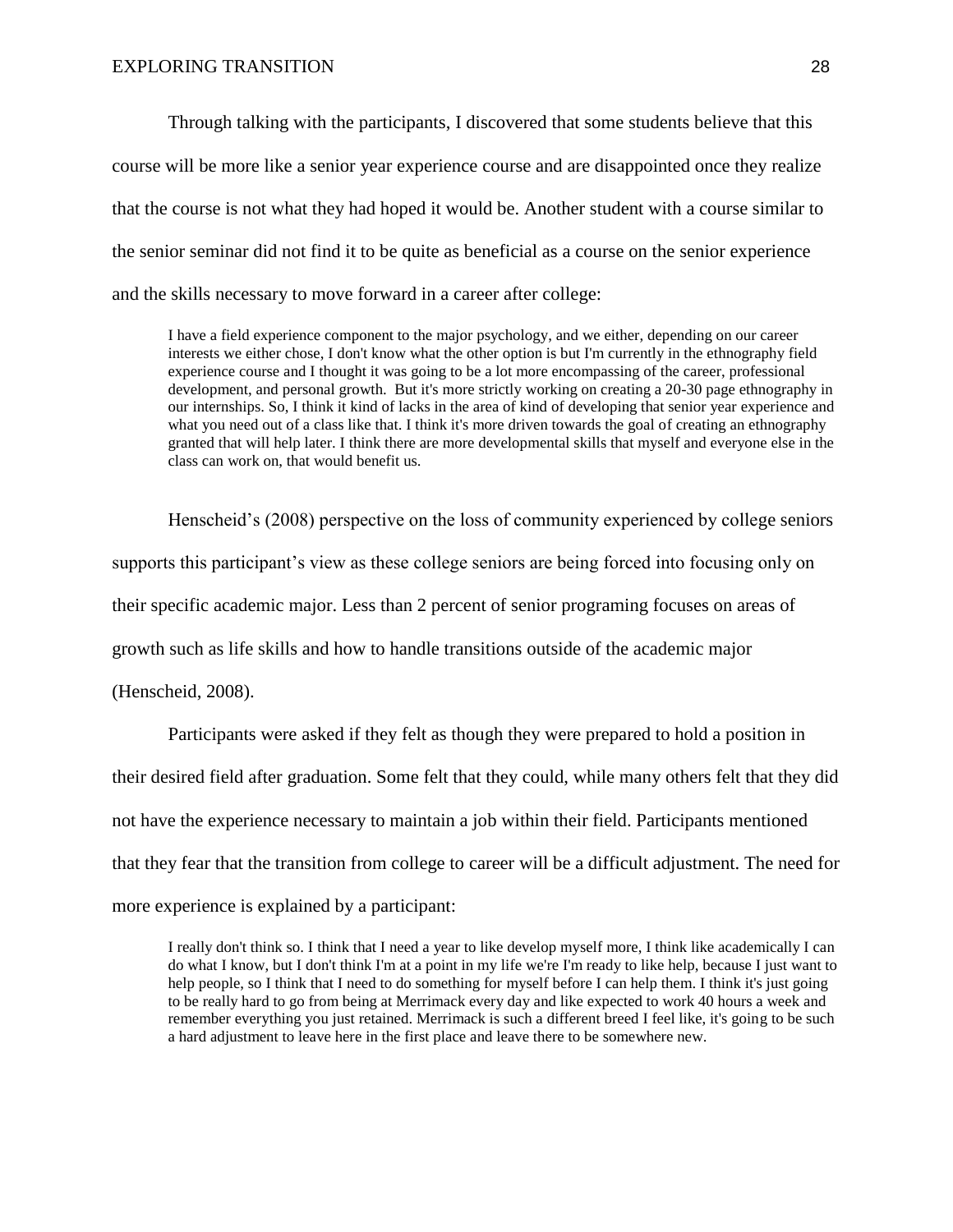A couple of participants felt strongly that they are prepared for their desired field. One student explains her confidence by stating: "I feel like my classes are really hands on so being a communications major you need that, so I feel pretty prepared, definitely." Each student is different in their experiences and what their academic programs provide for them. In this individual's case she felt ready for her career but may not have the life skills necessary to get herself there.

## **Programming Based on Student Interest**

One of the most prevalent fears mentioned by the participants was their inability to handle real world skills such as finding an apartment, making financial decisions, negotiating, and other important responsibilities (see Appendix C). Some felt that they have had enough experience to maintain these skills but many participants have major financial fears and felt that they are unable to find an apartment, make important life decisions like lease agreements and health insurance, and take on major responsibilities. The participants discussed how they have never been taught these important skills in school and that they rely on their families and friends for support. One participant discussed the serious need for a course or workshop on these skills:

In college we're learning information about our majors but there's no course about that. My parents took like all these different classes and when my mom left she was able to like get an apartment, and do all this stuff with confidence. I feel like we don't have, ...real world fairs to kind of like help us....you're networking for a job but at the same time you need to like find an apartment,... if you want to like go to a grad school cross country you're going to need an apartment, and if you don't know how to do it, I feel like that could really add more stress that should not be needed at all. So I feel like if they had programs here about that...we would be way more confident.

The majority of the participants who shared their concerns have reflected Yeadon's (2009) notion that undergraduate programs are graduating students without the specific skills necessary to succeed, including skills such as budgeting, choosing insurance, problem solving, time management, etc. Yeadon (2009) explains how without these skills, employers feel as though students will not be able to hold a job. Another participant who has been a commuter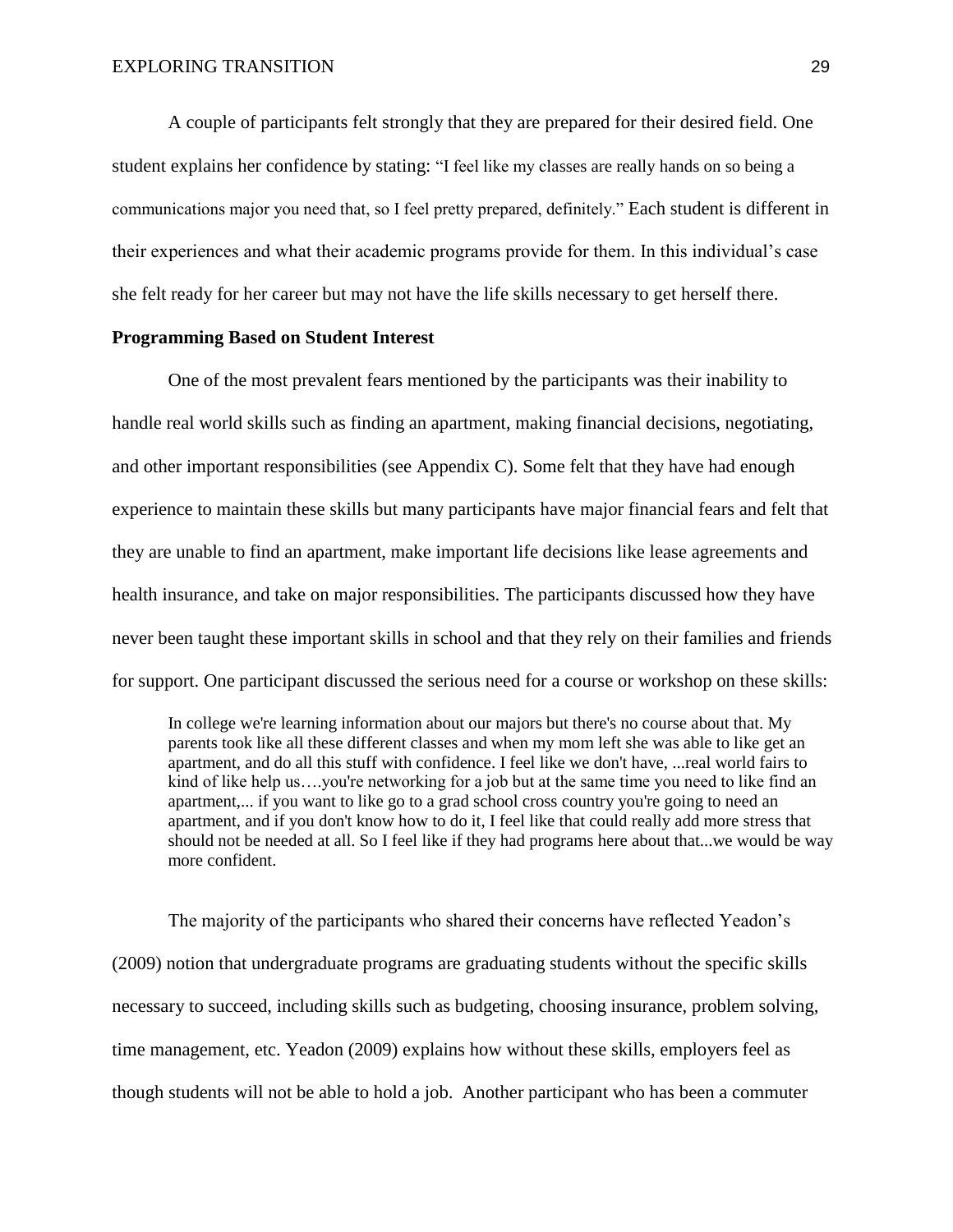## EXPLORING TRANSITION 30

student for the duration of her college career explains how she has learned these skills on her own:

I think personally for me, as a commuter student, I've had to kind of balance the life of being here, but more so being at home and balancing a family life and a home life of having responsibilities there and bills to pay so I think that kind of forced me to learn some of those things quicker and spend some of the time when, say I would have been doing social events more so balancing my time and figuring out those life skills.

The participants were asked if there was a program or experience Merrimack should offer in order to prepare them for this upcoming transition and what sort of topics they feel the program should cover. The majority of the participants recommended a program or experience that covers life skills, which would introduce students to the skills they need for life outside of college, and will allow them the opportunity to ask the professors or panelists' questions regarding life outside of college. Participants feel that the support of campus faculty and staff is needed in this transition, and described it as follows:

I think it would be super ideal to have just as the first year students have a first year experience, for all seniors to have a general senior year experience where everyone's enrolled. I feel like that would be the class every senior would look forward to as far as planning and feeling better about May and in the long run, in terms of higher education it would help the college in terms of retention, ... knowing that the students were prepared and if the end goal of looking at the outcomes of what this class is the outcomes are that students have a plan, whatever that may be. But if they could start in September or in January, starting that plan and then they're forced to start that plan, I think it would be beneficial.

As mentioned earlier, many students felt the need for an introduction to the life skills necessary to become successful beyond college. One participant echoed the previous statement regarding a course or workshop on life skills 101: "Definitely more of like making sure you have good credit, balancing a checkbook, definitely about taxes. Even just dealing with landlords and making sure you're not being screwed over, basically life skills 101."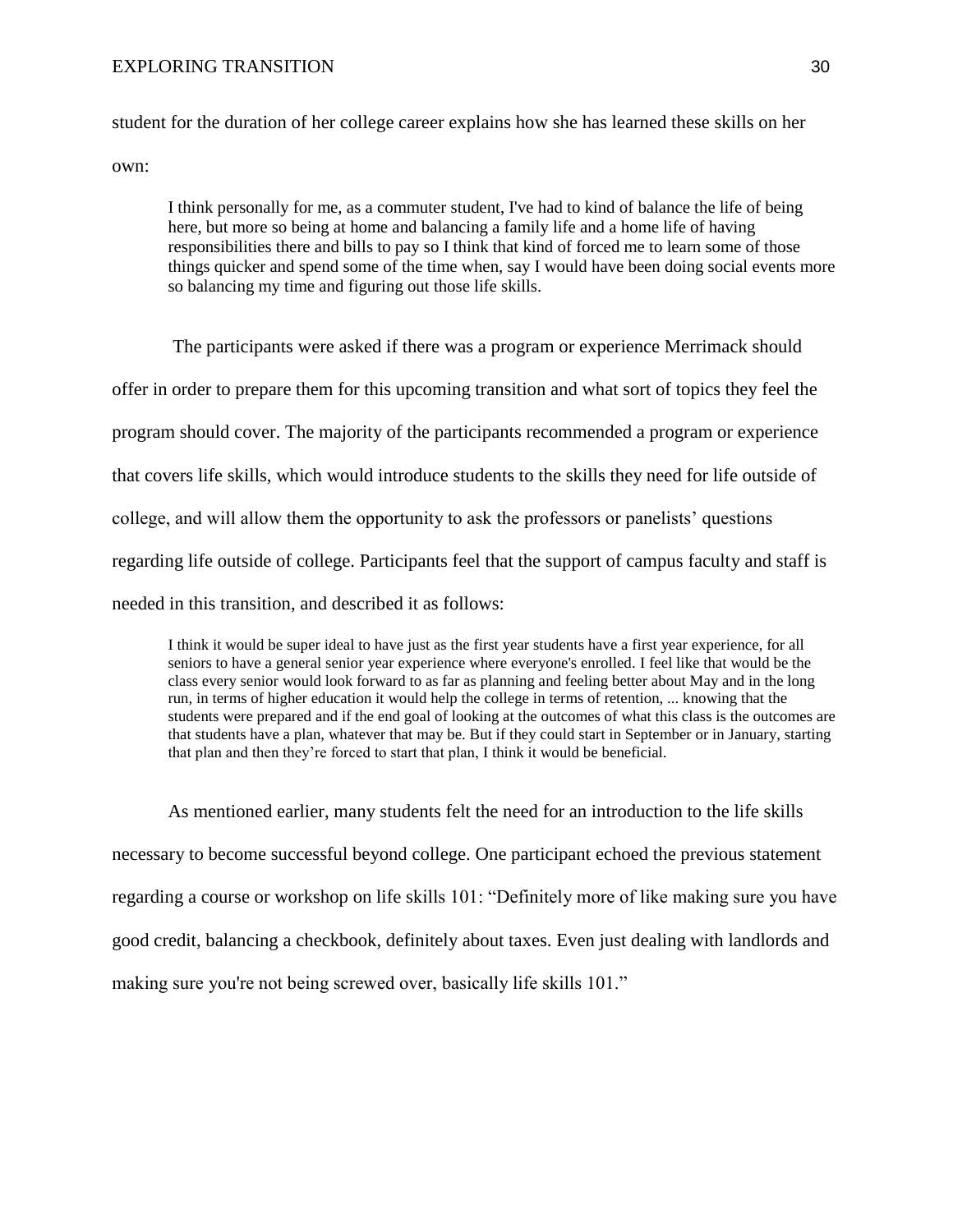One participant discussed the idea of starting these support programs earlier and throughout the college experience in order to prepare ahead of time, based on academic major or for the general student population:

I feel like [for] a lot of majors it's required to do some sort of field based or like internship. But I feel like it's not pushed as much until your senior year so maybe like start like Education majors you do your student teaching second semester sophomore year, that's like freshmen year you know that semester you're going to student teach. It would be better I think if we knew like going in freshmen year, like you're going to do a full semester or a full year internship. Like kind of just get it in your head before like.

College students feel a great deal of pressure when it comes time to graduate and make decisions on their own. The pressure to succeed reflects on a student's self-worth and how they motivate themselves (Schwartz, 2012). Every person is different in the ways in which they handle the stress or anxiety of life's transitions. A few of the participants discussed the importance of talking about these concerns with counselors or friends and receiving support from resources on campus. Many participants felt that this is an important time for growth in their lives and that they need supportive outlets, one participant relayed the following:

In terms of campus resources, my supervisor, the director of the O'Brien center has really been like my person that I can go to and share my experiences with and have her give me feedback. I also visited Hamel Health for the first time this past semester to basically talk out all of this pressure I'm getting from all different people who are saying all different things about where I should apply, or where I shouldn't apply. So I went there basically as a neutral zone where I could just vent, they don't know who I am and they don't know what I've done but I could tell them what all of the different interjections I guess I was given and allowed them to help me process what I wanted for me, because I don't take enough time to think about what I actually want. I think that can be anybody's biggest resource in multiple facets.

Pressure, stress, anxiety and fear may be very prevalent in a college senior's transition. These feelings can also occur as students are making plans for life after college. They are often feeling the intense pressure of making the right decision and finding the job that is best for them. One participant discussed the support she received from the campus counseling center:

I feel like if you implement Hamel Health into the retreat that would be really helpful because they push to the point where it's like you're comfortable with yourself and like you just leave feeling way more comfortable with that type of stuff. Just to kind of like go through every little thing and be like am I missing anything, do I feel good about this and like they just make you feel so good about it because they're on your side and that's like a great feeling to have, that they're in your side.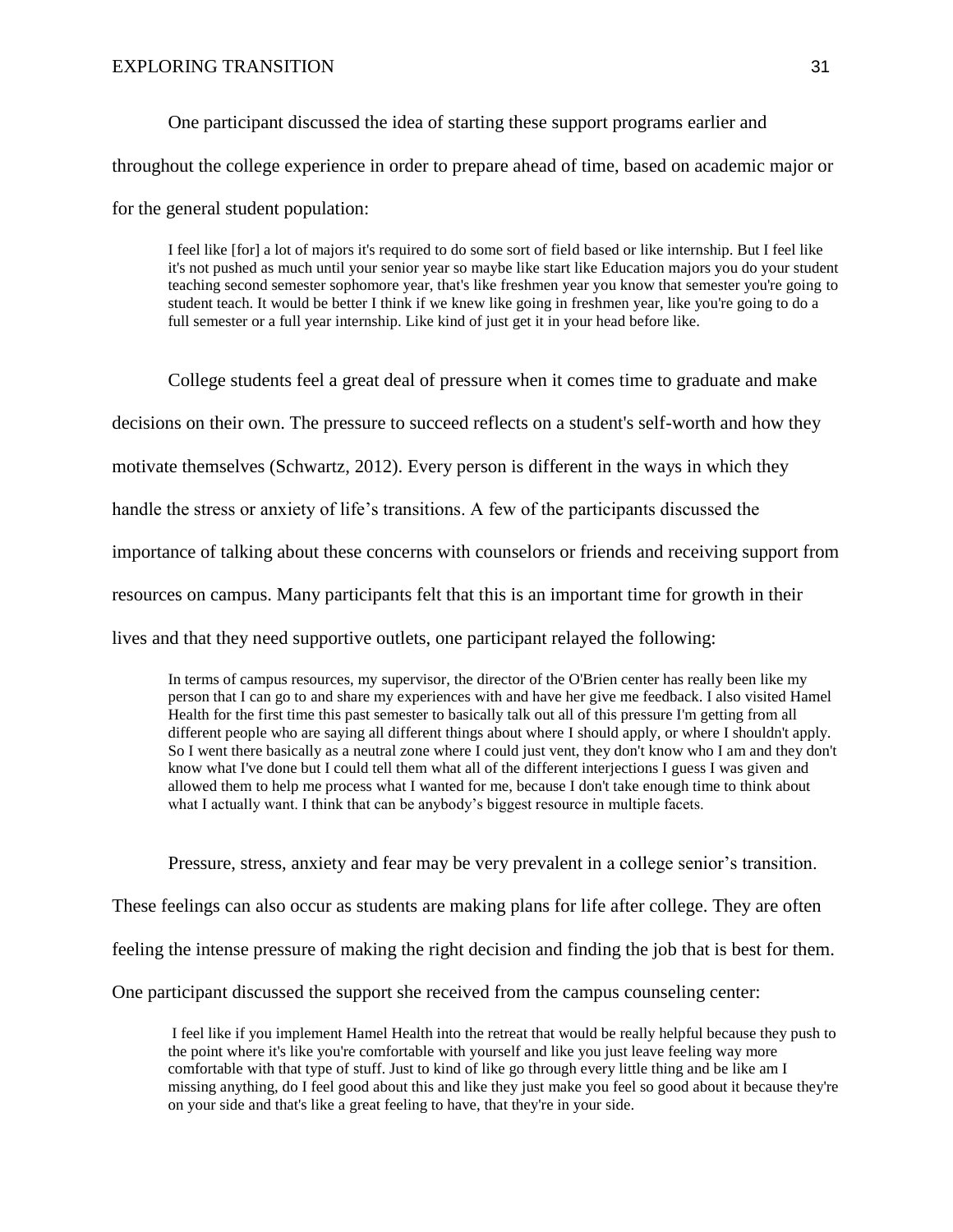## **Recommendations from Students**

When defining the possible programs or workshops, particularly the senior retreat experience to be implemented at Merrimack College, the participants had many ideas and suggestions that should be incorporated into the planning and development. Some suggestions include: "I think you had some really great ideas where it's not only covering cover letters and business but also implementing yoga and spirituality and I think that would be great. You should definitely do that." Another student noted that it would be important to clarify what a retreat would look like as many students may not have a clear sense. She said,

When you try to tell people to go on MORE (a current retreat experience at Merrimack College), they're like it's a retreat you're just going to sit there and pray. I don't know I think it's sometimes the way some people were brought up that retreat always means that you're going in a room and locking the doors. The participant also believed that the use of the word retreat took away from the intention of the experience, that many believe that retreats are only about faith. She also made suggestions about the time frame and when the experience would be most effective. She explained her preference by saying, I think saying workshop is better. Also I feel like if you're going to do something like this do it first semester.

In conclusion, students in this study discussed their upcoming career plans, the job search and the pressure to make the right decision as aspects of their senior year experience, and life skills 101, panel discussions, and supportive outlets as things they would like to see in a course or retreat. Recommendations mentioned by the participants will be applied to all plans regarding the Senior Year Experience retreat to be implemented at Merrimack College. The retreat will be created as a holistic experience to allow college seniors to prepare for their upcoming transition mentally, emotionally, and spiritually. The experience is intended to include all students from all backgrounds and is not limited to one religion or spirituality. The experience will be implemented to support Merrimack College seniors and assist them in the areas that they feel are underdeveloped. The students will be provided with the guidance, support, and knowledge to move forward successfully in their upcoming transition as well as throughout life. In the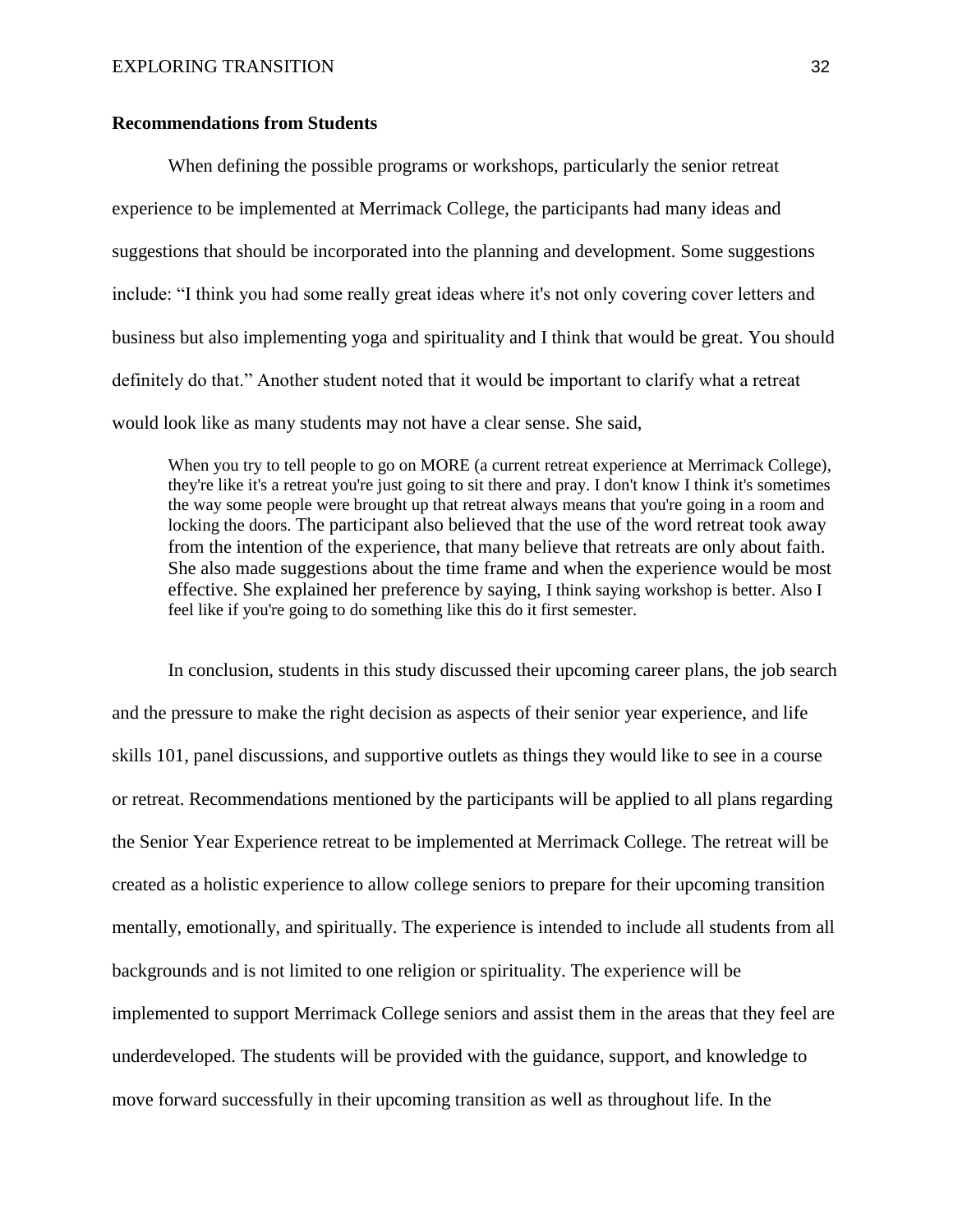following section I will describe a plan for a successful retreat that can meet the desired goals of preparing students for senior transition.

# **Recommendations**

*1) The Office of Campus Ministry at Merrimack College should plan a senior retreat experience that will benefit students in their transition out of college, similar to the existing freshman retreat experience that supports students in making the transition from high school to college life.*

Through my research on the topic of college senior transitional programs, I have discovered many benefits of implementing a senior year experience of some kind at all undergraduate institutions. I focused specifically on existing senior workshops, courses, retreats, and other types of programming. My research was based out of Merrimack College in hope of implementing a program that will support the seniors in their upcoming transition. By speaking with current seniors at the institution, I have found that there are specific areas that students need more support or guidance in order to successfully transition to the next stage of their lives.

Students spoke specifically of their need for life skills 101, in the form of a course, workshop, or a panel question and answer session that can address the skills and resources they may need in order to successfully maintain a full-time job, live on their own, and make important life decisions. They felt that they need and are helped by receiving a lot of support regarding the job search, interview preparation, and resume and cover letter writing from the O'Brien Center for Student Success,. They continue to feel that there are some supportive resources missing. Students also requested guidance on professional dialogue and interview etiquette, as they are very comfortable talking with their peers but felt unsure of how to speak with or address someone professionally. Reflection, support, and counseling are also areas of growth for seniors,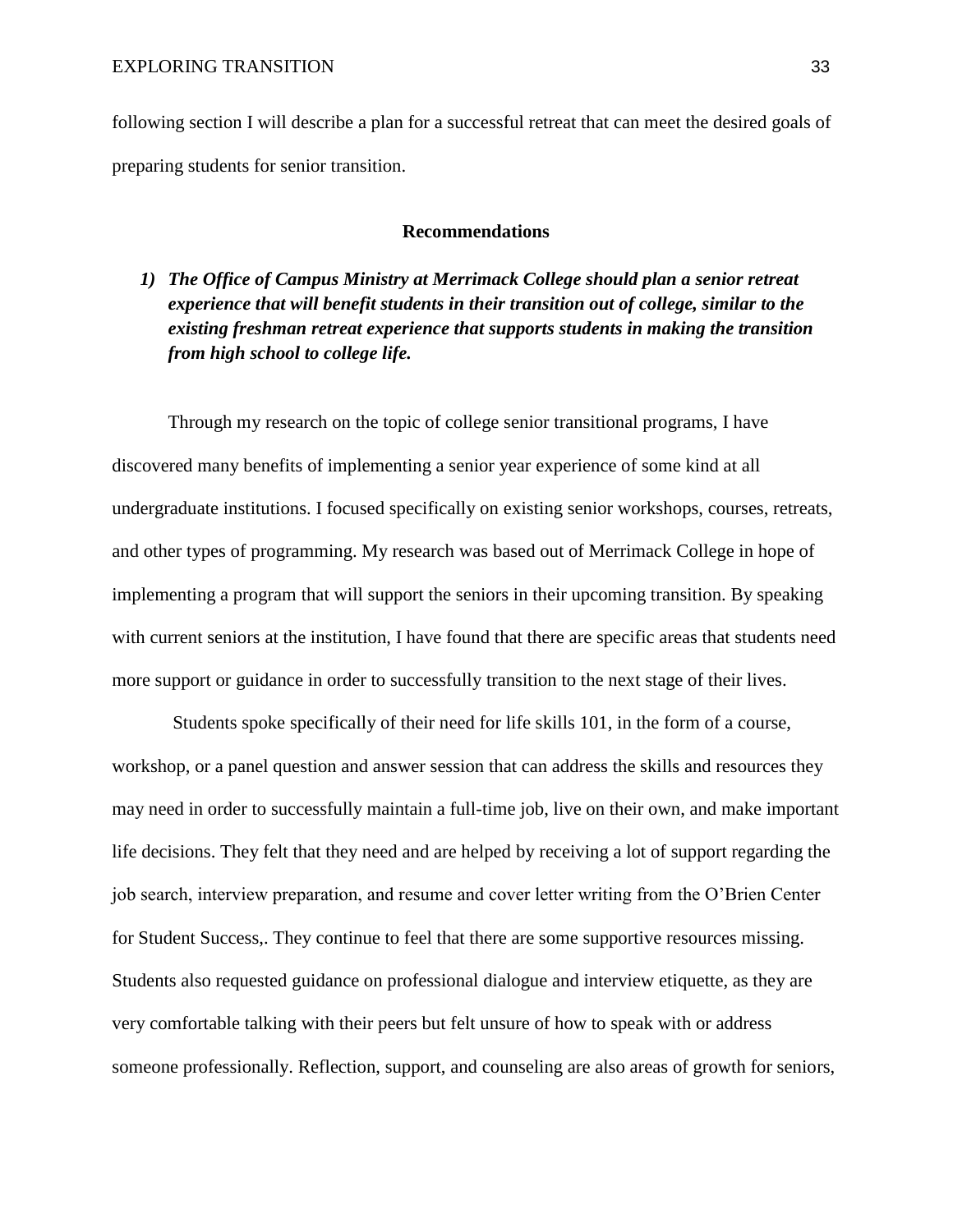as they felt a great deal of pressure to graduate and make immediate life decisions. Connecting them to resources on campus and providing them the opportunity to discuss their upcoming transition can be very beneficial to their mental health, stress levels, and anxiety.

Many students spoke about their fear of the unknown, and I believe that we are missing the ways in which we can support our students through effective programming, workshops, or curriculum. The students who participated in my study discussed their fear of leaving college behind, and more specifically the relationships they have built over the course of their time at Merrimack. They also mentioned their feeling of an inability to plan ahead, as they are finding it hard to move past what they are facing in the present.

As the Graduate Fellow in the Office of Campus Ministry, my plan is to build upon existing programs in our office in order to strengthen the Merrimack student's experience. We currently offer a retreat experience for incoming freshmen, which is an outlet for students to meet others and form a community at Merrimack College. It is our goal to provide the first year students with the space to ask questions about college and discuss their fears. Based on my research, I feel strongly that the Office of Campus Ministry should also provide a Senior Retreat experience that can support college seniors as they make their transition to the real world (see outline for retreat in Appendix E).

I have worked with my supervisor, Father Keith Hollis, to develop a plan for a senior retreat experience and implement a "pilot" retreat experience for the Fall of 2015. In order to address the various areas mentioned by the participants in my focus group, myself and Father Keith believe that it would be best to collaborate with other offices on campus to develop the holistic experience the students' desire. I have asked the Director of the O'Brien Center for Student Success, as well as the Director of the Hamel Health and Counseling Center on campus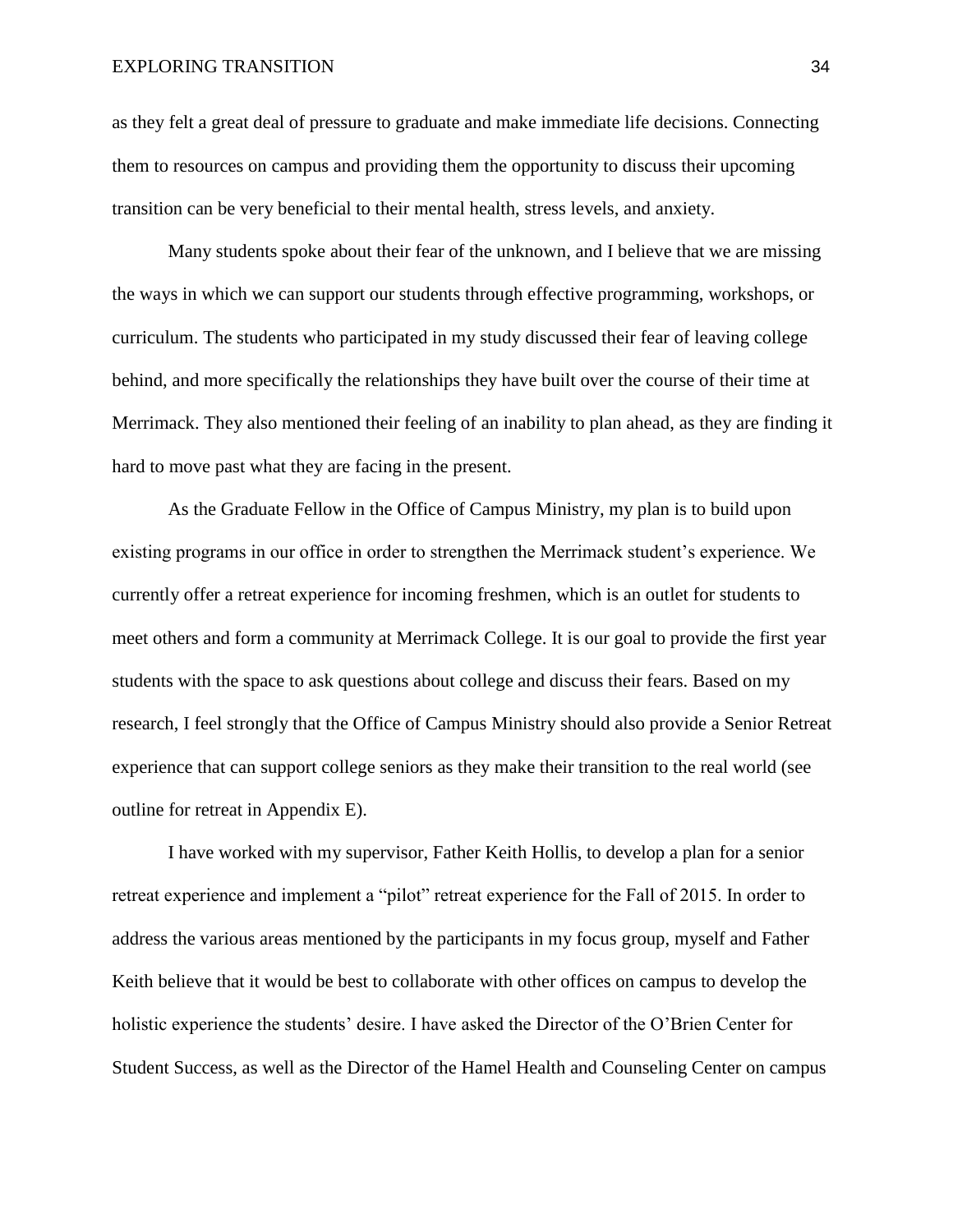to collaborate with us. I feel confident that we can implement a solid plan for this experience through collaboration. My intention is to leave behind a plan for the next Graduate Fellow and other staff members in my office in hope that they see it through.

Ideally I would like to hold the retreat experience off campus, so the students feel removed from their day to day lives in order to focus solely on their upcoming transition and their plans. I have been working with some retreat and conference venues and will compare dates and cost with my supervisor based on upcoming budgeting and the availability of the venue, along with the other professional staff involved. At this time the collaboration of other offices and the interest of other student affairs professionals on Merrimack's campus is crucial in order to create the holistic experience we are striving for.

The retreat will be open to all Merrimack College seniors, and will be offered in the fall semester of their senior year. When I spoke with the current seniors in my focus group, they suggested that programming regarding their transition should happen earlier in the year, as they feel that they are inundated with programming the second semester of senior year. Due to the program being in its beginning stages, the pilot retreat will begin as an overnight retreat from Friday to Saturday, and will happen once, based on student interest. If there is a large number of students registering for this experience, we will consider planning another experience at some point in the year in order to accommodate all of the students who are interested. My hope is that this program will become an annual event for the Office of Campus Ministry, and all of the other offices involved.

My intention for this holistic retreat experience is for the Merrimack seniors to feel supported and knowledgeable in their transition process and in their upcoming endeavors. I have developed learning outcomes of this experience in order for students, staff, and faculty to better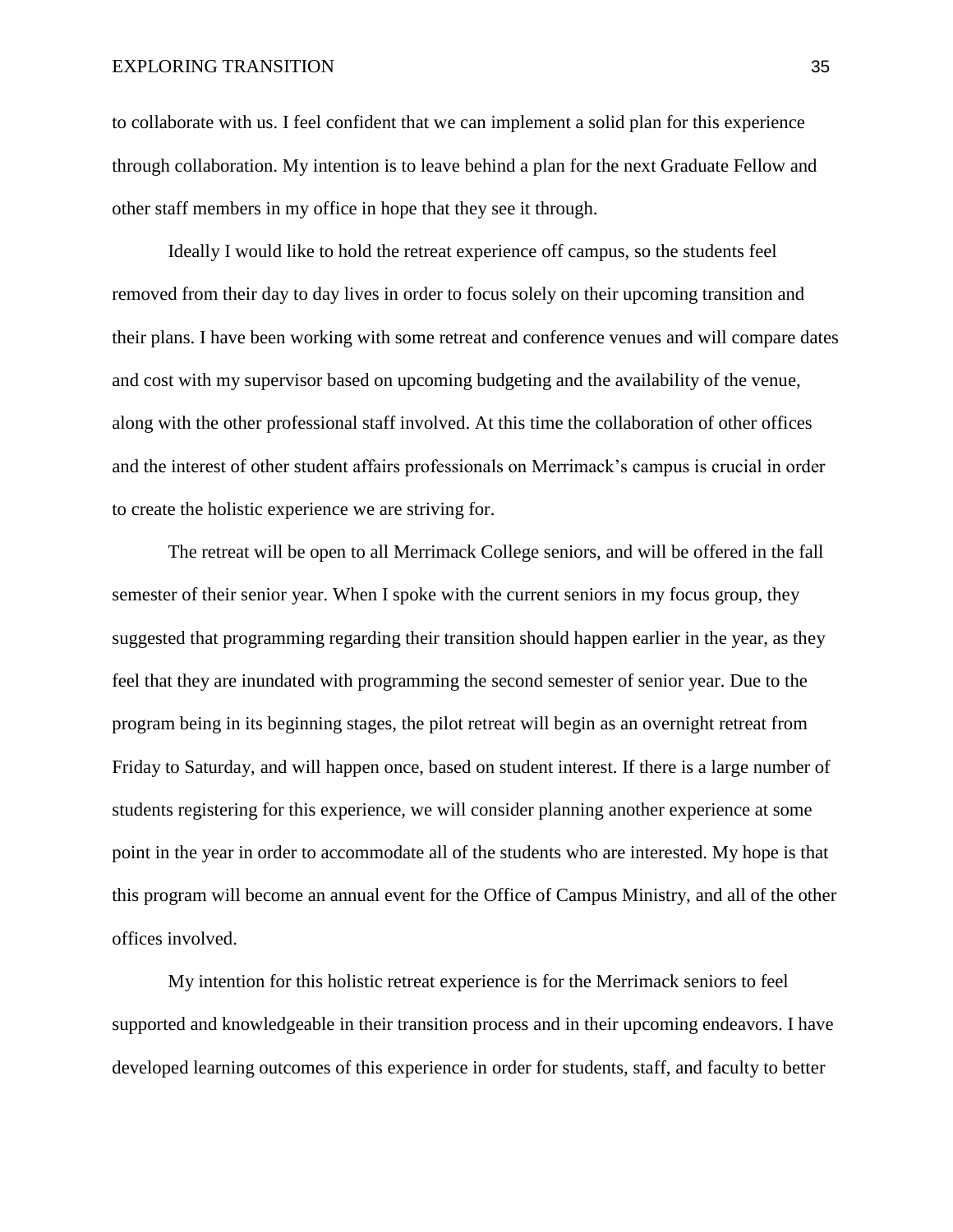understand the experience and what will be taught. By attending the senior retreat experience, participants will become aware of the life skills necessary for personal and professional success. Participants will be provided with the opportunity to discuss their questions and concerns with a panel of current professionals in order to shed some light on their upcoming transition. Participants will also demonstrate their development of professional dialogue and the importance of maintaining professional relationships. Reflection is also a large part of this retreat experience; participants will be given time to reflect on themselves, their plans, and the people or things they will leave behind in this time of transition with the assistance of professional staff, faculty and alumni. Through a great deal of reflection by journaling, counseling, meditation, yoga, or prayer students will prepare themselves mentally and emotionally for life after college.

In the Office of Campus Ministry, we currently conduct 2-3 different retreat experiences over the course of the academic year, such as the Freshmen Retreat, MORE retreat, and other service oriented retreats. In order to receive feedback on each retreat we have participants fill out surveys in assess their overall experience and what they liked and disliked. In order to assess the full experience of this new program, I would recommend surveying all of the participants before they attend the retreat and then once after the retreat experience, as well as the staff members involved. This will allow the Office of Campus Ministry and other offices involved to make any changes or additions to the program for future years, as I hope that this experience will grow and change over time. I feel confident that the senior retreat experience will be a great addition to the current programs and retreat experiences in the Office of Campus Ministry, as well as the Merrimack Community.

*2) Merrimack College should consider developing a holistic experience that supports students in the transition from college to the real world. Entry programs such as the First Year*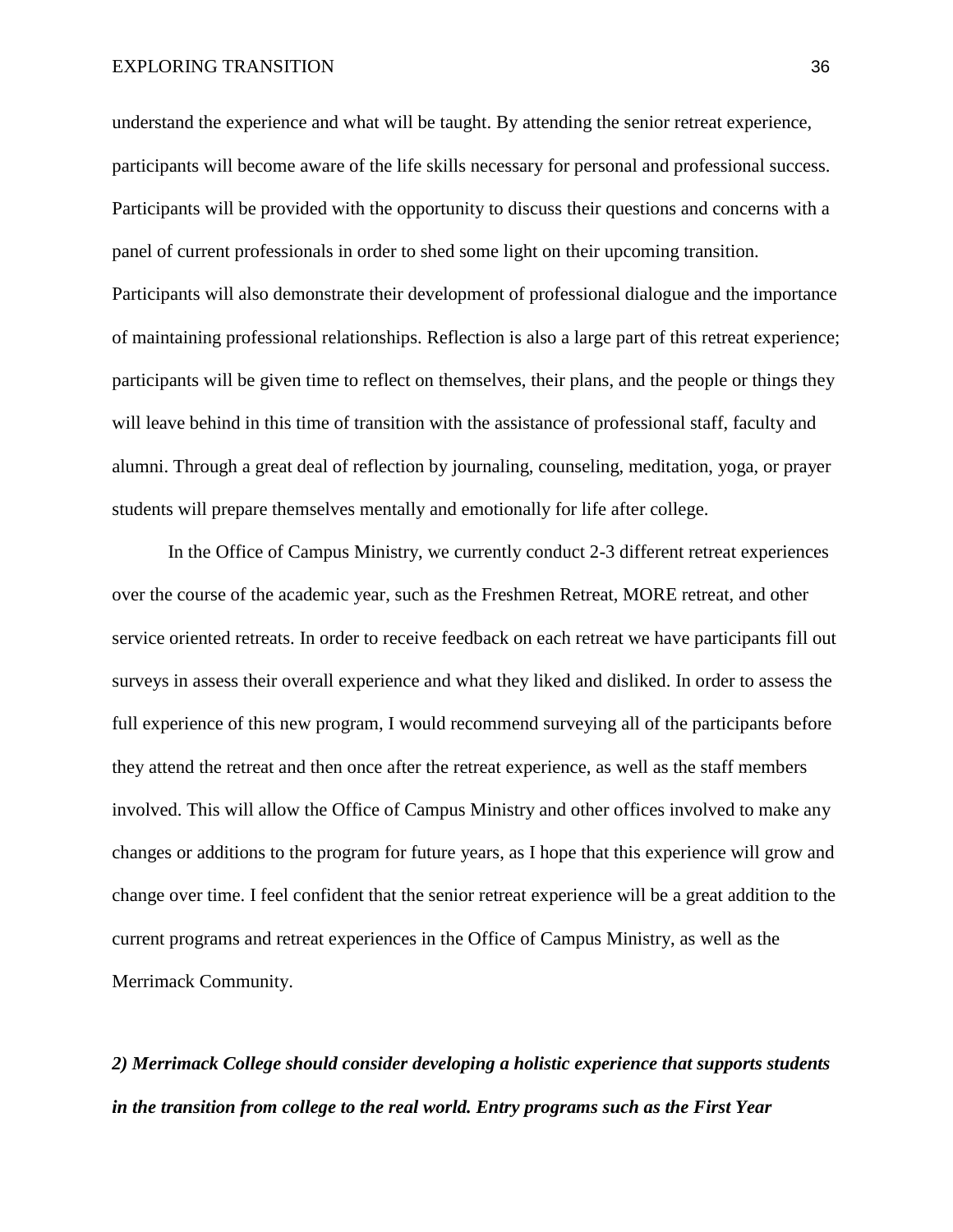# *Experience have been required to support students in their adjustment in becoming college students, and an exit program should follow in the student's final year.*

Although my research has been applied to one particular office at Merrimack College, I have discovered the many benefits of a senior year experience (SYE) program or course as a way to provide support and closure to the undergraduate students. Merrimack College requires their incoming freshmen to take a First Year Experience (FYE) course in order to prepare students for their college experience. I feel strongly that an SYE program would complement the existing FYE program at Merrimack. In the literature review, I referred many times to Gardner and Van der Veer (1998) in my findings and how their idea of an SYE program focuses on the holistic well-being of the college student. Their primary belief is that with much reflection and focus on life after college alongside academia, the student will be more supported in their transition. (Gardner and Van der Veer, 1998).

By way of example, The University of Connecticut (UCONN) has developed a paired program of FYE and SYE at their institution that has been very successful (see Appendix D). Although UCONN is a public and much larger institution than Merrimack College, the need is just as great. UCONN's program is offered in the form of a course and is worth one credit (UCONN, 2015). Although Merrimack has decided not to award class credit for FYE, yet still consider the program to be mandatory, it seems as though it would only make sense to include a culminating program for seniors. Programs such as SYE allow students the ability to gain the important skills and resources that many employers feel recent college graduates are lacking (Yeadon, 2009). Skills such as time management, written and verbal communication, problem solving, decision making, as well as major life skills such as budgeting, choosing insurance, and finding an apartment are all skills students need. The course also provides them with a sense of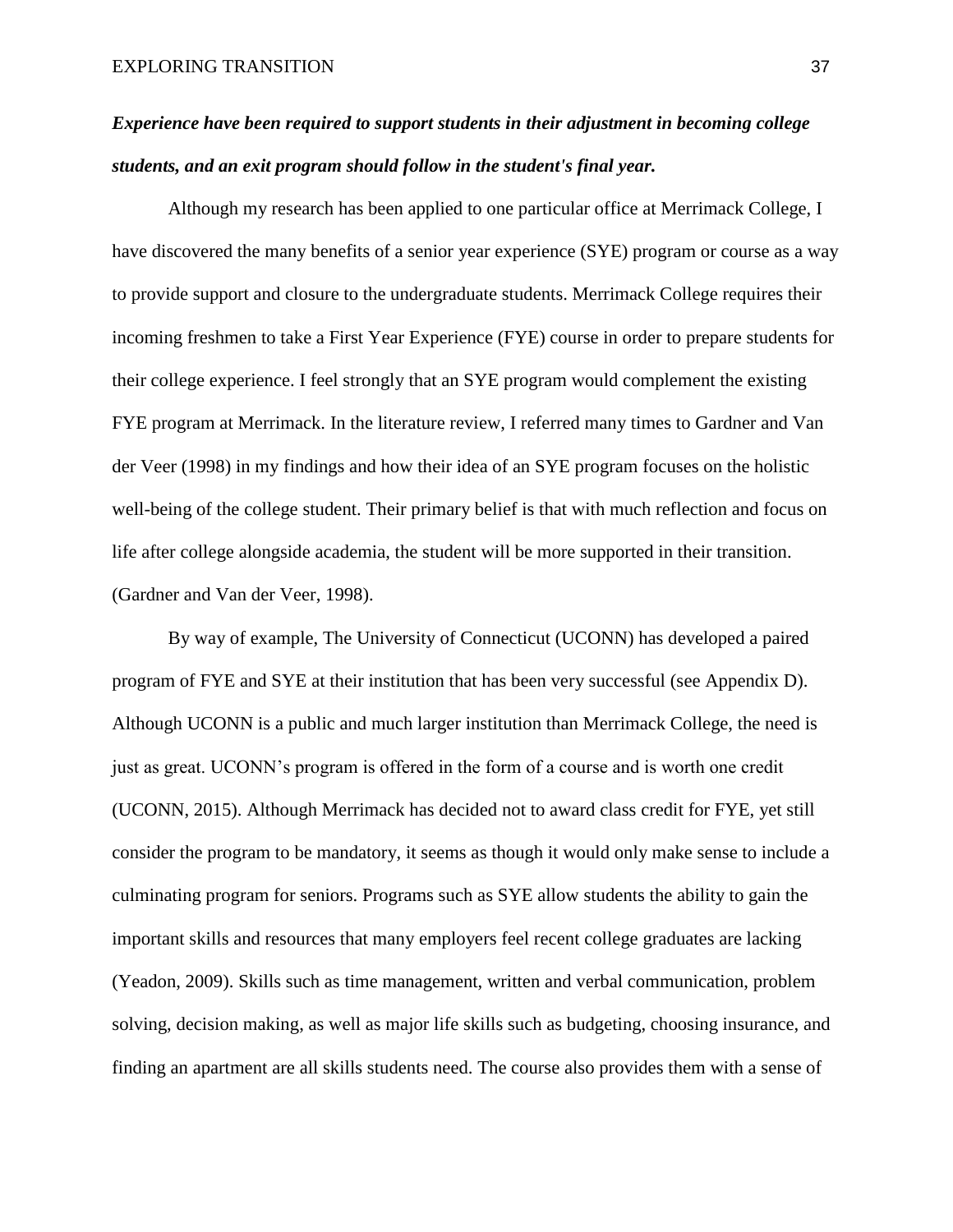community and the resources within that community to help them transition out of college (Henscheid, 2008).

I believe that a major consideration, and possibly obstacle, in order for Merrimack to provide an SYE program is budgeting. In order to begin a program such as this we must consider staffing and the resources needed to make the program successful. In an ideal situation, I recommend that the SYE program be a full semester, preferably in the fall of the student's senior year in order to provide them the time to think about their transition sooner and develop plans for post-graduation. It can be modeled after the existing FYE experience at Merrimack and taught by both student affairs professionals and faculty members. The course should be lecture and discussion based and provide several learning outcomes such as the opportunity to practice and apply the skills learned from the course, the use of reflection in order to develop a plan for life after college, and the ability to develop a stronger sense of direction for life after college. I recommend that the course be piloted first and start as a workshop series to support seniors throughout their final year of college.

Just like the retreat experience, assessment through surveys, or focus groups will be very beneficial to the development of this program in order to determine the student's' needs and the effectiveness of the program. I also recommend an incentive for students to make this program a priority. For those of us who work with college students, we know that it is very hard to get students to attend any type of programming or event without giving them a reason why they should. It is imperative that in order for the course to be effective and worthwhile, students should receive credit for the course. This can be determined once the FYE course is assessed after this coming year, but from my research and in speaking with students in my focus group, students need a true incentive. This could be course credit, free items to help them in their job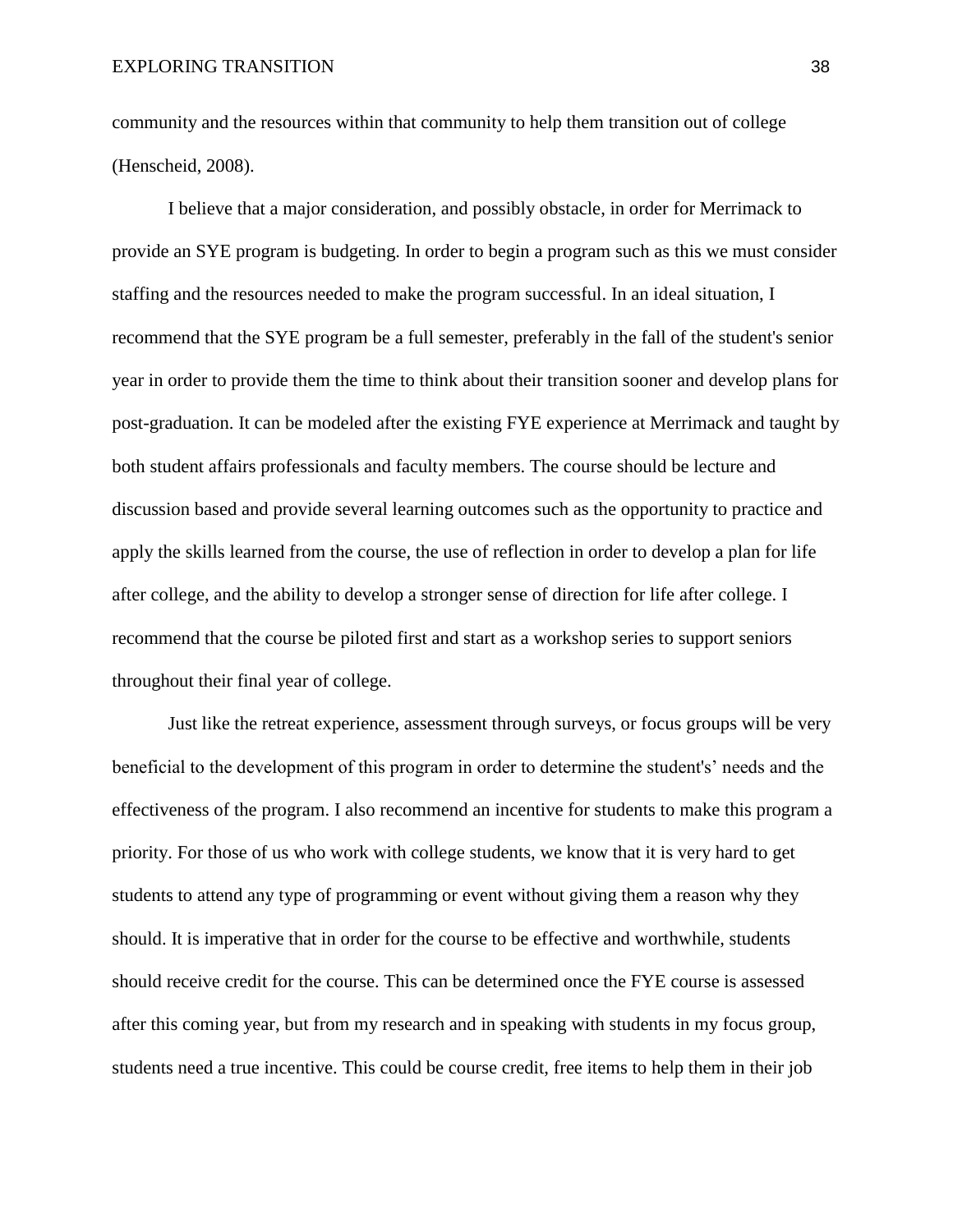search such as a portfolio or a business card holder, or VIP status at a campus event in order to make this experience a priority.

I feel that based upon my research and the conversations I have had within my focus group that there is a strong need for some form of a senior transition program at Merrimack College. There are many different ways in which an institution can incorporate such programs into their curriculum aside from the two that I have selected for Merrimack. Based on Merrimack's values and beliefs, I feel that a retreat experience and/or an SYE program would allow our institution to grow and develop when it comes to building a community and meeting the needs of our students. With some creativity and determination, I am confident that Merrimack College can provide the programs and resources necessary in order to support our seniors in their transition from college to the real world.

# *3) The Hamel Health and Wellness Center should consider offering specific mental health initiatives and counseling for graduating Merrimack College Seniors.*

In my research I discovered studies on transition and how transition affects the college senior. Many students feel a great deal of pressure to have a plan and get a job right out of college and we know that this does not always happen right away. Often times students take some time off, work part-time in order to pay their bills, or do not find a job for months after graduation. Due to this pressure students become anxious or depressed. Wood (2004) refers to this as "postparchment depression," which develops due to the overwhelming amount of stress and anxiety of transitioning from college to the real world. This form of depression may not develop until after graduation but it is in Merrimack's best interest to support these students in any way possible.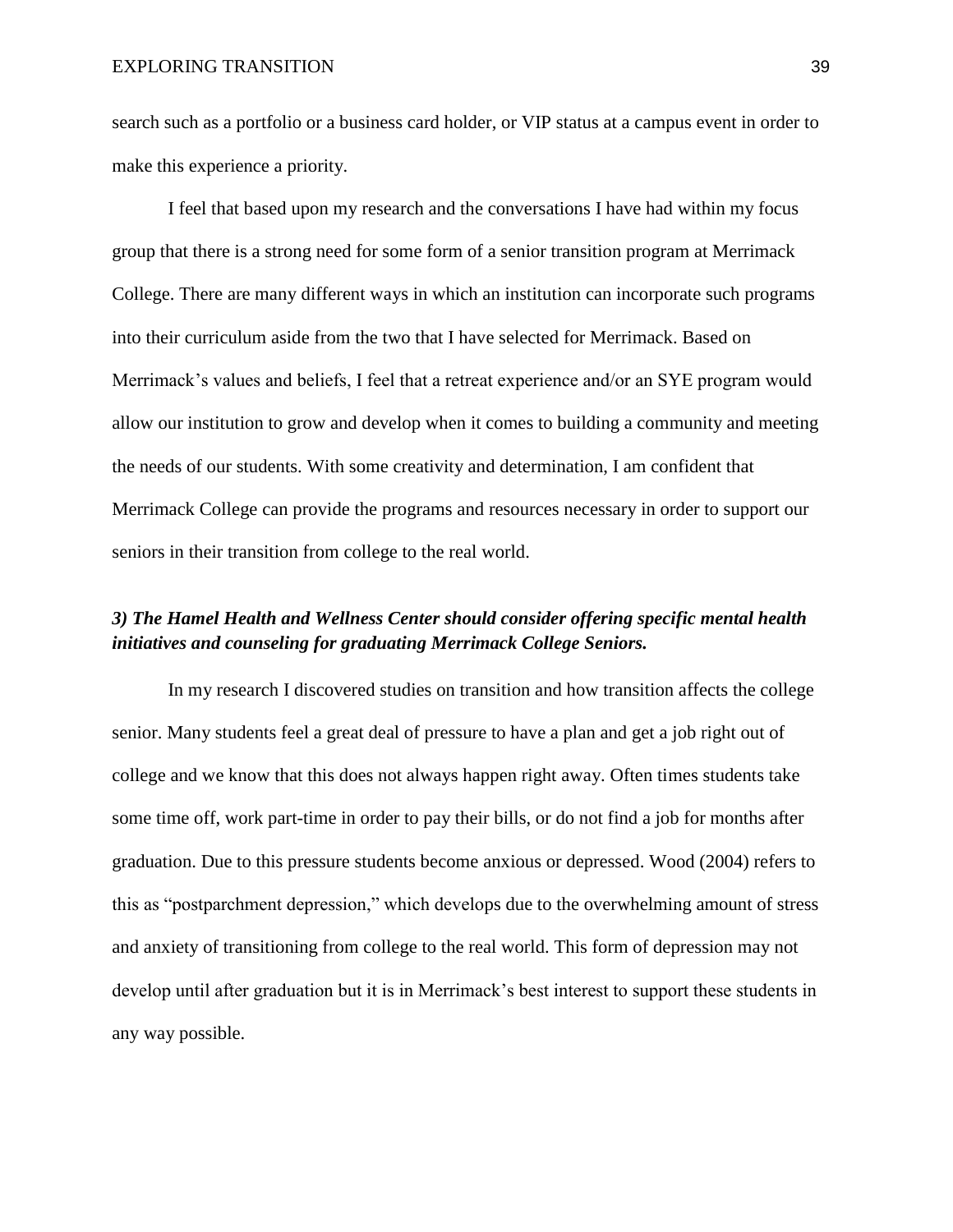After speaking with the students who participated in my focus groups, I found that mental health, especially during their senior year, is a major concern. Not every participant would mention it for themselves, but for those who did, the realization and the desire for support was overwhelmingly strong. Two participants spoke about their experience receiving counseling at Hamel Health and how beneficial it has been to them. Many participants agreed that it would be very helpful to talk about their transition, how they are feeling, and their decision making process. Students mentioned that they are often being told what they should or could do, and that there are not many outlets for students to process these decisions.

I understand that there for some students and communities, there is a stigma behind seeking mental health services and that it can be extremely difficult for students to seek support, so I recommend group events or open office hours for students to attend throughout the course of their senior year. Those who participated in my focus groups seemed especially interested in self-care initiatives. If Hamel Health can begin a dialogue within Merrimack's community and begin programming on how they can help themselves and one another, I feel that students will begin to consider those practices within their daily or weekly routines. Students were very receptive to the ideas of yoga and meditation, free massages on campus, stress reduction programs, etc.

I feel that these initiatives will get students to start thinking about their mental health and wellness and can be great outlets to advertise the available resources on campus. It would also be beneficial to have counselors attend the events as an option to receive counseling or support after attending the program. There are many ways to speak about mental health support resources and hopefully the programs that began this year on Merrimack's campus will continue to survive and thrive. Based on the perspectives of students in this study, I feel strongly that college seniors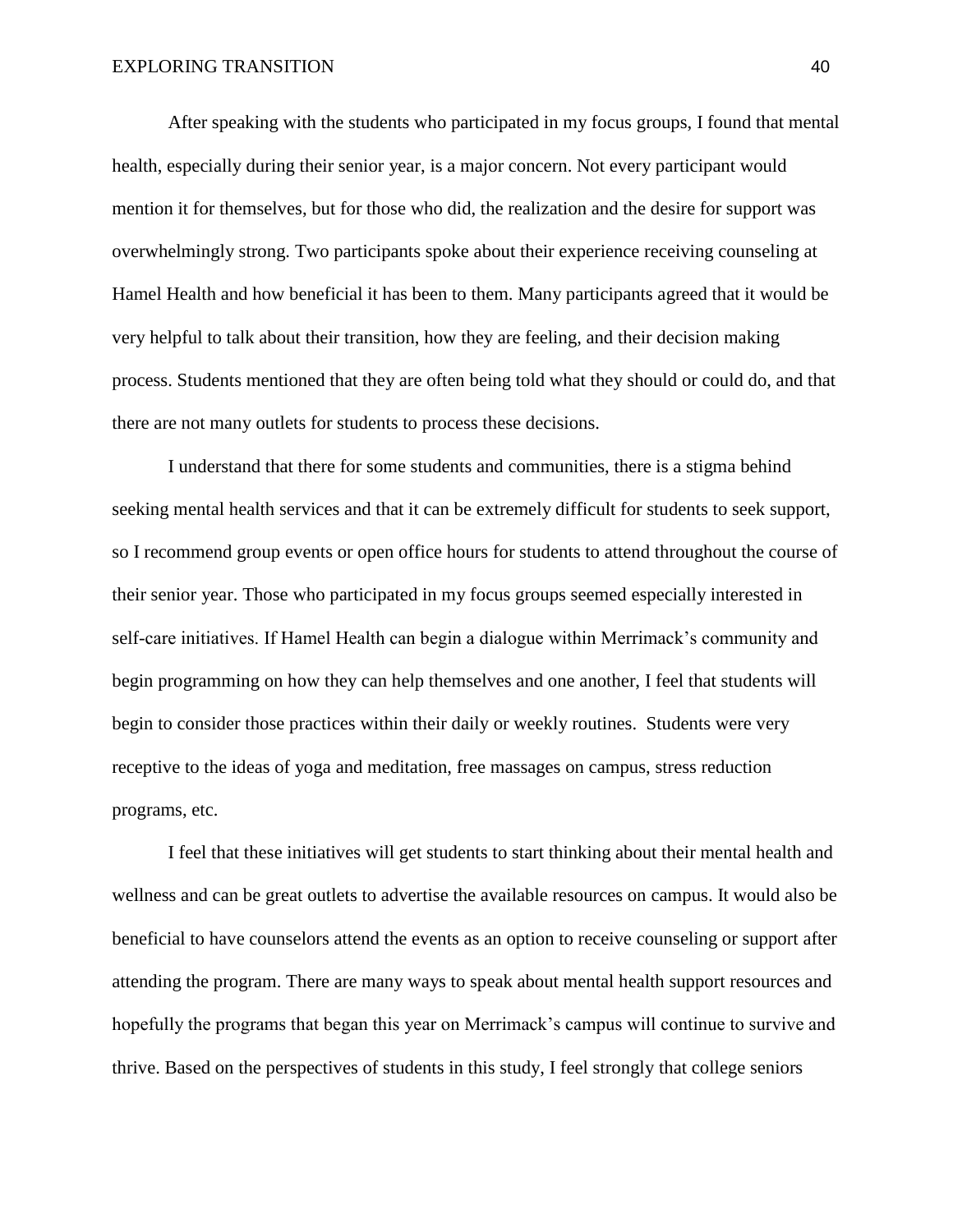would be very receptive to mental health initiatives, especially if there are programs geared specifically towards them and their upcoming transition.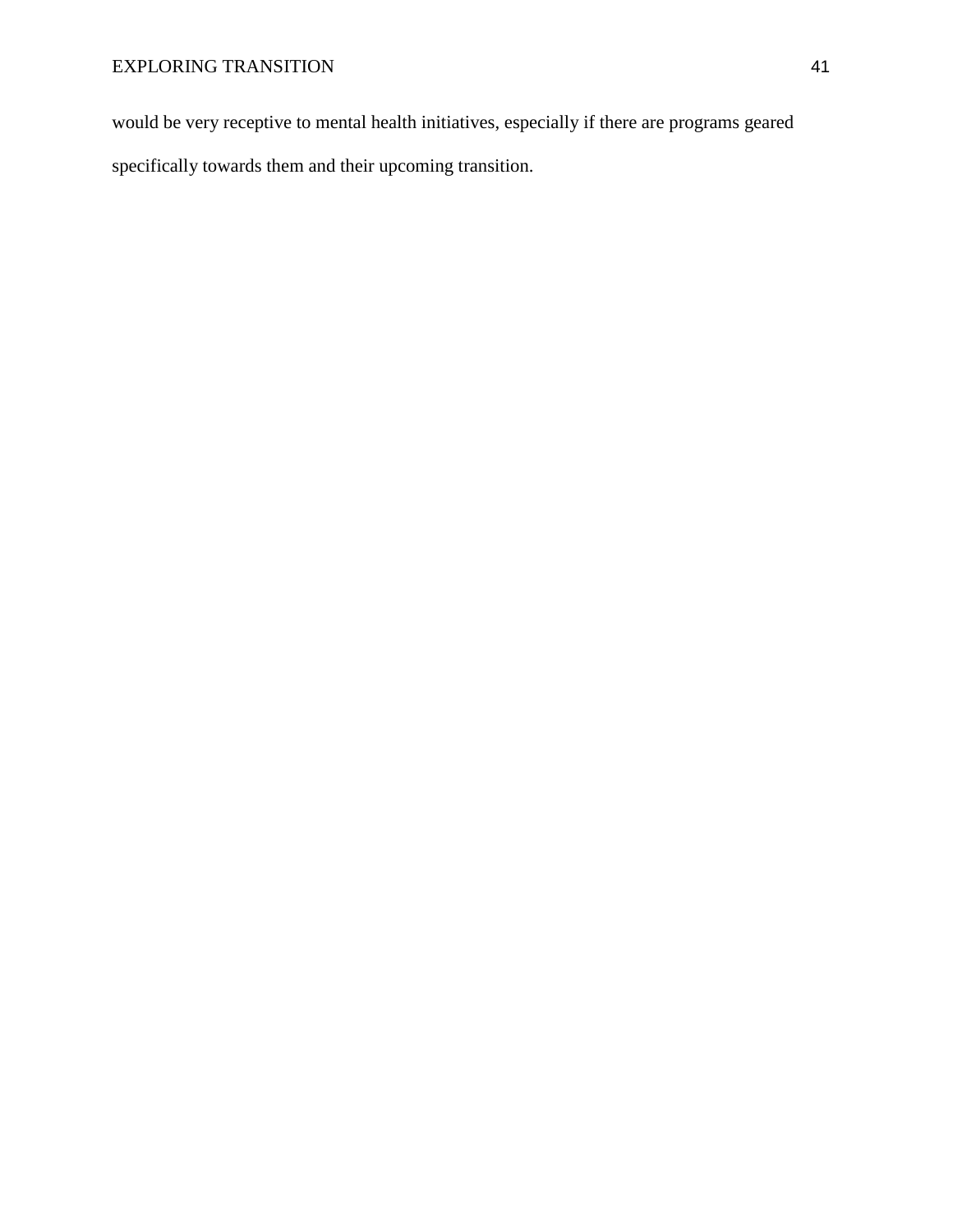#### **Conclusion**

College is the time for students to learn, develop, and grow into the people they have become. Senior year is an especially significant time for college students, as they are in the process of making important decisions regarding their futures. Through my research I have discovered the need for transitional programs or Senior Year Experience workshops or courses. Through my personal experience and what I have discovered, I believe that college students are not provided with the tools and resources necessary to succeed in life after college. I found that institutions were focusing solely on the academic portion of the college student's experience and not enough on their holistic well-being.

As educators, administrators, and leaders it is our responsibility to facilitate these meaningful changes, and what many may deem as necessary programs. We must not lose focus of the goal at hand. Although there are many colleges and universities that implement transitional programs on both ends of the college journey, there is still much progress to be made. A transition is not easily made without lessons learned and the support to pull through. As leaders in higher education it is extremely important that we focus on the student as a whole, the skills they acquire, their emotional and spiritual needs, and how they understand their role through academia. One person's life is filled with many transitions, and nothing is more valuable than providing students with the knowledge, resources, support, and confidence necessary for success in their immediate and distant futures.

After holding two focus groups with current seniors at Merrimack College, I found all of my research to be relatable to the issue of planning an SYE experience, however there was more that the students shared with me that my research did not provide. The participants spoke a great deal about the need for a life skills 101 course, workshop, or question and answer panel. They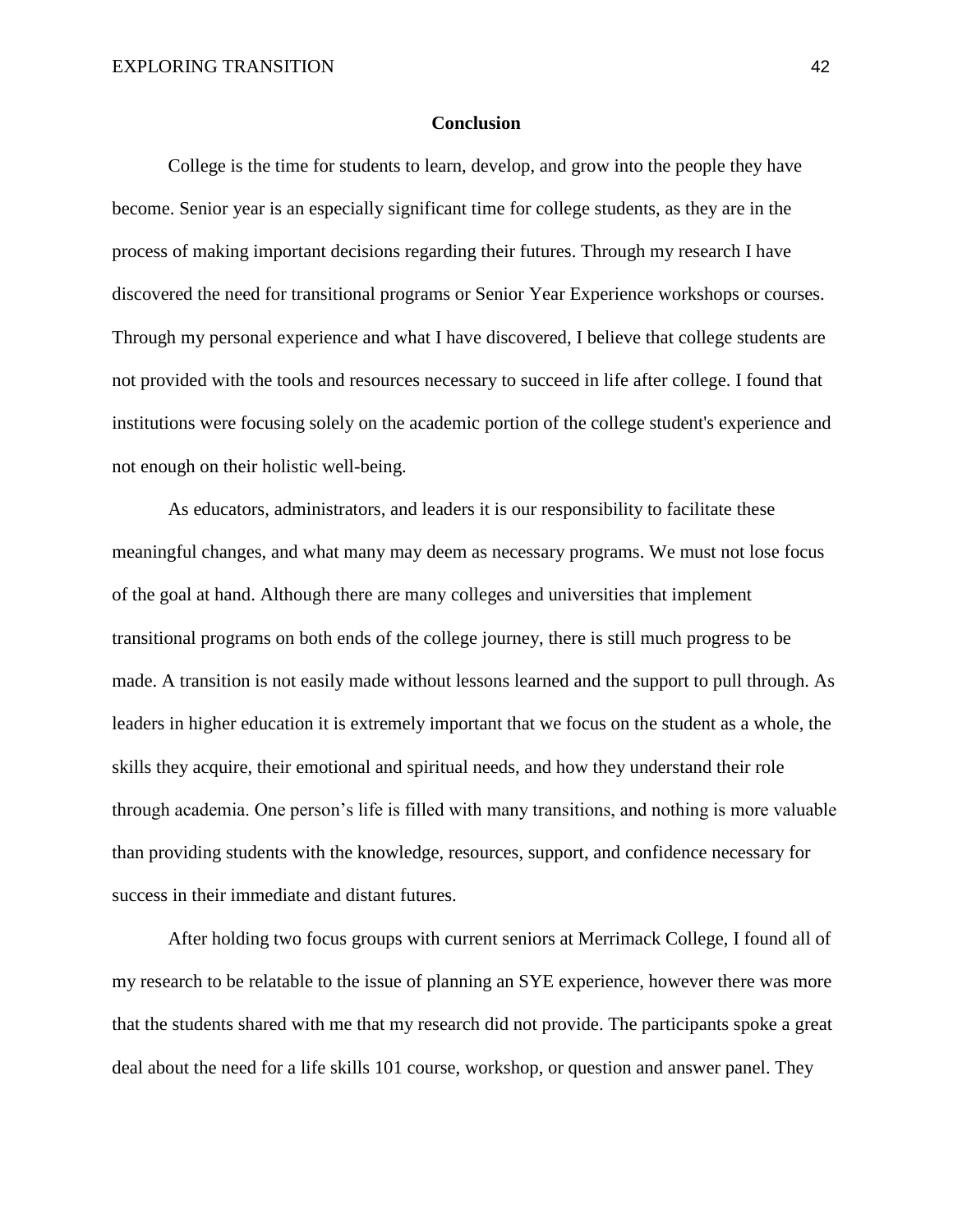#### EXPLORING TRANSITION 43

feel that they have not been provided with the knowledge it takes to survive in the "real world" post-graduation. The participants also spoke of how they felt that they could use some more support in regards to self-care and counseling, that they felt a great deal of pressure to make the right decision for their future directly out of college. Participants also discussed how they wished they would learn everything they need to know to succeed throughout the course of their college experience, as they feel inundated with programs in their final semester of their senior year.

Through deep consideration of the research and the participants' requests, I have been intentional of how Merrimack College could support their seniors in their upcoming transition. I have designed a senior retreat experience that will be implemented by the Office of Campus Ministry, in collaboration with the Hamel Health and Wellness Center and the O'Brien Center for Student Success. The retreat has been developed as a holistic experience that will support seniors in preparation for life after college, as well as mentally, spiritually, and emotionally for their upcoming transition.

I also recommend that Merrimack College consider creating a matching course to their FYE course program by developing a SYE course to educate and support their students on life after college. It has been made very clear through my research and results that college seniors are not prepared for their transition, and the skills necessary to be successful in a career and in society. I ask that Merrimack College and other institutions consider their students' needs and add a holistic transitional experience to their curriculum. It is on higher education to shape these young minds and support them to survive and thrive, not just in their professions, but in life. Transitional programs are the answer to the future of higher education in order to support the success of college graduates, because if not now, when?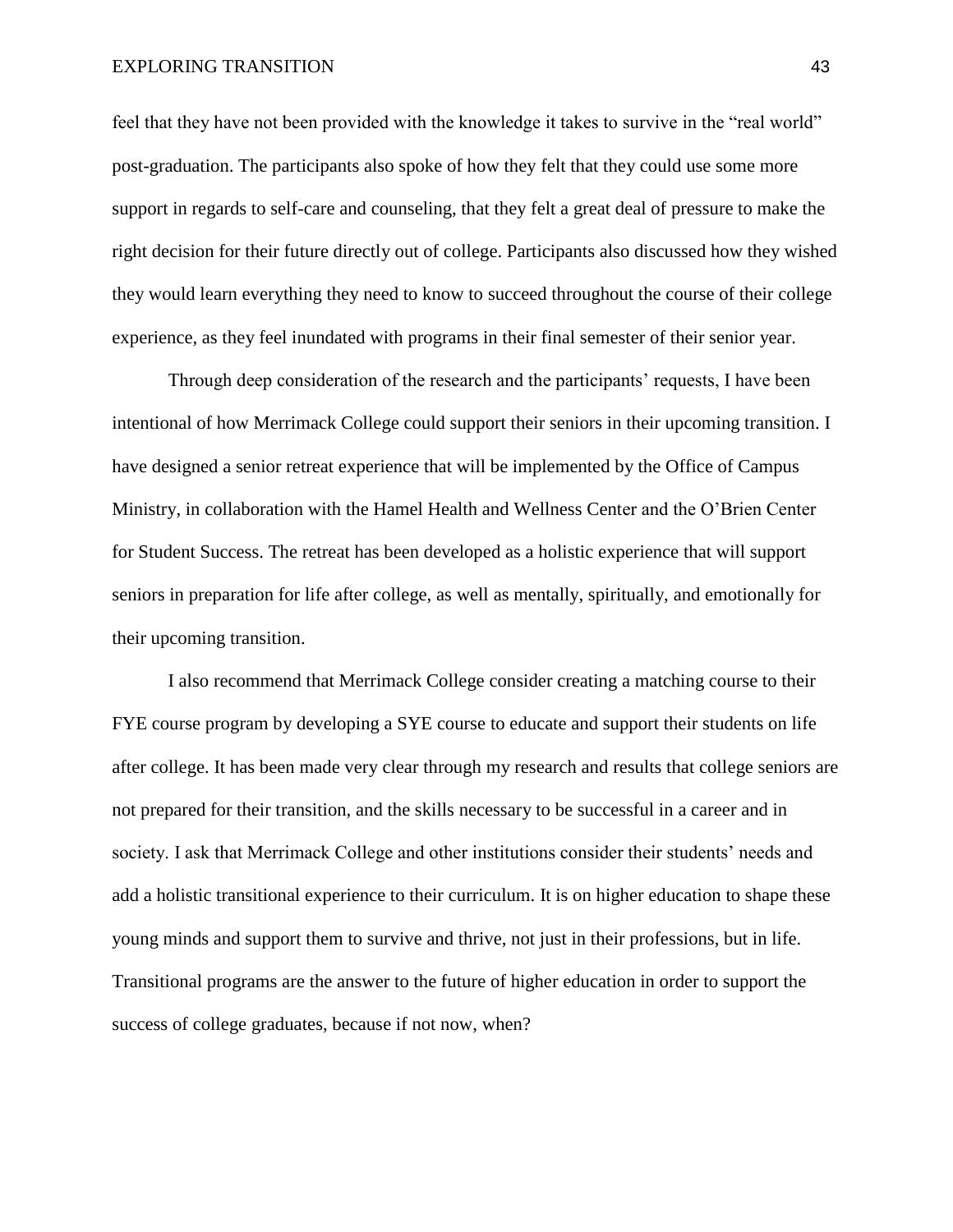Appendix A

Protocol for Focus Group 1) How is your Senior Year going?

2) How many of you have been to the Career Center on campus? If you have what did you go there for?

3) What is the current state of your plans in terms of career direction? Do you have a plan for after graduation?

4) Do you feel you are prepared for the job search and interview process?

5) Do you feel you are capable of holding a position in your desired field after graduation?

6) Do you feel prepared to undertake typical post-graduation activities, such as finding an apartment, opening a checking and savings account, and obtaining a car?

7) Is there a program or event you wish Merrimack offered in order to prepare you for life after college? What would such a program cover?

8) What part of your upcoming transition are you most nervous or unsure about?

9) If Merrimack were to develop a senior year experience course or workshop series, what sort of topics would you be interested in seeing? (ex. Yoga, meditation, life skills workshops, midnight mass, etc.)

10) Are you emotionally and spiritually prepared to move on from college? (Fearful of leaving anything behind?

11) What resources or programs might help in moving on from college emotionally? Thinking back to a transitional period in your life, what or who helped you through this process? (Did you rely on faith, relationships, a hobby, etc.)

12) Is there anything about the senior year transition I have not asked you?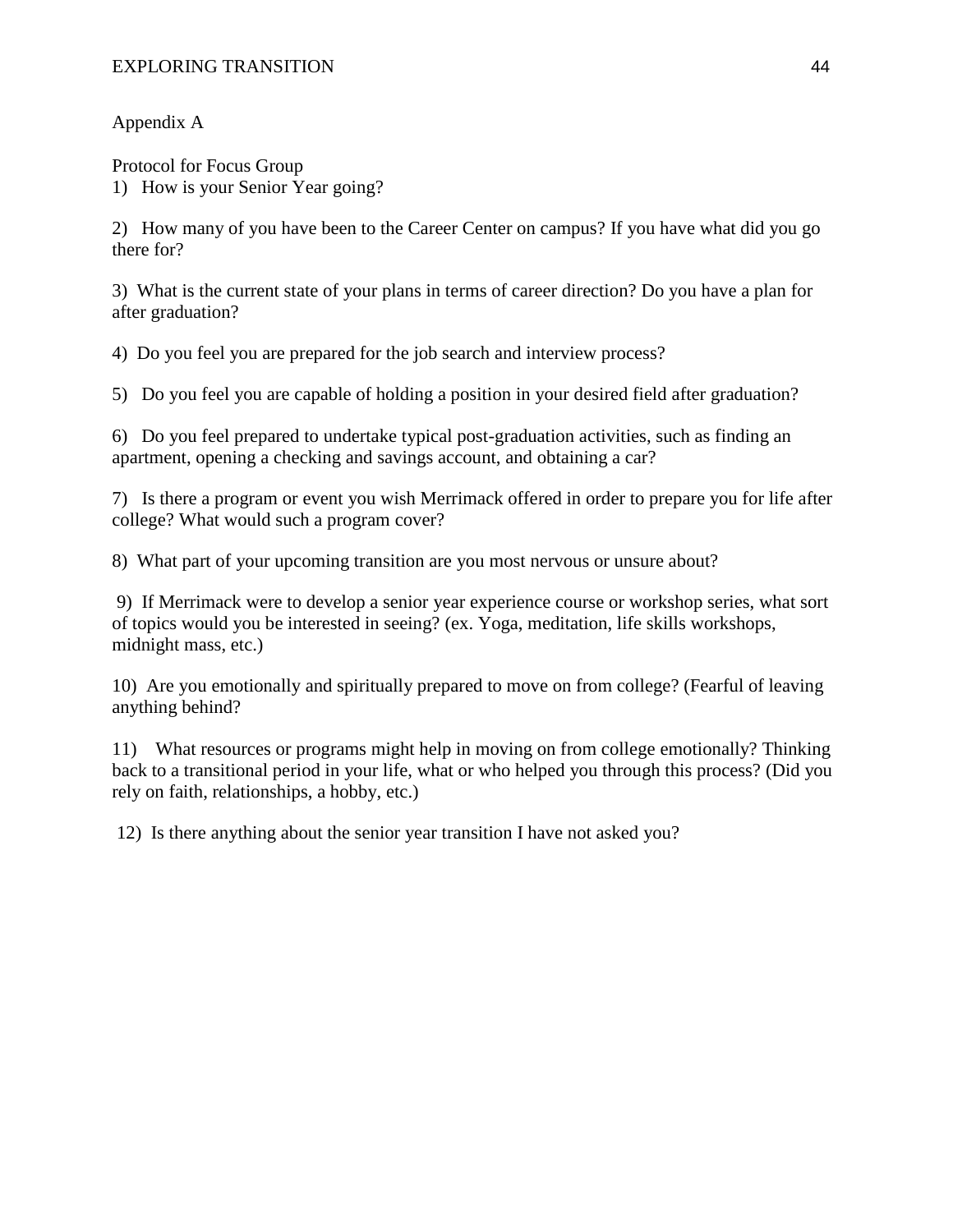# Appendix B

| <b>Focus Group 1</b>         |                               |                                 |
|------------------------------|-------------------------------|---------------------------------|
| <b>Participant Pseudonym</b> | <b>Academic Major</b>         | <b>Minor</b>                    |
| Sydney                       | Human Development             | Education                       |
| Kyle                         | <b>Electrical Engineering</b> | Math                            |
| Pete                         | Human Development             |                                 |
| Gary                         | English                       | <b>History and Education</b>    |
| Kristy                       | <b>Communication Studies</b>  | Public and Professional Writing |
| Tiffany                      | Psychology                    | Interpersonal Communication     |
|                              |                               |                                 |
| <b>Focus Group 2</b>         |                               |                                 |
| <b>Participant Pseudonym</b> | <b>Academic Major</b>         |                                 |
| Sam                          | <b>Political Science</b>      |                                 |
| John                         | Accounting                    |                                 |
| Jacqueline                   | Human Development             |                                 |
| Mya                          | <b>Health Science</b>         |                                 |
| Mason                        | Psychology                    |                                 |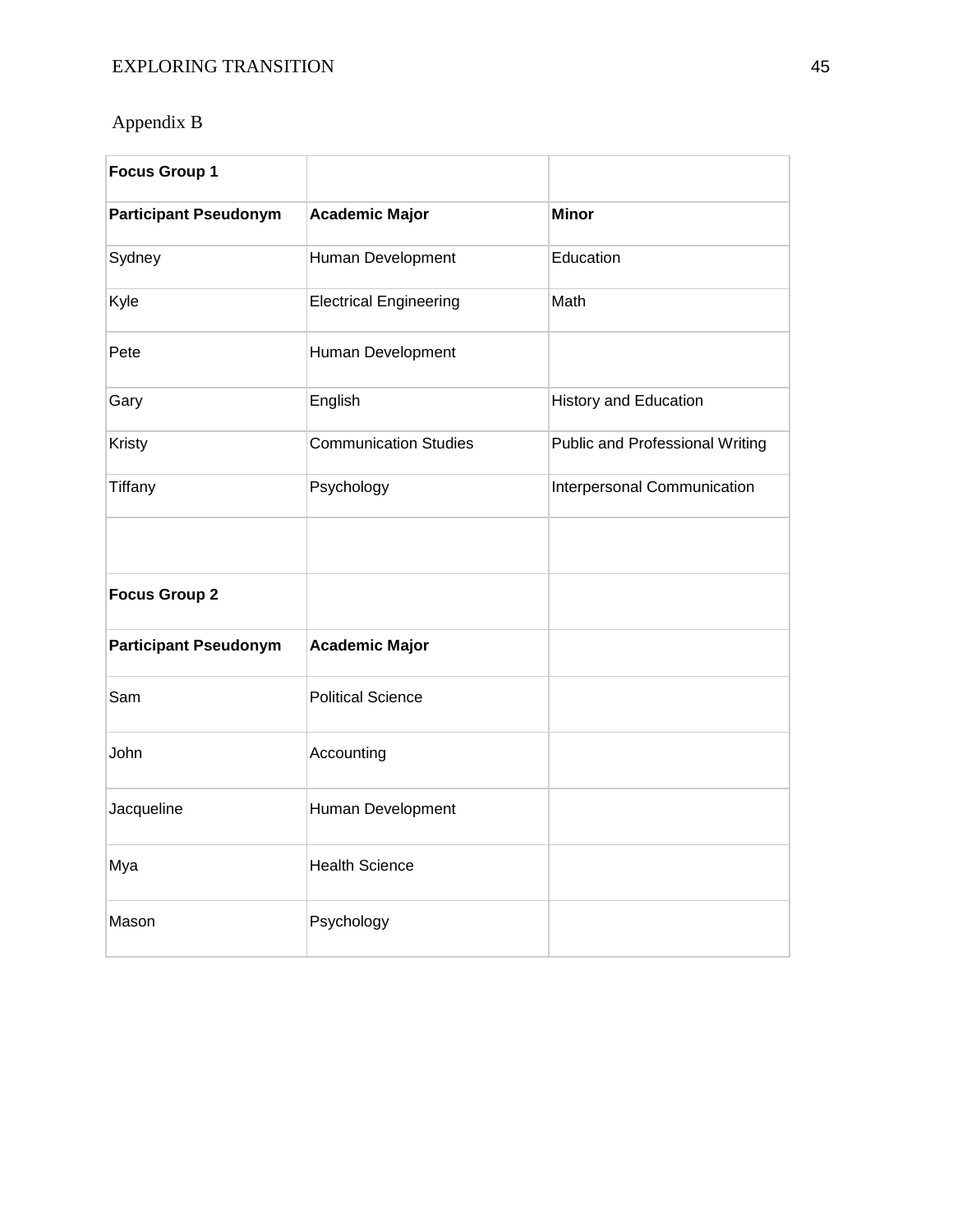# Appendix C

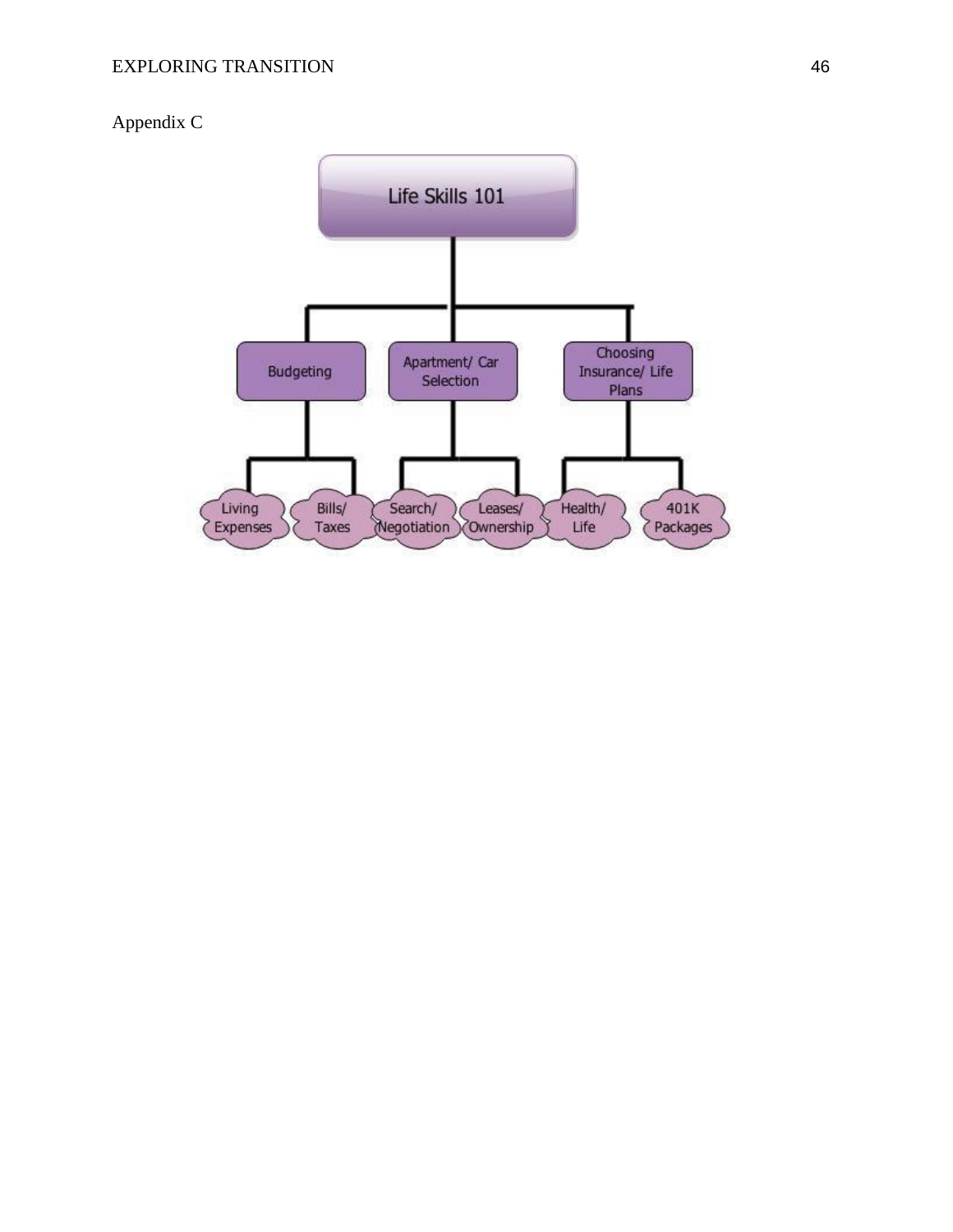# EXPLORING TRANSITION 47

# Appendix D

### University of Connecticut SYE Course Information

UCONN Senior Year Experience. (n.d.). Retrieved August 12, 2014, fro[m](http://seniors.uconn.edu/senior-year-experience-sye.html)

<http://seniors.uconn.edu/senior-year-experience-sye.html>

#### **Detailed Course Information**

**Course Name:** UNIV 4800 – Senior Year Experience

**Course Number:** The course number varies depending on the small-group discussion section. Once you register for a discussion section, the lecture portion of the course (section 001) will automatically be added to your schedule. Most sections are open enrollment and do not require a permission number.

**Discussion Sections:** In addition to the lecture, each student will enroll in a 15-person discussion section. Discussion sections provide an opportunity to practice skills discussed in lecture, speak with other seniors about transitioning from college, reflect on your experience at UConn, and develop a stronger sense of direction for life after graduation.

**Required Work:** Enrolled students are expected to attend lecture and to actively participate in discussion sections. In addition to the lectures and discussions, students will complete a number of assignments throughout the semester.

#### **Lecture Topics**

Every Monday for lecture we invite professionals from the community and university to discuss topics relevant to seniors.

Topics may include:

- Graduation Preparation
- Resume and Cover Letter Writing
- Basic Money Management
- Buying A Car
- Interview and Job Preparation
- Insurance 101
- Job Searching
- The World of Work and Graduate School
- Staying Connected to UConn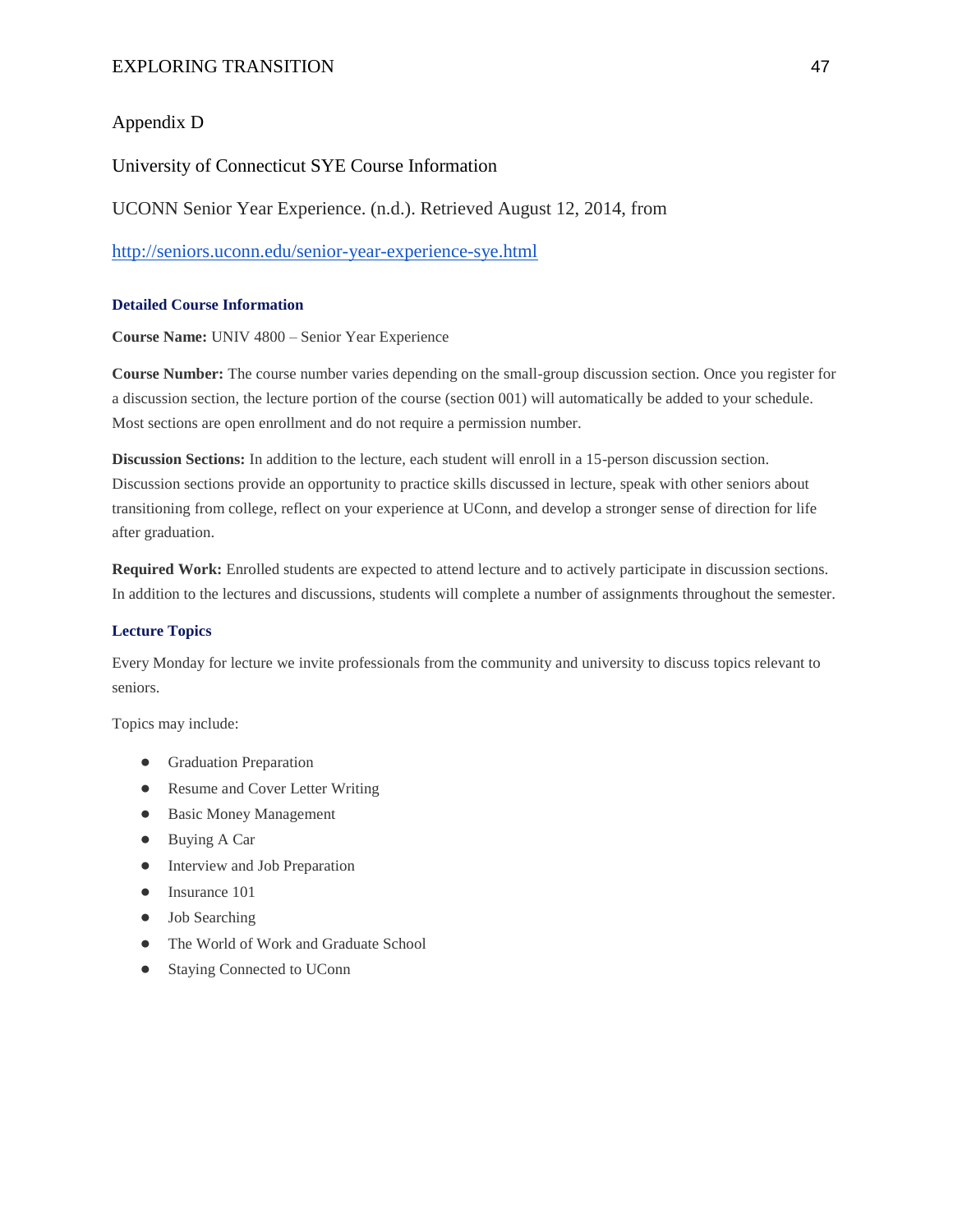# EXPLORING TRANSITION 48

# Appendix E

Outline of Retreat Workshops/Sessions or Talks

Life Skills 101

- Q& A Session Panel
- Professional dialogue/ Interview etiquette

Counseling and Reflection

- Transitions
- Leaving college behind
- Relationships
- Moving forward

Resources for Stress/ Depression/ Transition

- Meditation
- Yoga
- Prayer

Planning ahead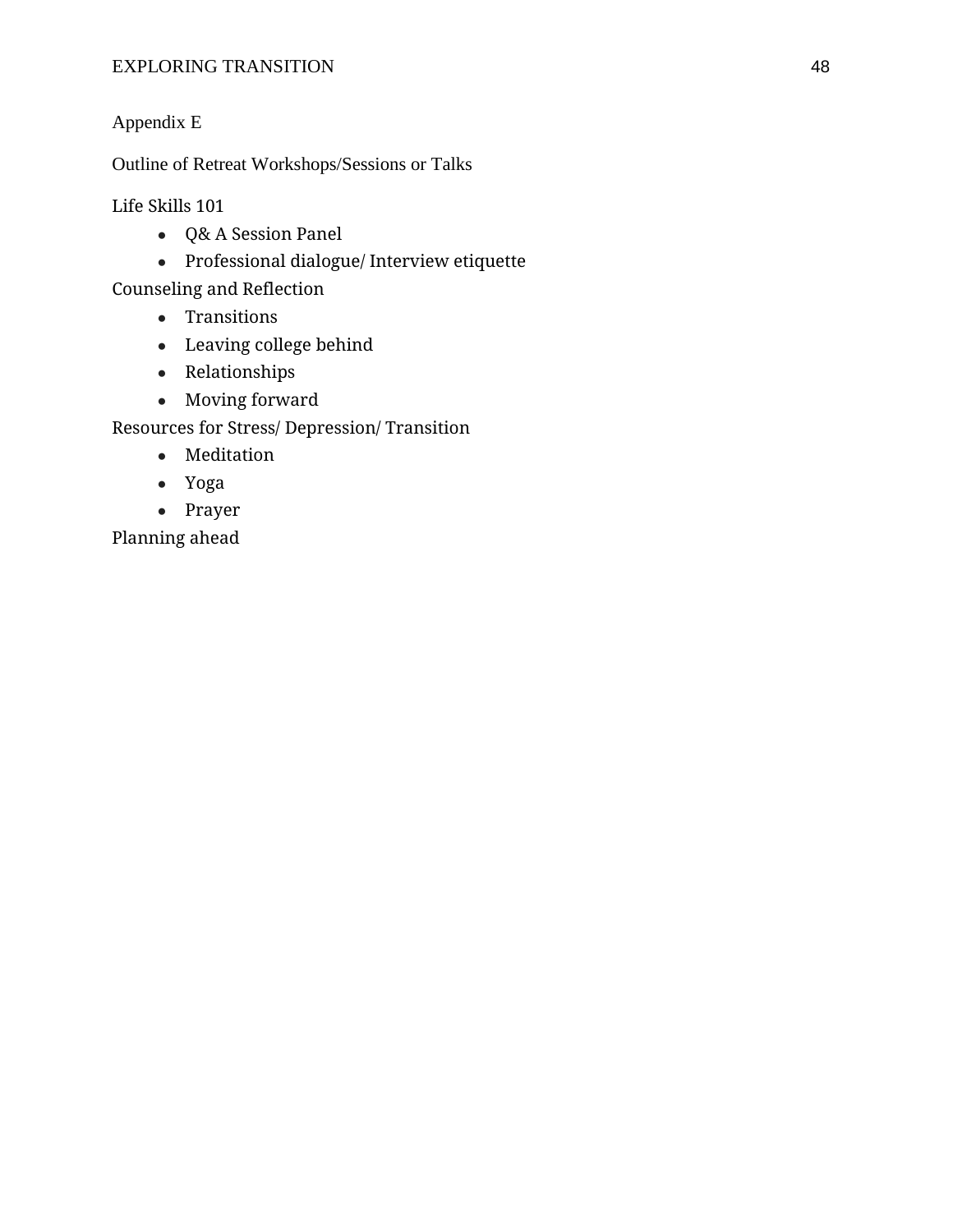#### References

Astin, A. W., Astin, H. S., & Lindholm, J. A. (2011). Assessing students' spiritual and religious qualities. *Journal of College Student Development*, *52*(1), 39-61.

doi:10.1353/csd.2011.0009

- Burnsed, B. (2010, April 15). Degrees Are Great, but Internships Make a Difference. Retrieved August 9, 2014, from [http://www.usnews.com/education/articles/2010/04/15/when-a](http://www.usnews.com/education/articles/2010/04/15/when-a-degree-isnt-enough)[degree-isnt-enough](http://www.usnews.com/education/articles/2010/04/15/when-a-degree-isnt-enough)
- Edwards, J.P., (2014). Senior retreat evaluations 2013. Personal communication, November 3, 2014.
- Freeman, E. (2012). The Design and Implementation of a Career Orientation Course for Undergraduate Majors. *College Teaching, 60*, 154-163. (2012, January 1).
- Gardner, J., & Van der Veer, G. (1998). *The senior year experience: Facilitating integration, reflection, closure, and transition*. San Francisco: Jossey-Bass.
- Hartley III, H. V. (2004). How College Affects Students' Religious Faith and Practice: A Review of Research. *The College of Student Affairs Journal*, *23*(2), 111-129.
- Henscheid, J. M. Institutional efforts to move seniors through and beyond college. *New Directions for Higher Education*, Winter *2008*, 79-87.
- Knouse, S., & Fontenot, G. (2008). Benefits of the Business College Internship: A Research Review. *Journal of Employment Counseling, 45*, 61-66. (2008, June 1).
- Mertens, D. M. (2009). *Research and evaluation in education and psychology: Integrating diversity with qualitative, quantitative, and mixed methods approaches.* (4th edition). New York: Sage publications.